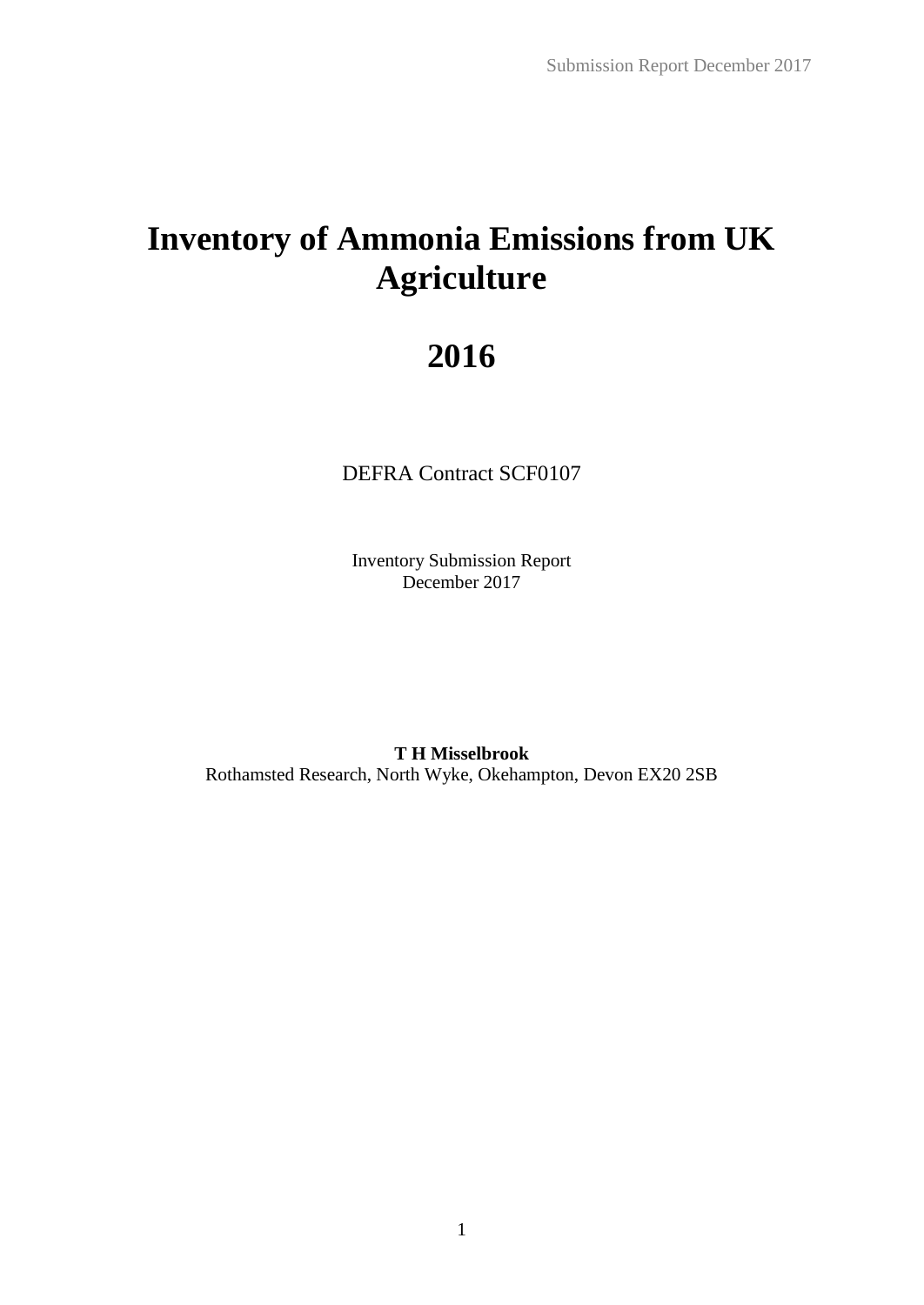# **Inventory of Ammonia Emissions from UK Agriculture – 2016**

### *Summary*

The combined UK Agriculture GHG and Ammonia emission model was used to compile the 1990-2016 ammonia emission inventory for UK agriculture, replacing the previously used National Ammonia Reduction Strategy Evaluation System (NARSES) model (spreadsheet version). The new model includes much greater sectoral, spatial and temporal resolution and also ensures consistency of approach in terms of nitrogen flows and transformations for both the ammonia and GHG emission estimates. Year-specific livestock numbers and fertiliser N use were added for 2016 and revised as appropriate for previous years. The estimate for 2016 was 243.9 kt NH<sub>3</sub>, representing a 6.3 kt increase from the previously submitted estimate for 2015. The methodological changes and revised parameters as used in the new model resulted in a decrease of 5.7 kt in the total estimate for 2015. Inclusion of sewage sludge added 4.2 kt. Changes in activity data between 2015 and 2016 resulted in a 7.8 kt increase in emission, primarily as a result of increased urea fertilizer use and also increase in cattle numbers and productivity, resulting in greater N excretion. Ammonia emissions from agriculture have decreased by 19% over the time period 1990-2016, but increased by 1% since 2005.

| <b>Source</b>              | kt $NH_3^*$ | % of total     |
|----------------------------|-------------|----------------|
| <b>Livestock category</b>  |             |                |
| Cattle                     | 119.0       | 49             |
| Dairy                      | 69.4        | 28             |
| <b>Beef</b>                | 49.6        | 20             |
| $Sheep^{\dagger}$          | 9.5         | $\overline{4}$ |
| Pigs                       | 18.3        | 7              |
| Poultry                    | 35.6        | 15             |
| Horses                     | 1.3         | 1              |
| <b>Management category</b> |             |                |
| Grazing/outdoors           | 18.5        | 8              |
| Housing                    | 66.6        | 27             |
| Hard standings             | 17.0        | 7              |
| Manure storage             | 20.9        | 9              |
| Manure application         | 60.7        | 25             |
| Fertiliser application     | 56.1        | 23             |
| Sewage sludge application  | 4.2         | $\overline{2}$ |
| <b>TOTAL</b>               | 243.9       | <b>100</b>     |

#### **Table 1. Estimate of ammonia emission from UK agriculture for 2016**

† Including goats and deer

\* Totals may differ from sum of components due to rounding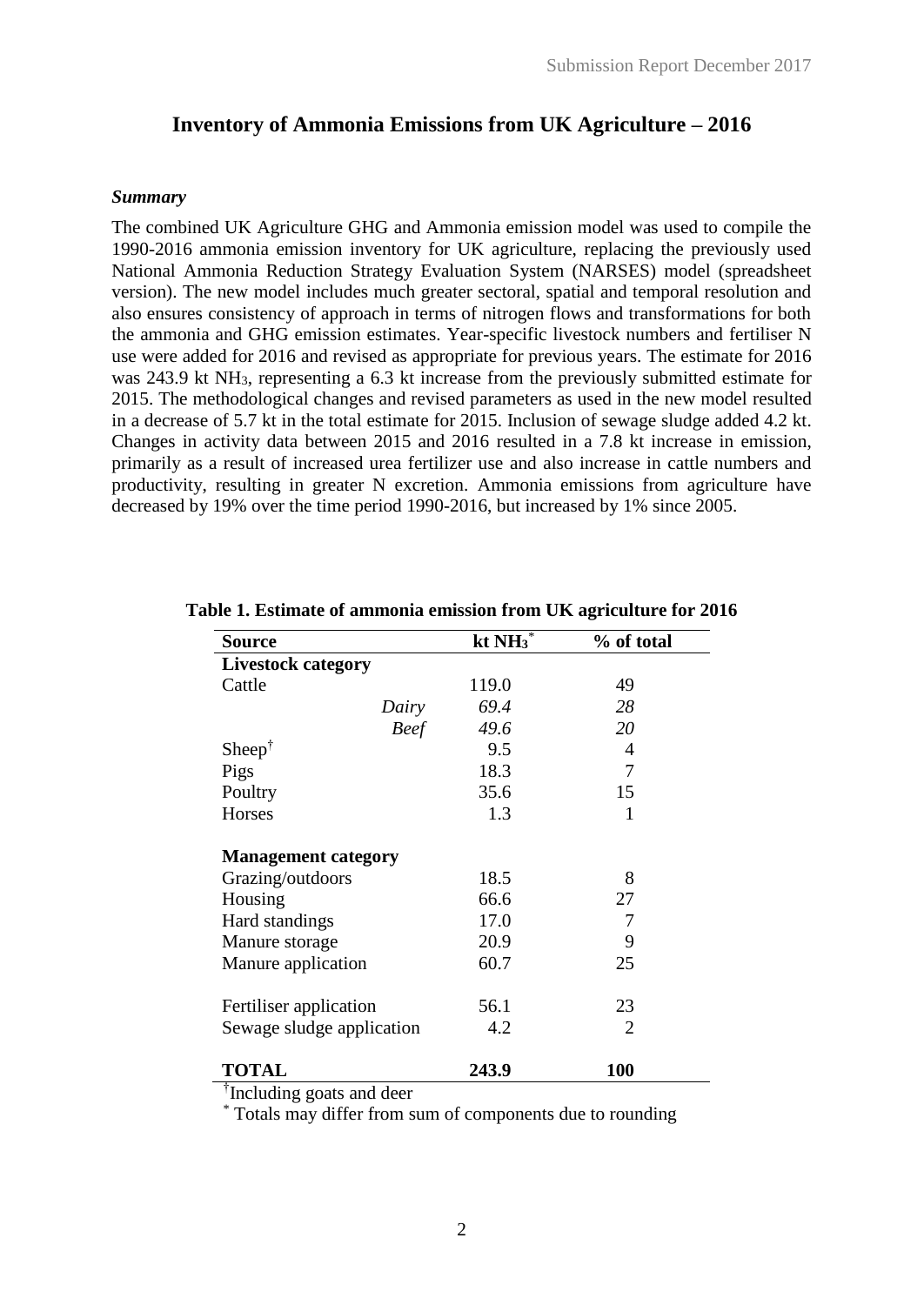## **Estimate of ammonia emission from UK agriculture for 2016**

The estimate of NH<sup>3</sup> emission from UK agriculture for 2016 was made using the combined GHG and ammonia emission model for UK agriculture for the first time. Previously, the ammonia emission inventory estimate had been made using the spreadsheet version of the National Ammonia Reduction Strategy Evaluation System (NARSES) model, with emissions from livestock production estimated using the approach described by Webb and Misselbrook (2004) and from nitrogen fertiliser use using a simple process-based model as described by Misselbrook et al. (2004). The new model uses the same underlying approach as used in the national-scale NARSES model, but incorporates a much higher level of spatial (10 km grid cells), temporal (monthly) and sectoral (greater disaggregation of dairy, beef, sheep, grassland and cropping sectors) resolution for the bottom up calculations. As part of the model development and improvement, revisions were made to some parameters in the N-flow calculations to ensure consistency between the estimates of ammonia and greenhouse gas emissions. Further details of the model and parametrisation are given in the UK Informative Inventory Report and National Inventory Report.

To compile the 2016 inventory of NH<sup>3</sup> emissions from UK agriculture, survey data were reviewed to derive livestock numbers, fertiliser use and other management practice data relevant to 2016 and to update historical activity data (1990-2015) as appropriate. Currentlyused emission factors were reviewed in the light of new experimental data and amended if considered appropriate.

Key areas of revision in the 2016 inventory were:

- Revisions to N excretion for cattle and sheep, based on UK- and sector-specific energy balance and dry matter intake equations
- Use of spatially disaggregated (10 km grid cell) emission factors for nitrogen fertiliser emissions
- Revisions to other N-flow parameters (e.g. N<sub>2</sub>O, NO and N<sub>2</sub> emissions) to be consistent with the UK GHG inventory
- A revision to the calculation approach for horses kept on agricultural holdings
- Inclusion of 2016 livestock numbers
- Inclusion of 2016 N fertiliser use
- Inclusion of emissions from sewage sludge applications to land

Derivations of emission factors and reduction efficiencies assumed for mitigation practices are detailed in Appendices 1 and 2.

The estimate of emission from UK agriculture for 2016 was 243.9 kt NH3. Cattle represent the largest livestock source and housing and land spreading the major sources in terms of manure management (Table 1). A breakdown of the estimate is given in Table 2, together with a comparison with the previously submitted 2015 inventory estimate.

### **Major changes between 2015 and 2016**

### *1. Revisions to N excretion for cattle and sheep*

Other than for dairy cows, for which N excretion was based on an empirical relationship with milk yield, N excretion values for all cattle and sheep were based on estimates made using an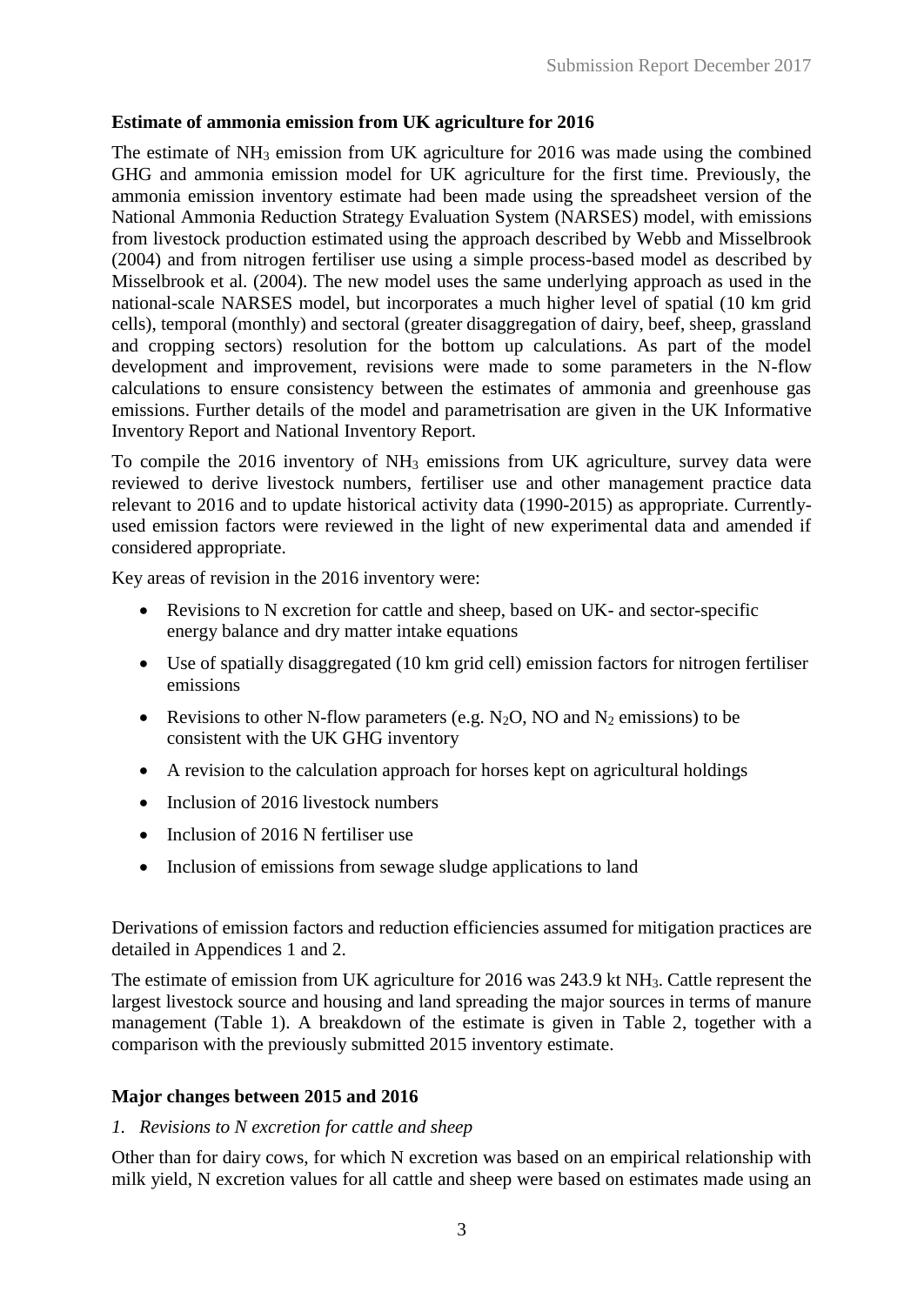N balance approach as detailed in Defra-funded project WT0715NVZ, with interpretation by B Cotteril and K Smith (ADAS), with no change across the time series. Using the new model, N excretion for all cattle and sheep categories is estimated for each year and each Devolved administration based on the amount of N eaten in the diet and how much N is retained by the animal as product (as milk, meat and/or wool). N intake in the diet is a function of the dry matter intake and the diet characteristics (crude protein content). Dry matter intake is derived from energy balance equations based on animal characteristics, productivity and diet. These changes generally resulted in lower estimates of N excretion for cattle and sheep categories, and therefore lower estimates of subsequent ammonia emissions from grazing and managed manure.

## *2. Spatially disaggregated fertiliser emission factors*

The algorithms used to derive the emission factors for the different nitrogen fertiliser types (see Appendix 1) were applied at a 10 km grid cell level rather than the previously used Devolved Administration level. The resulting weighted average emission factors for the different fertiliser types was generally higher, resulting in an increase in the estimate of emissions from fertiliser applications for 2015 of 6.9 kt NH3.

## *3. Revisions to other N-flow parameters*

Estimates of  $N_2O$  emissions at each stage of manure management (and associated NO and  $N_2$ ) emissions) were revised to agree with those used in the UK agriculture greenhouse gas inventory (as both are now derived using the same model), which in some cases differed from those previously assumed in the NARSES model.

## *4. Revision to the calculation approach for horses*

Horses had previously been dealt with using a very simple approach with a default emission factor on a per animal basis, based on the relative emissions per N excretion for dairy cows. N excretion by horses has now been allocated to grazing and manure management emission sources and appropriate emission factors applied. This resulted in a substantial decrease in the emission estimate for horses on agricultural holdings from 3.9 to 1.3 kt NH<sub>3</sub> for 2015.

## *5. 2016 livestock numbers*

Headline changes from 2015 were:

Cattle – a  $1.0\%$  increase in total cattle numbers, with a  $1.2\%$  increase for dairy cows Pigs – a 2.7% increase in pig numbers

Sheep – a  $1.8\%$  increase in sheep numbers

Poultry – a 3.0% increase in total poultry numbers, 3.1% increase in layers, 3.3% increase in broilers

## *6. 2016 N fertiliser use*

Total fertiliser N use increased by 0.6% from 2015 to 2016 and urea-based fertiliser use increased by 3.6%.

## *7. Emissions from sewage sludge applications to land*

Not previously accounted for in this report, emissions from sewage sludge applications to land are now included here, adding 4.2 kt NH<sub>3</sub> to the total agriculture estimate, with an increase of 0.8% in this source between 2015 and 2016.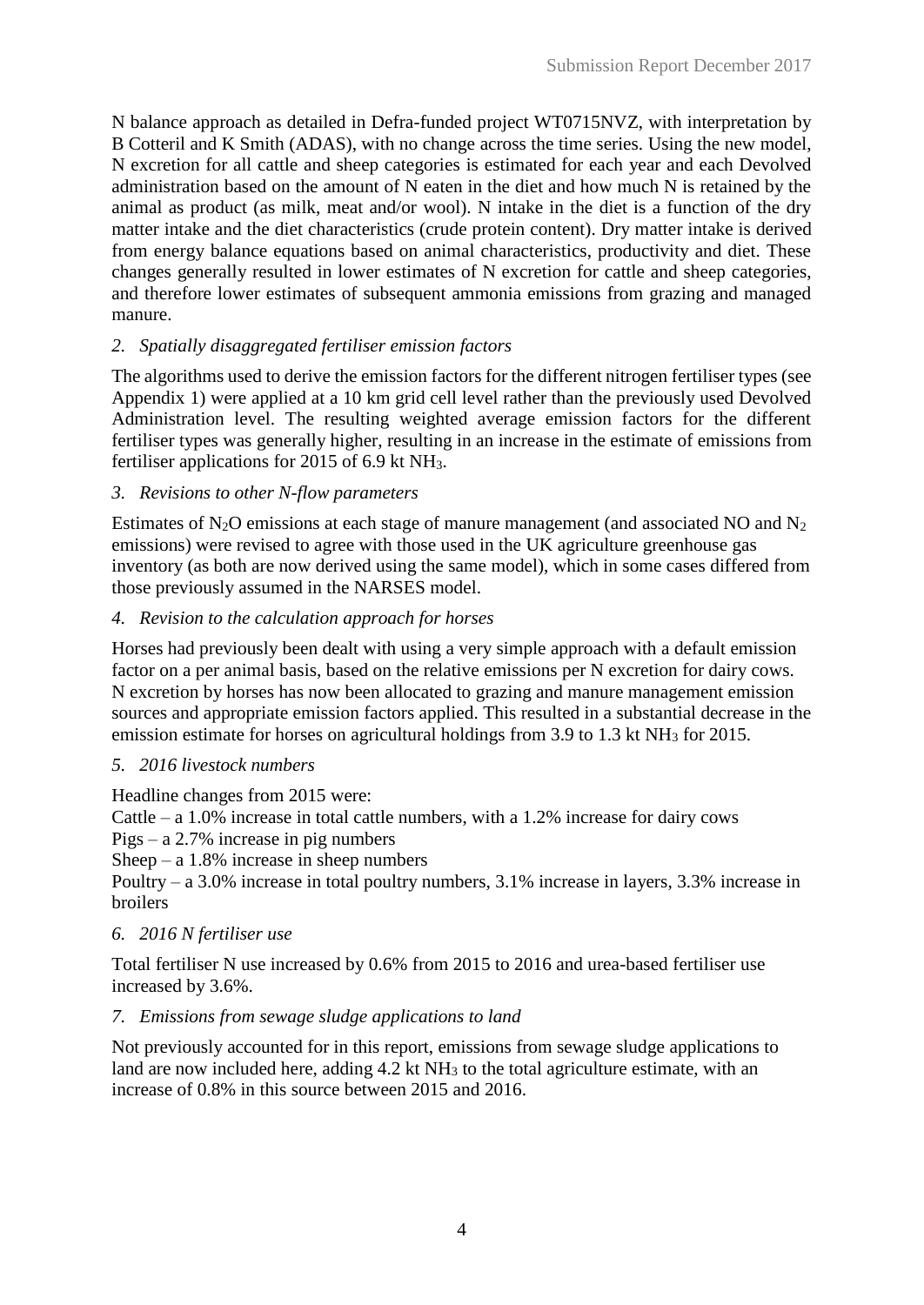| <b>Source</b>        | $2015^*$ | $2016*$ | radic 2. Estimate of animolia emissions (KC A13) from CIX agriculture, 2010<br><b>Reasons for change</b>                 |
|----------------------|----------|---------|--------------------------------------------------------------------------------------------------------------------------|
| <b>Cattle</b>        |          |         |                                                                                                                          |
| Grazing              | 15.7     | 9.4     |                                                                                                                          |
| Landspreading        | 40.3     | 35.7    | Decrease in N excretion estimate for most cattle                                                                         |
| Housing              | 33.4     |         | categories using the new calculation method, offset                                                                      |
| Hard standings       | 21.7     | 73.8    | to some extent by an increase in cattle numbers.                                                                         |
| Storage              | 18.4     |         |                                                                                                                          |
| <b>Total Cattle</b>  | 129.6    | 119.0   |                                                                                                                          |
| <b>Sheep</b>         |          |         |                                                                                                                          |
| Grazing              | 7.5      | 6.5     |                                                                                                                          |
| Landspreading        | 0.4      | 1.0     |                                                                                                                          |
| Housing              | 0.8      |         | Decrease in N excretion estimates, offset to some                                                                        |
| Hard standings       | 0.5      | 1.8     | extent by an increase in sheep numbers                                                                                   |
| Storage              | 0.7      |         |                                                                                                                          |
| <b>Total Sheep</b>   | 9.9      | 9.3     |                                                                                                                          |
| <b>Horses</b>        | 3.9      | 1.3     | More detailed calculation approach                                                                                       |
| <b>Pigs</b>          |          |         |                                                                                                                          |
| Outdoor              | 1.1      | 1.2     |                                                                                                                          |
| Landspreading        | 4.0      | 4.1     |                                                                                                                          |
| Housing              | 9.3      |         | An increase in total pig numbers.                                                                                        |
| Hard standings       | 0.0      | 13.0    |                                                                                                                          |
| Storage              | 3.7      |         |                                                                                                                          |
| <b>Total Pigs</b>    | 18.2     | 18.3    |                                                                                                                          |
| <b>Poultry</b>       |          |         |                                                                                                                          |
| Outdoor              | 0.8      | 0.9     |                                                                                                                          |
| Landspreading        | 15.8     | 19.6    |                                                                                                                          |
| Housing              | 12.5     | 15.2    | Increase in total poultry numbers and revisions to<br>denitrification loss estimates.                                    |
| Storage              | 2.6      |         |                                                                                                                          |
| <b>Total Poultry</b> | 31.8     | 35.6    |                                                                                                                          |
| <b>Fertiliser</b>    | 44.3     | 56.1    | Increase in total fertiliser N use and substantial<br>increase in the proportion applied as urea (with a<br>greater EF). |
| <b>TOTAL</b>         | 237.6    | 243.9   |                                                                                                                          |

**Table 2. Estimate of ammonia emissions (kt NH3) from UK agriculture, 2016**

\*Totals may differ from sum of components due to rounding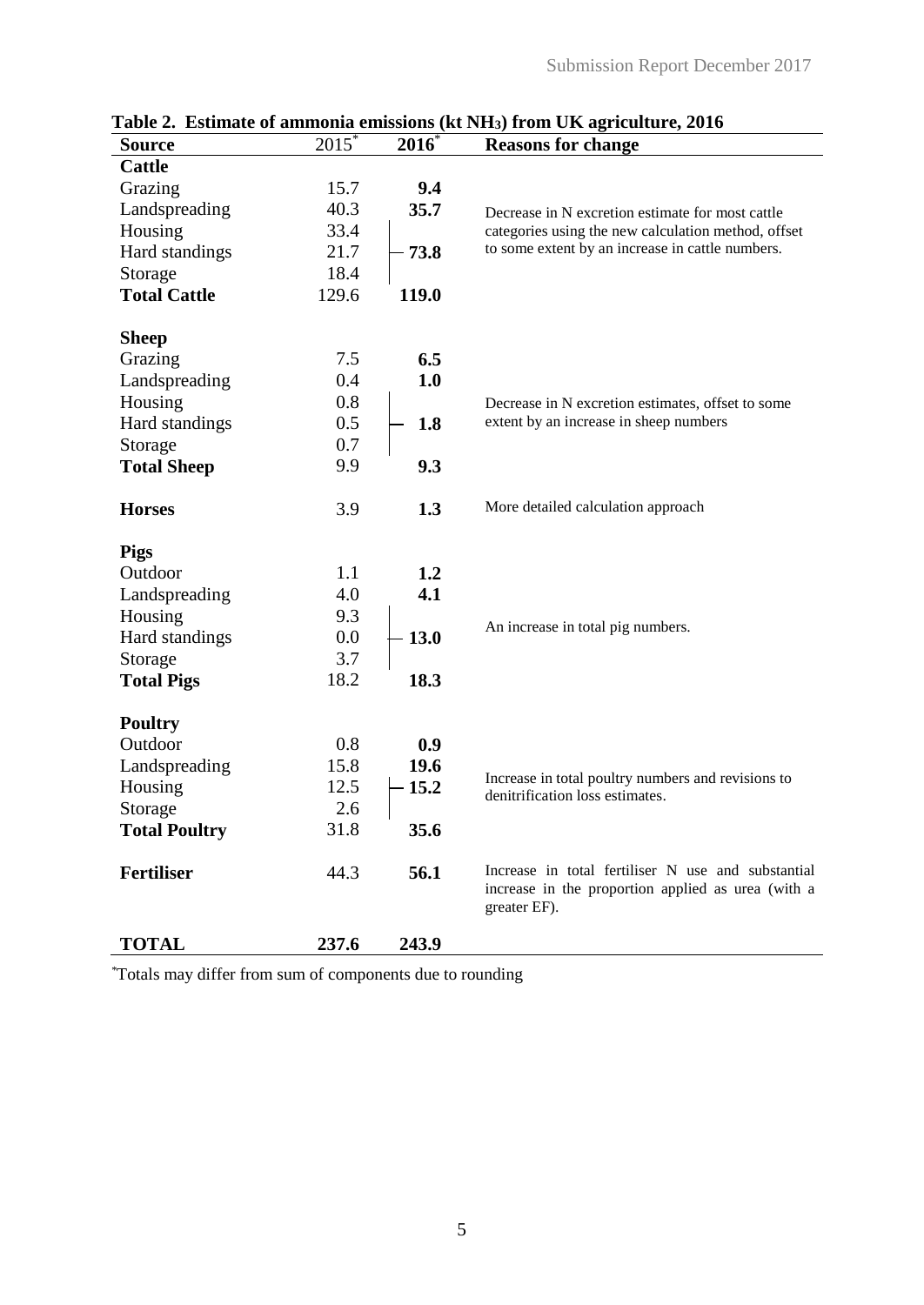# **Past and Projected Trends: 1990 - 2030**

Retrospective calculations based on the most recent inventory methodology were made for the years 1990 to 2016 and projections to 2030 (Table 3). Projected changes in livestock numbers, N fertiliser use and management practices are detailed below. There has been a steady decline in emissions (19%) from UK agriculture over the period 1990 – 2016, largely due to declining livestock numbers (Fig. 1) and fertiliser N use (Fig. 2), but also from increases in production efficiency. The decline is projected to level off under a business as usual scenario, with an estimated 23% reduction between 1990 and 2030, but only a projected 1% reduction compared with a baseline year 2005.

| Source       | 1990  | 2000  | 2005  | 2010  | 2016        | 2020  | 2025        | 2030  |
|--------------|-------|-------|-------|-------|-------------|-------|-------------|-------|
|              |       |       |       |       |             |       | Projections |       |
| <b>Total</b> | 301.1 | 268.7 | 250.5 |       | 228.6 237.6 | 235.9 | 233.7       | 233.7 |
|              |       |       |       |       |             |       |             |       |
| Cattle       | 127.5 | 122.3 | 121.1 | 117.2 | 119.0       |       |             |       |
| Sheep        | 12.0  | 11.7  | 9.8   | 8.5   | 9.3         |       |             |       |
| Pigs         | 40.5  | 30.5  | 21.5  | 17.2  | 18.3        |       |             |       |
| Poultry      | 48.9  | 48.9  | 41.3  | 34.0  | 35.6        |       |             |       |
| Horses       | 1.0   | 1.4   | 1.6   | 1.5   | 1.3         | 1.3   | 1.3         | 1.3   |
| Fertiliser   | 63.0  | 41.4  | 41.8  | 43.8  | 56.1        | 55.3  | 53.6        | 53.4  |

| Table 3. Estimates of ammonia emission from UK agriculture 1990 - 2030 |  |  |  |
|------------------------------------------------------------------------|--|--|--|
|------------------------------------------------------------------------|--|--|--|

## *Projections – methodology and assumptions*

### *Livestock numbers*

Livestock number projections are based on FAPRI modelling data (Defra project DO108), specifically the November 2017 scenario projections. In addition to these, trends in N excretion have been included: N excretion by dairy cows is a function of annual milk yield, which is forecast to increase as cattle numbers become fewer but total milk output maintained. N excretion by certain pig and poultry categories were forecast to decrease as dietary improvements were taken up by the industry. Past and projected trends in livestock numbers are shown in Figure 1.

## *Fertiliser use*

Fertiliser use projections are based on FAPRI modelling data. Proportions of each fertiliser type applied for projection years were assumed to be as for 2016. Past and projected trends in fertiliser N use are shown in Figure 2.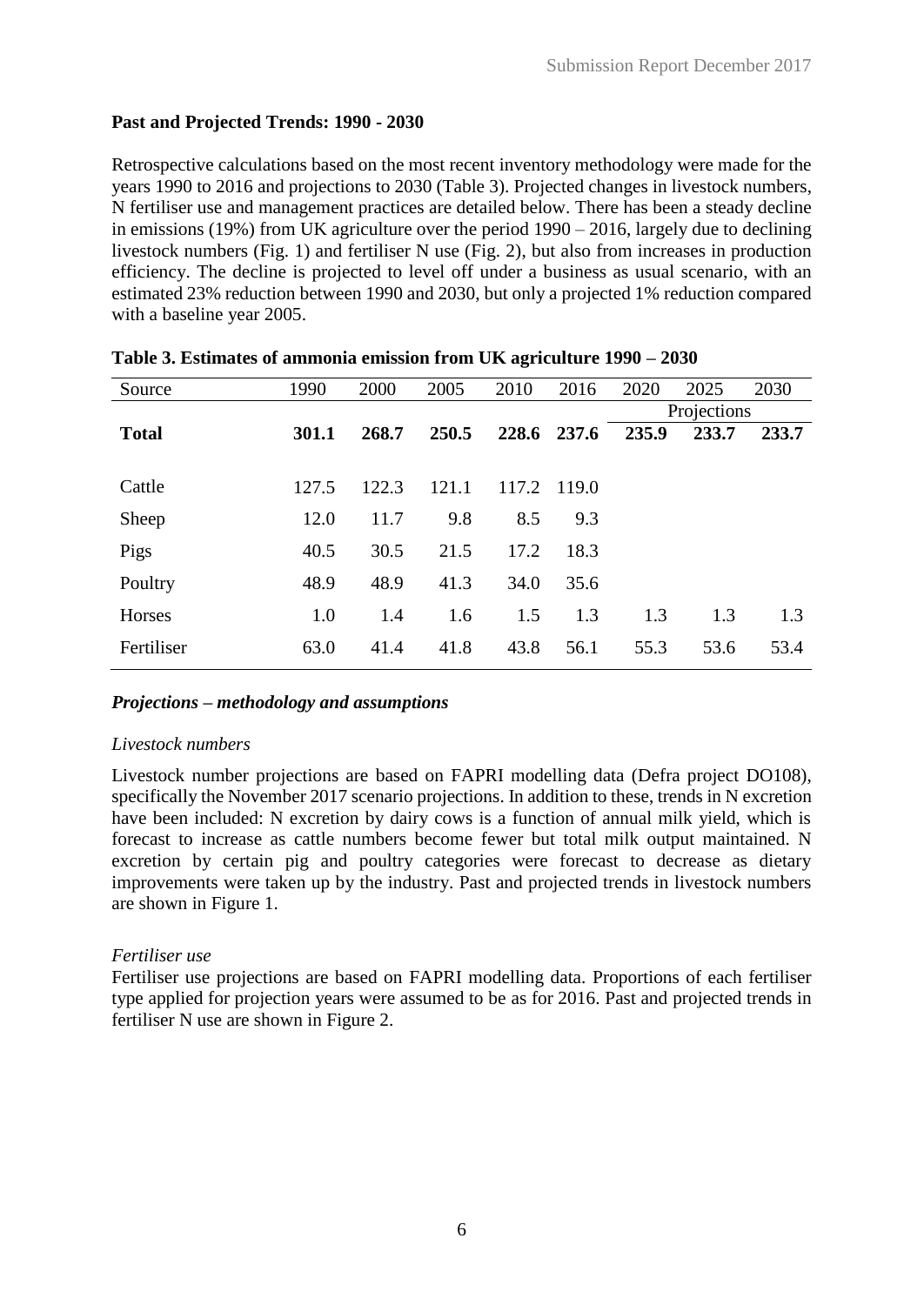Figure 1. Trends in livestock numbers 1990 – 2030. Changes are relative to a reference value of 100 in 1990. Dashed lines show projections derived from FAPRI November 2017 scenario output (Defra project DO108).



Figure 2. Changes in fertiliser N use 1990 – 2030. Dashed lines show projections derived from FAPRI November 2017 scenario output (Defra project DO108).

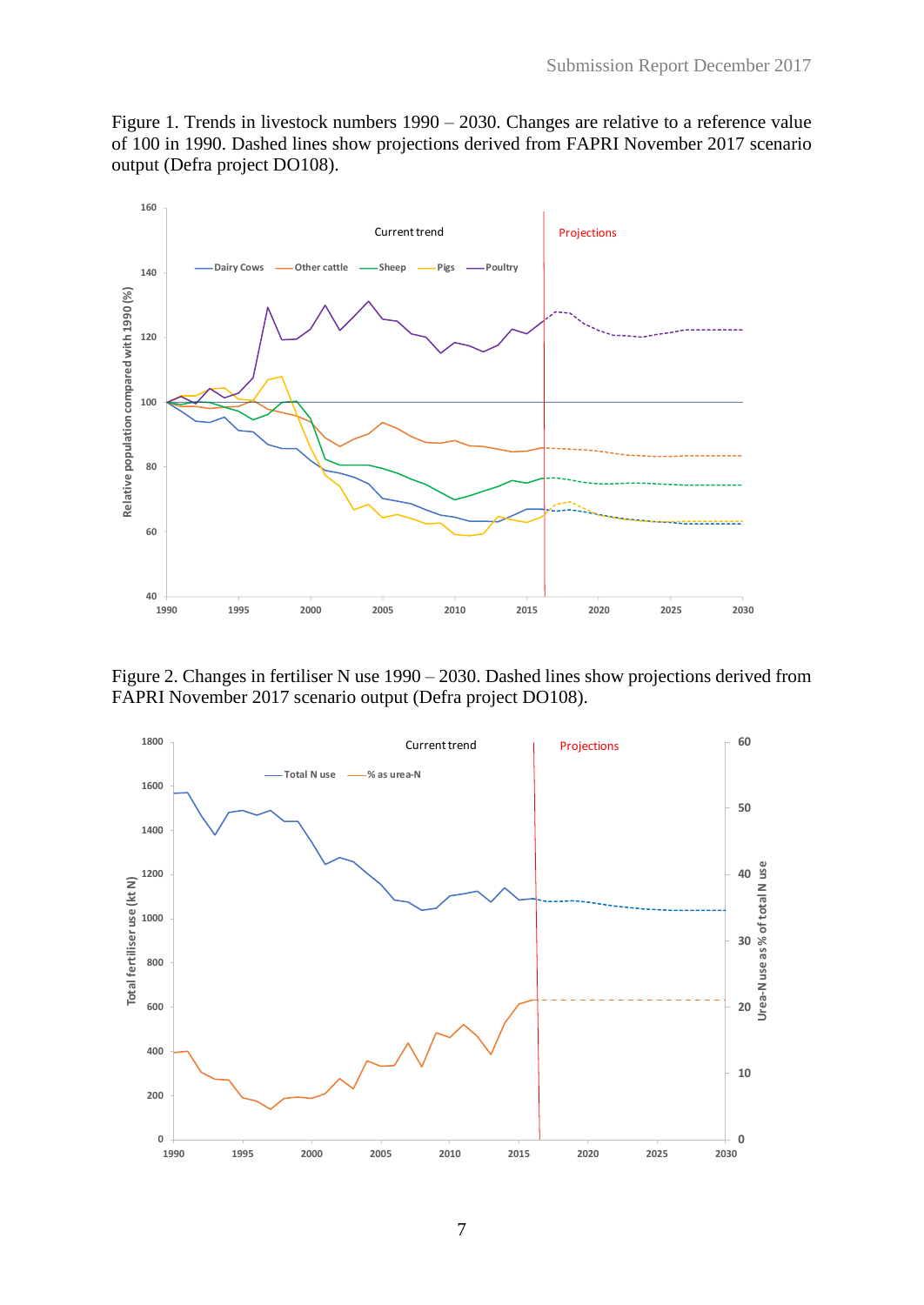## *Farm management practices*

Trends in changes in farm management practices (*e.g.* type and duration of livestock housing, manure storage and application methods) are difficult to quantify as there are relatively few surveys from which to obtain relevant data and those surveys which have been conducted are not always directly comparable. It is hoped that regular and consistent running of the Farm Practices Survey will be able to provide estimates of such trends in the future. For the default scenario, therefore, it has been assumed that no changes will take place in management practice in the absence of legislation or incentive schemes. IPPC legislation will impact on the practices of large pig and poultry farms from 2007 onwards; the assumptions regarding changes in livestock housing and manure management due to IPPC legislation are detailed below.

From 2007, all pig and poultry holdings above the livestock number thresholds have had to apply for a permit and will be required to comply with the legislation. In terms of ammonia emissions, the following assumptions have been made:

- a) BAT housing is associated with a 30% reduction in ammonia emissions
- b) Premises with existing housing will not be expected to modify immediately, but need to have plans showing how they will move towards compliance. It is assumed that 0% of holdings subject to IPPC complied in 2006 and that 100% will comply by 2020, with a linear trend in moving to compliance.
- c) Slurry stores will require a rigid cover and lagoons a floating cover. Move to compliance will be as for housing above.
- d) Applications of manure to own premises will have to comply with BAT, applications to other premises do not have to comply. From 2001 Farm Practices Survey, the proportions of manure exported are 25% of pig slurry, 29% of pig FYM and 69% of poultry manure. It is assumed that these proportions apply equally to IPPC and non-IPPC holdings.
- e) Compliance will require incorporation within 24h of slurry, FYM or poultry manure to land to be tilled (assumed to be applicable for 50% of slurry, 90% of FYM and 70% of poultry manure applied to arable land), trailing hose application of pig slurry to growing arable crops and trailing shoe or shallow injection of pig slurry to grassland.

The proportion of the national pig herd and poultry flock that will be required to comply has been revised according to data provided by the agricultural statistics units of each of the devolved administrations and a weighted average for the UK (Table 4). These are based on 2006 census livestock numbers, but the proportions will be assumed to remain the same for subsequent years.

From these assumptions and data, the proportion of the UK flock or herd for which IPPC BAT should be applied in the inventory for housing and storage is given in Table 5 and the proportion of manure applications subject to BAT given in Table 6.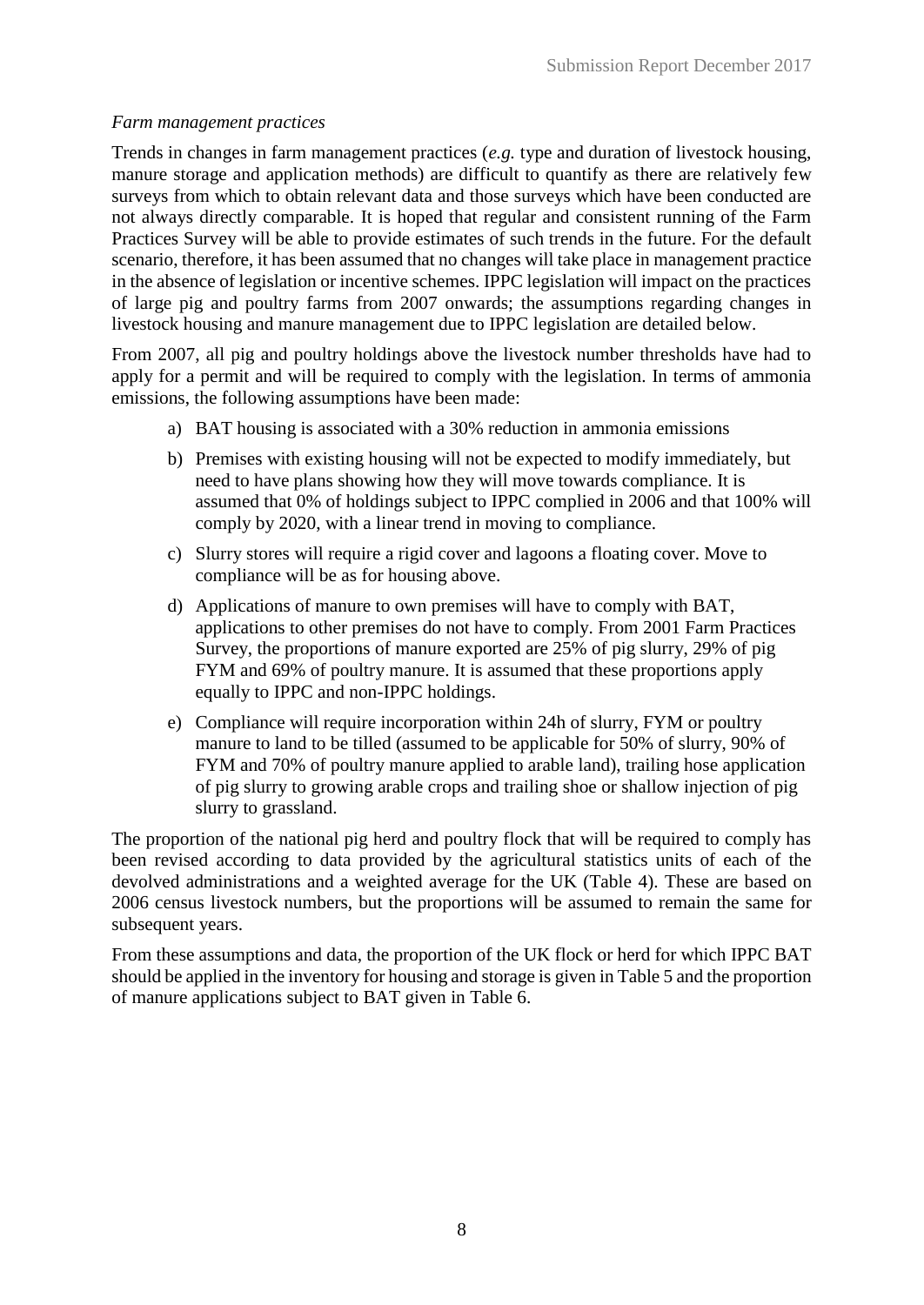|                    |    | $\cdots$ |     |          |    |  |
|--------------------|----|----------|-----|----------|----|--|
| Category           |    | W        |     | NI       | JK |  |
| Poultry            |    |          |     |          |    |  |
| <b>Broilers</b>    | 95 | 98       | 94  | 67       | 92 |  |
| Layers             | 67 | 49       | 74  | 54       | 66 |  |
| Ducks              | 36 |          | 0   | $\theta$ | 35 |  |
| Turkeys            | 49 | 35       | 49* |          | 43 |  |
| <u>Pigs</u>        |    |          |     |          |    |  |
| Sows               | 29 |          | 23  | 27       | 28 |  |
| Fatteners $>20$ kg | 40 |          | 53  | 49       | 42 |  |

**Table 4. Proportion (%) of poultry and pigs within each devolved administration and the UK kept on holdings above the IPPC thresholds (750 sows, 2,000 fattening pigs, 40,000 broilers, layers, ducks or turkeys)**

\*not disclosed for Scotland, so value for England used

|                     | Table 5. Proportion (%) of UK poultry flock and pig herd complying with IPPC BAT for |  |  |
|---------------------|--------------------------------------------------------------------------------------|--|--|
| housing and storage |                                                                                      |  |  |

| nousing and storage |      |      |      |      |      |
|---------------------|------|------|------|------|------|
| Category            | 2006 | 2007 | 2010 | 2015 | 2020 |
| Poultry             |      |      |      |      |      |
| <b>Broilers</b>     |      |      | 26   | 59   | 92   |
| Layers              | I)   |      | 19   | 42   | 66   |
| Ducks               | I)   |      | 10   | 23   | 35   |
| Turkeys             |      |      | 12   | 28   | 43   |
| <b>Pigs</b>         |      |      |      |      |      |
| Sows                | 0    |      | 8    | 18   | 28   |
| Fatteners $>20$ kg  |      |      | 12   | 27   | 42   |
|                     |      |      |      |      |      |

## **Table 6. Proportion (%) of UK poultry and pig manure applied to land required to comply with IPPC BAT (from 2007 onwards)**

| $Category*$                                                        | %  |
|--------------------------------------------------------------------|----|
| Of that applied to arable land, % incorporated within 24h          |    |
| Poultry manure                                                     | 18 |
| Pig slurry                                                         | 15 |
| Pig FYM                                                            | 26 |
| Of that applied to arable land, % applied by trailing hose         |    |
| Pig slurry                                                         | 15 |
| Of that applied to grassland, % applied by trailing shoe/injection |    |
| Pig slurry                                                         | 30 |

\*Using a weighted average of poultry numbers (83%) and pig numbers (40%) complying with IPPC (2006 data)

## *Emission factors*

Emission factors associated with individual emission sources and management practices, as used in the current model, were kept constant for all model runs from 1990 – 2030.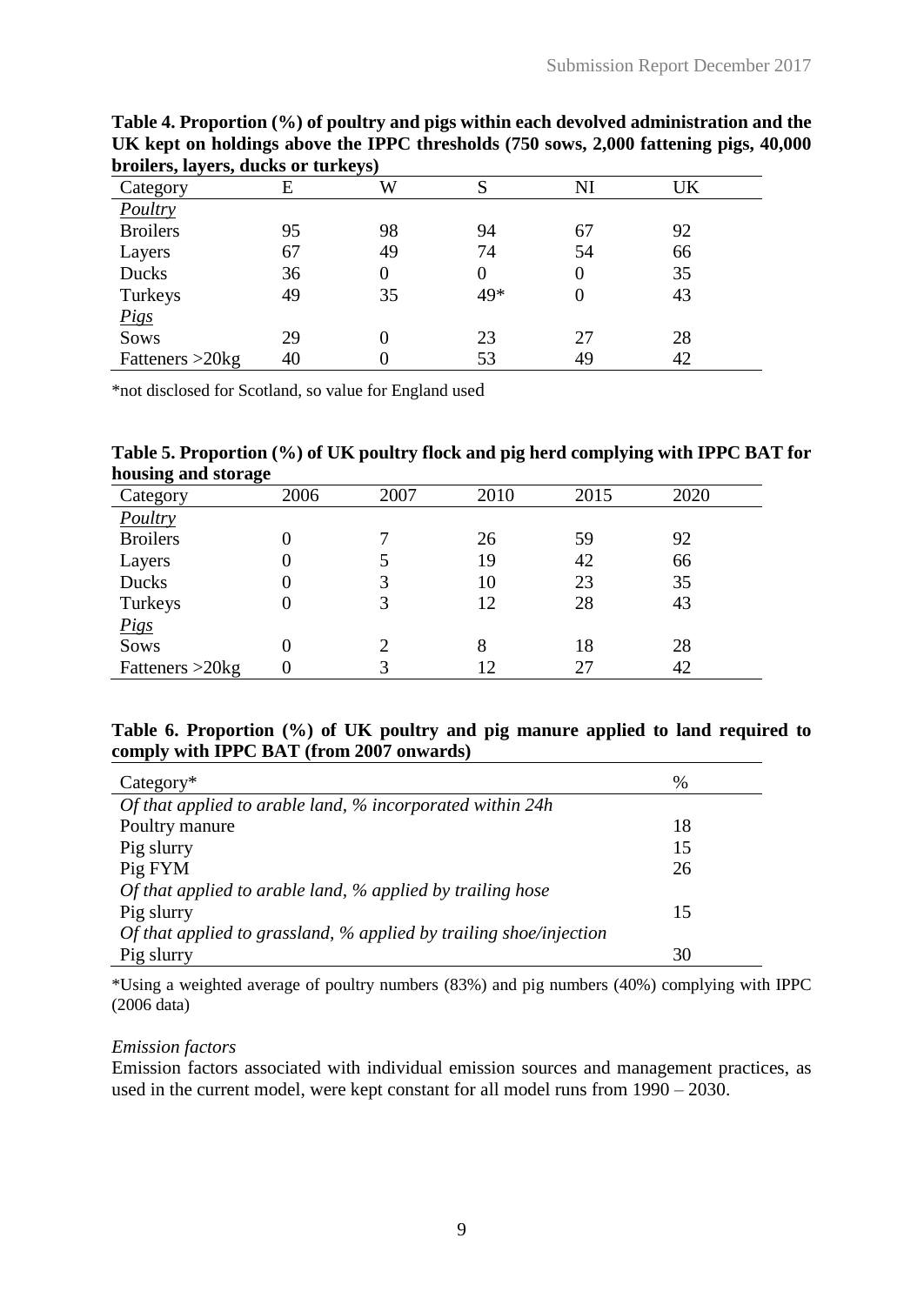## **Uncertainties**

An analysis of the uncertainties in the emission inventory estimate was conducted by Webb and Misselbrook (2004) using @RISK software (Palisade Europe, London), in which a distribution was attached to each of the model inputs (activity or emission factor data), based on the distribution of raw data or, where no or only single estimates exist, on expert assumptions. A large number of model runs (2000) were then conducted in which input values were selected at random from within the given distribution (Latin hypercube sampling) and an uncertainty limit produced for each of the model outputs. The 95% confidence interval for the total inventory estimate was estimated to be  $\pm 20\%$  (i.e.  $\pm 48.8$  kt NH<sub>3</sub> for the 2016 estimate).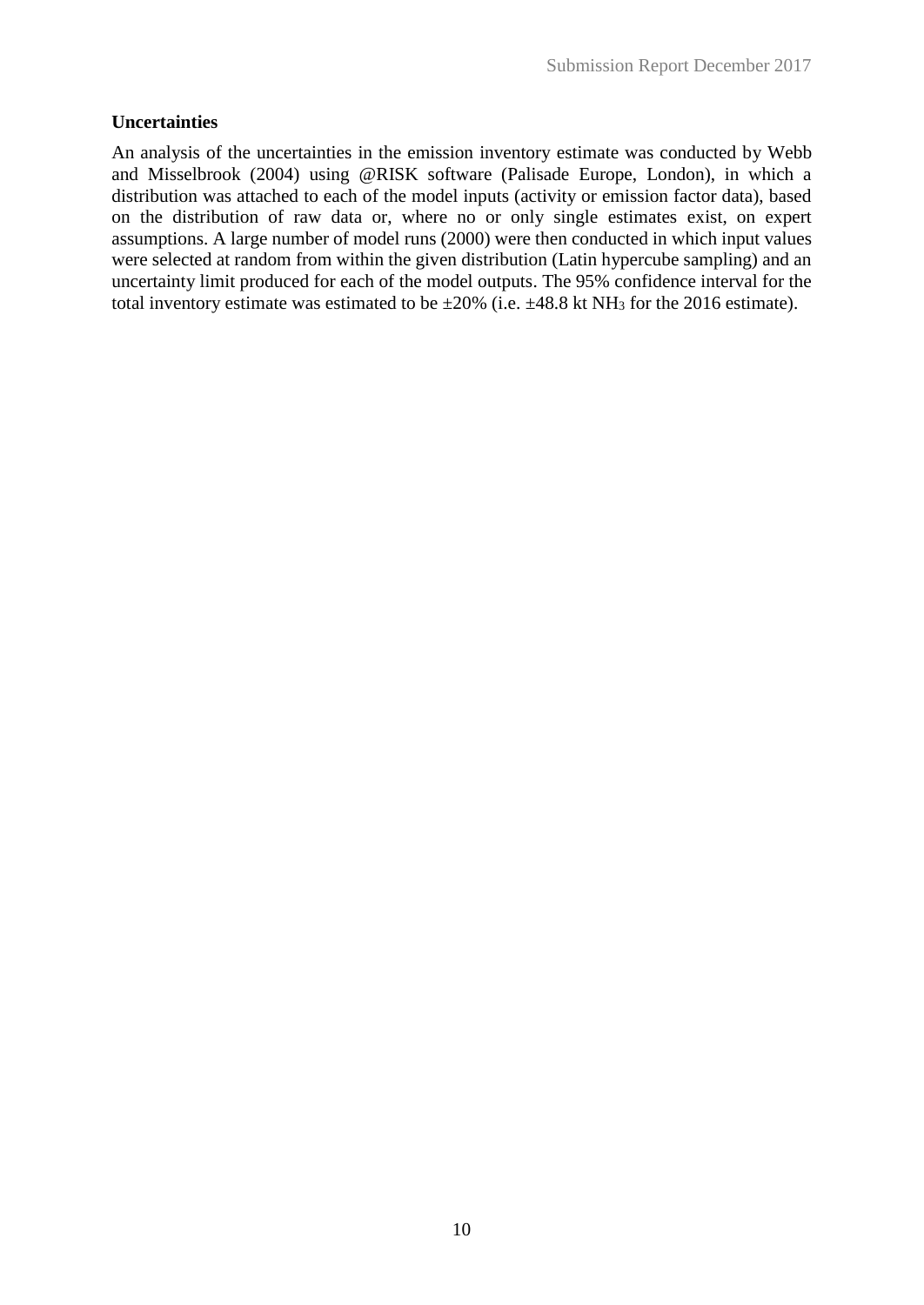# **Appendix 1: Ammonia Emission Factors for UK Agriculture**

## **Introduction**

This report described the emission factors  $(EFs)$  for ammonia  $(NH<sub>3</sub>)$  emissions from agricultural sources that are to be used in the improved greenhouse gas (GHG) emission inventory for UK agriculture being developed under the UK government-funded Defra project AC0114. The improved GHG inventory for UK agriculture will use a nitrogen (N) mass flow approach in calculating emissions from livestock manure management with the initial N input as excretion by livestock and subsequent losses and transformations (between organic and total ammoniacal N, TAN) being modelled at each management stage i.e. livestock housing, manure storage/treatment and manure application to land. Ammonia EFs are expressed as a percentage of the TAN content of the manure N pool at each management stage. In addition, EF are described for emissions from grazing returns (expressed as a percentage of TAN, which is generally equated with the urine fraction of the excreta) and for N fertiliser applications (with the EF expressed as a percentage of the total fertiliser N). Country- and practice-specific EFs have been derived for the major emission sources across the different agricultural sectors as described below.

## **1. Livestock housing**

## *1.1. Cattle*

Emission factors for two types of cattle housing are currently defined; slurry systems (solidfloor, cubicle housing with scraped passage) and deep litter straw-bedded housing generating farmyard manure (FYM). There is no differentiation between dairy and beef cattle, but a different EF was derived for calves on deep litter based on limited measurement data and the assumption that the straw bedding to excreta ratio is much greater for calves than for older cattle (Table 1). The underlying studies from which these EFs are derived are given in Annex 1 (Table A1).

It is recognised that slatted-floor slurry systems also exist for dairy and beef systems, particularly in Northern Ireland and Scotland, and that the current slurry housing system EF is not representative of these systems. Emission measurements being undertaken on such systems in the Republic of Ireland may provide useful data from which the UK can derive a systemspecific EF.

| Table 1. Cattle housing EFs (as % of TAN deposited in the house) |    |
|------------------------------------------------------------------|----|
| Housing system                                                   | SЕ |

| Housing system                              | EF    |      |    |
|---------------------------------------------|-------|------|----|
| Slurry, all cattle                          | -27.7 | 3.85 | 14 |
| Deep litter (FYM), all cattle except calves | 16.8  | 197  |    |
| Deep litter (FYM), calves                   | 4.2   | .62  |    |

Seasonal differentiation in the EF is not included in the inventory. The EF for housing might be expected to be greater in summer, because of higher temperatures. However, work by Phillips *et al*. (1998) showed that summer emissions from dairy cattle housing, where the cattle come in for part of the day for milking, were of a similar magnitude to winter emissions. Further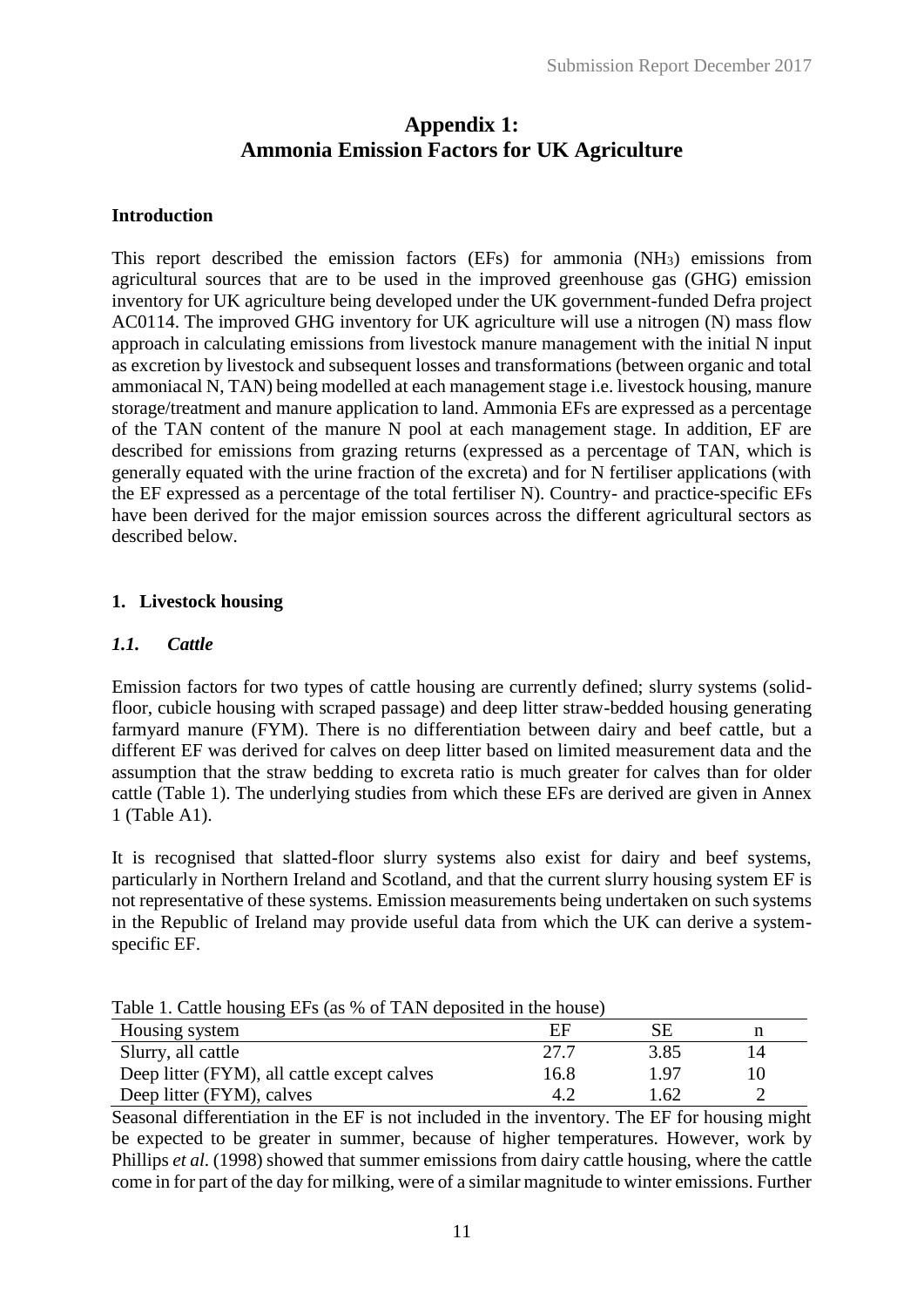measurements have been conducted on modern dairy cow year-round housing units under Defra project AC0123 which will further inform the inventory in this area.

# *1.2. Pigs*

As for cattle, housing EFs for pigs have been derived for two management systems, slurrybased and FYM-based, but for a larger number of animal categories (Table 2). A review conducted as part of Defra project AC0123 in 2012 concluded that pig housing has not changed considerably over the inventory reporting period and that the EF reported here are relevant for current housing systems. However, this should be kept under regular review as the Industrial Emissions Directive (previously Integrated Pollution Prevention and Control) and its requirement for large producers to comply with Best Available Techniques for minimising emissions should mean that there is a shift over time towards lower emission housing systems (this may be reflected in uptake of specific mitigation options rather than systemic differences in housing design).

| Housing system          | EF   | <b>SE</b>                       | n  |
|-------------------------|------|---------------------------------|----|
| Dry sows on slats       | 22.9 | 14.9                            | 2  |
| Dry sows on straw       | 43.9 | 9.62                            | 12 |
| Farrowing sows on slats | 30.8 | 2.96                            |    |
| Farrowing sows on straw | 43.9 | dry sows value used             |    |
| Boars on straw          | 43.9 | dry sows value used             |    |
| Finishing pigs on slats | 29.4 | 2.27                            | 17 |
| Finishing pigs on straw | 26.6 | 5.11                            | 15 |
| Weaners on slats        | 7.9  | 2.01                            |    |
| Weaners on straw        | 7.2  | based on weaners on slats value |    |

Table 2. Pig housing EFs (as % of TAN deposited in the house)

Most measurements have been made for finishing pigs on either slatted floor or straw-bedded systems, with fewer or no measurements for the other pig categories (Table A2).

# *1.3. Poultry*

Measurements have been made from poultry housing for the poultry categories laying hens, broilers and turkeys (Table A3). For pullets, breeding hens and other classes of poultry not categorised in the table above, a weighted average of the broiler and turkey data were used to derive an emission factor of 14.1%. Laying hen systems are further categorised as cages without belt-cleaning, perchery, free-range and cages with belt cleaning. Of these, the cages without belt cleaning, perchery and the housing component of free-range systems are all classified as 'deep pit' with a common EF. There are currently no measurements for more recent 'enriched cage' systems, although Defra project AC0123 will report on these.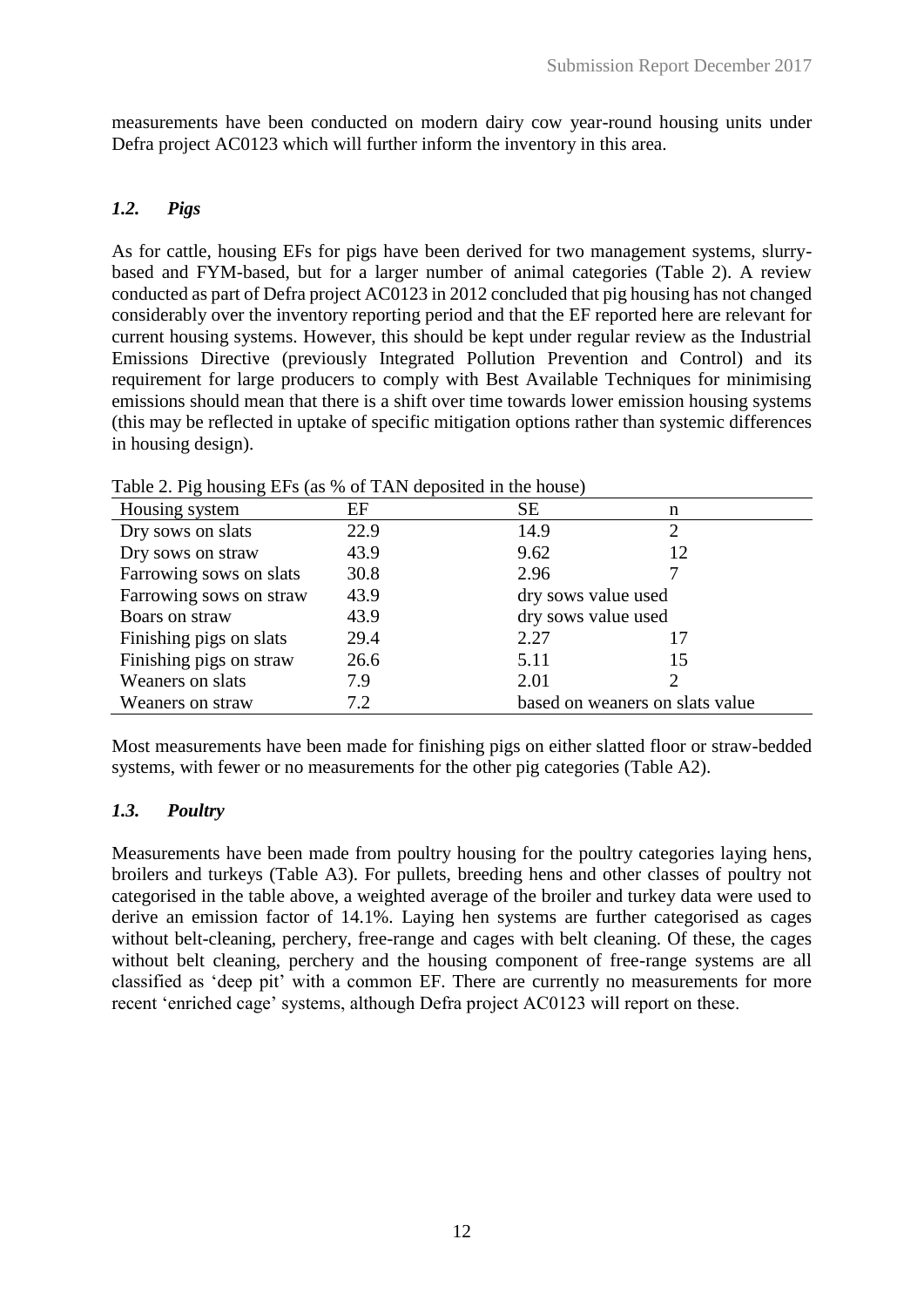| Table 5. I band y housing Li $\frac{1}{2}$ (as 70 or 1711) deposited in the house |      |         |                       |
|-----------------------------------------------------------------------------------|------|---------|-----------------------|
| Housing system                                                                    | EF   | SЕ      | n                     |
| Layers, deep pit (cages, perchery, free-range)                                    | 35.6 | 8.14    |                       |
| Layers, cages with belt-cleaning                                                  | 14.5 | 4.79    |                       |
| <b>Broilers</b>                                                                   | 9.9  | 0.93    | 15                    |
| Turkeys                                                                           | 36.2 | 30.53   |                       |
| Pullets, breeding hens and all other poultry                                      | 14.1 |         | Based on broilers and |
|                                                                                   |      | turkeys |                       |

Table 3. Poultry housing EFs (as % of TAN deposited in the house)

# *1.4. Sheep*

No specific measurements have been conducted for sheep housing, so the same value is used as for straw-bedded cattle housing i.e. 16.8% of the TAN deposited in the house.

## *1.5. Horses*

Horses kept on agricultural holdings have an assumed N excretion of 50 kg per animal per year and are assumed to spend 25% of the year housed. Emission factors (expressed as %TAN) are assumed to be the same as for cattle on FYM.

## **2. Hard standings (unroofed outdoor concrete yards)**

## *2.1. Cattle*

Based on Misselbrook et al. (2006) an EF of 75% of the TAN left after scraping is assumed, based on mean measured values of 0.47 and 0.98 g NH<sub>3</sub>-N animal<sup>-1</sup> h<sup>-1</sup> for dairy and beef cattle, respectively, with respective standard errors of 0.09 ( $n=28$ ) and 0.39 ( $n=30$ ) g NH<sub>3</sub>-N animal<sup>-</sup>  $1 h^{-1}$ .

# *2.2. Sheep*

An EF of 75% of the TAN left after scraping is also assumed for sheep, based on Misselbrook et al. (2006) and measured mean value of 0.13 g NH<sub>3</sub>-N animal<sup>-1</sup> h<sup>-1</sup> and a standard error of 0.09 (n=7) g NH<sub>3</sub>-N animal<sup>-1</sup> h<sup>-1</sup>.

## **3. Manure storage**

## *3.1. Slurry*

Derived EF for cattle and pig slurry storage are given in Table 4. Measurements from slurry lagoons and above-ground tanks are generally reported as emission per unit area, with only few studies containing sufficient information from which to derive an EF expressed as a percentage of the TAN present in the store (Tables A4 and A5). The EF for lagoons, in particular, are high and substantiated by very little underlying evidence (with no differentiation between pig and cattle slurries) so further measurements are warranted for this source. Emissions from below-slat slurry storage inside animal housing are assumed to be included in the animal housing EF, so below-slat storage does not appear as a separate storage category. As only few measurement data are available for EF derivation, and some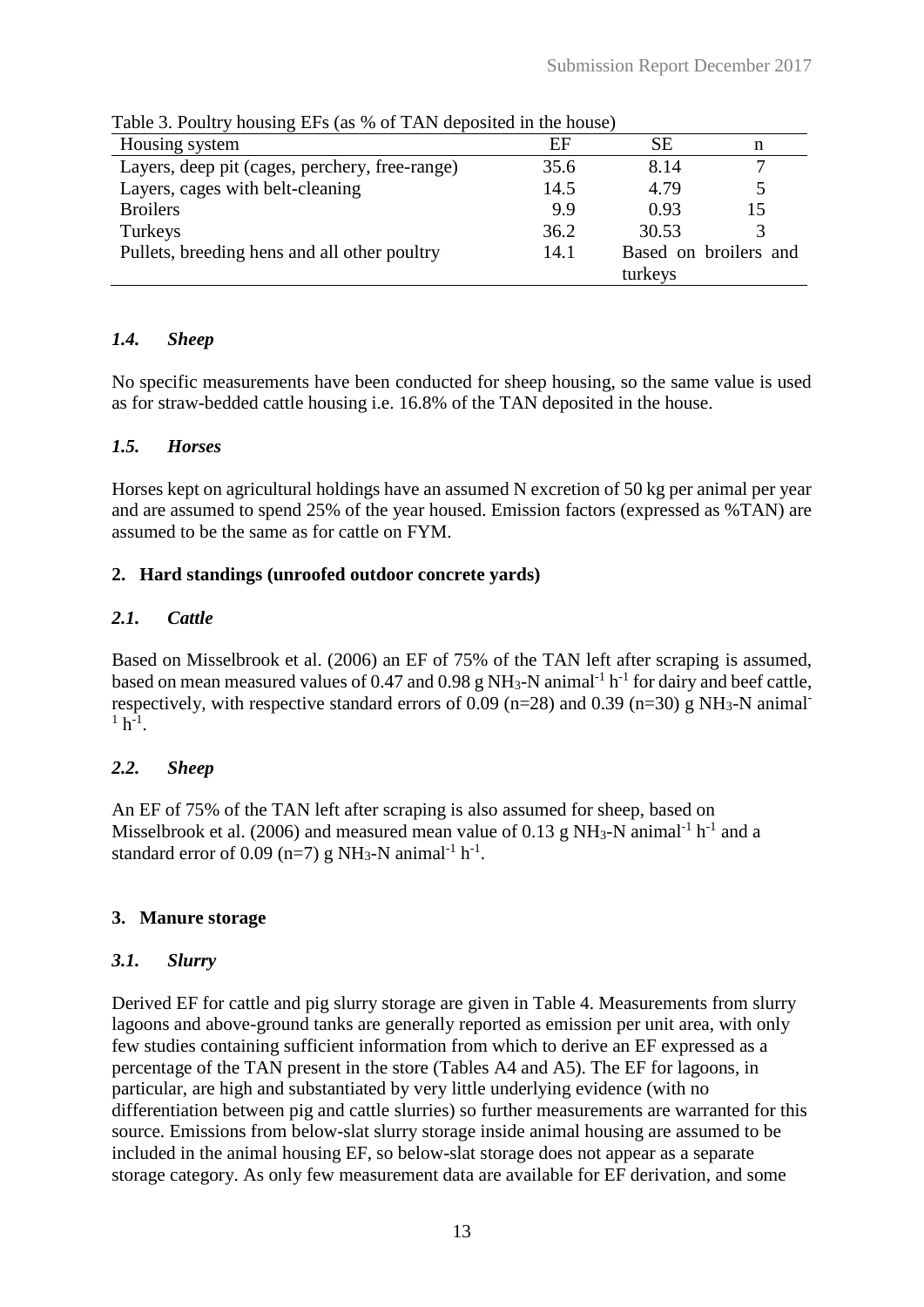categories of storage 'read across' from others, a default uncertainty estimate of  $\pm 30\%$  for the 95% confidence interval is suggested for all slurry storage categories.

| Storage system                              | EF             | Uncertainty |  |
|---------------------------------------------|----------------|-------------|--|
|                                             |                | (95% CI)    |  |
| Cattle slurry above-ground store (no crust) |                | 3.0         |  |
| Cattle slurry weeping wall                  |                | 1.5         |  |
| Cattle slurry lagoon (no crust)             | 52             | 15.6        |  |
| Cattle slurry below-ground tank             | $5^{\ddagger}$ | 1.5         |  |
| Pig slurry above-ground store               | 13             | 3.9         |  |
| Pig slurry lagoon                           | 52             | 15.6        |  |
| Pig slurry below-ground tank                | $7^*$          | 2.1         |  |

Table 4. Slurry storage EF (as % of TAN present in the store)

† assumed to be double that of crusted slurry (for which measurements were made); ‡ assumed to be the same as for above-ground slurry store with crust; \* assumed to be half the value of above-ground slurry store

### *3.2. Solid manure*

Derived EF for cattle, pig and sheep FYM and poultry manure storage are given in Table 5. There is large variability in the EF for cattle and pig FYM, with weather conditions in particular influencing emissions, and a combined EF of 28.2% (SE 6.28) is probably justified. Details of the underlying data are given in Tables A4, A5 and A6.

Table 5. FYM and poultry manure storage EF (as % of TAN present in the store)

| Storage system                         | EF   | SЕ                     | n  |
|----------------------------------------|------|------------------------|----|
| Cattle FYM                             | 26.3 | 8.28                   | 10 |
| Pig FYM                                | 31.5 | 10.33                  | 6  |
| Sheep FYM                              | 26.3 | Cattle FYM EF used     |    |
| Layer manure                           | 14.2 | 2.99                   | 8  |
| <b>Broiler</b> litter                  | 9.6  | 2.69                   | 11 |
| Other poultry litter (excluding ducks) | 9.6  | Broiler litter EF used |    |
| Duck manure                            | 26.3 | Cattle FYM EF used     |    |

### **4. Manure application**

Emission factors following manure applications to land are derived using the MANNER\_NPK model (Nicholson et al., 2013), which established standard emission functions using a Michaelis-Menten curve fitting approach for different manure types and applied modifiers according to soil moisture, land use and slurry dry matter content (Table 6). Other modifiers included in the model according to wind speed and rainfall within 6 hours of application were not included in the national scale derivation of EF. Modifiers according to application method and timing of soil incorporation are included as mitigation methods associated with an emission reduction efficiency and are detailed in the separate report on NH<sup>3</sup> emission mitigation techniques. Table 7 shows the resulting EF as used in the national inventory. Uncertainties for the weighted average EF in Table 7 were derived from the error terms in the modelled vs.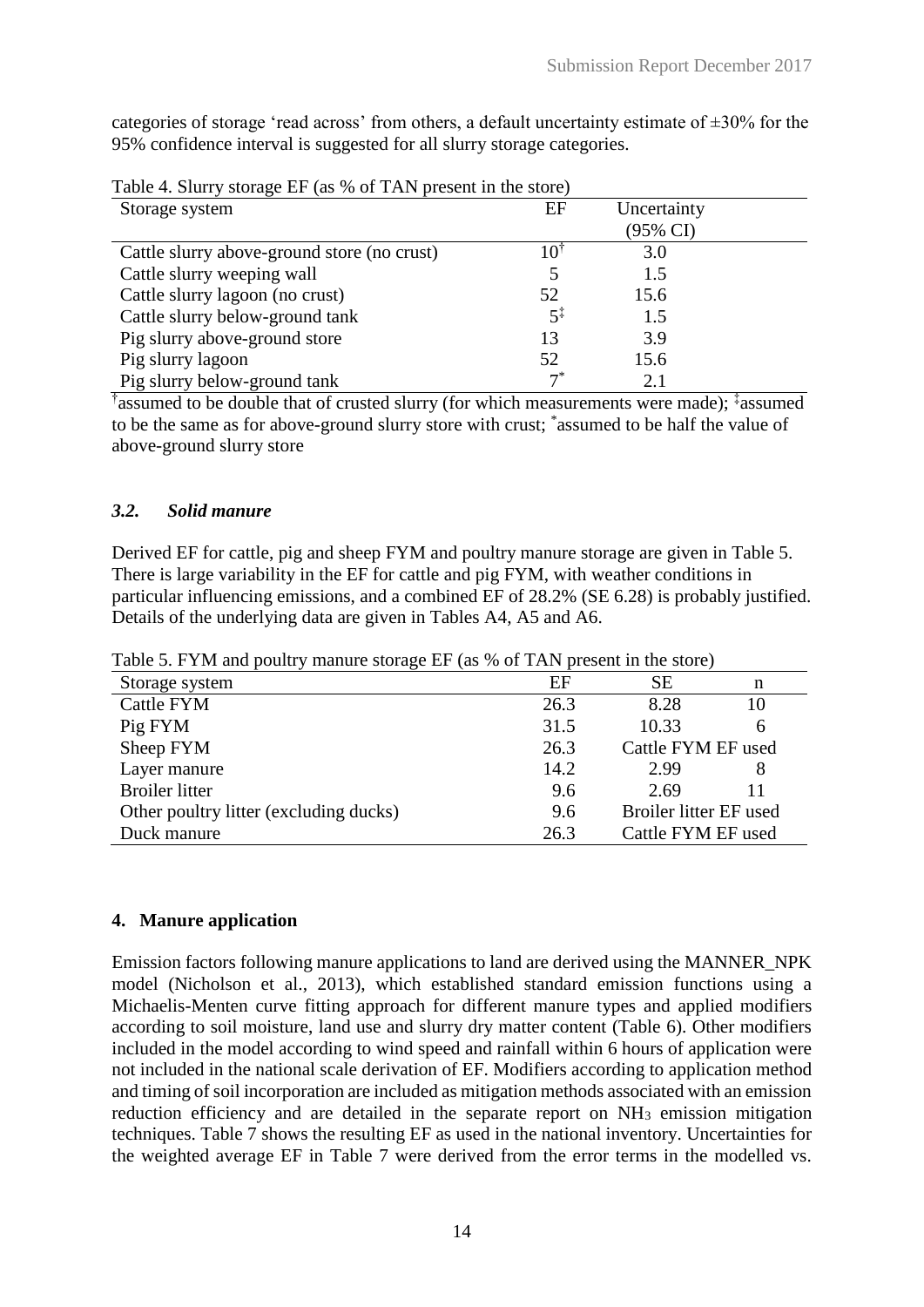observed plots using the MANNER\_NPK model against UK-specific available data for cattle slurry, pig slurry, FYM (cattle and pig) and poultry manure (Fig. 1).

| Table 6. Ammonia EF and modifiers according to the MANNER_NPK model |                   |                |                 |       |                    |  |  |
|---------------------------------------------------------------------|-------------------|----------------|-----------------|-------|--------------------|--|--|
| Manure type                                                         | Standard EF       | Soil moisture  | Land use        |       | Slurry DM modifier |  |  |
|                                                                     | $\%$<br>of<br>(as | modifier       | modifier        |       |                    |  |  |
|                                                                     | <b>TAN</b>        |                |                 |       |                    |  |  |
|                                                                     | applied)          |                |                 |       |                    |  |  |
|                                                                     |                   |                |                 | Slope | Intercept          |  |  |
| Cattle slurry                                                       | 32.4              | $x1.3$ for dry | $x0.85$ for     | 8.3   | 50.2               |  |  |
|                                                                     |                   | soil           | arable; $x1.15$ |       |                    |  |  |
|                                                                     |                   | (summer);      | for grassland   |       |                    |  |  |
|                                                                     |                   | $x0.7$ for     |                 |       |                    |  |  |
|                                                                     |                   | moist soil     |                 |       |                    |  |  |
| Pig slurry                                                          | 25.5              |                |                 | 12.3  | 50.8               |  |  |
| <b>FYM</b><br>(incl.)                                               | 68.3              |                |                 |       |                    |  |  |
| duck)                                                               |                   |                |                 |       |                    |  |  |
| Poultry                                                             | 52.3              |                |                 |       |                    |  |  |
| manure                                                              |                   |                |                 |       |                    |  |  |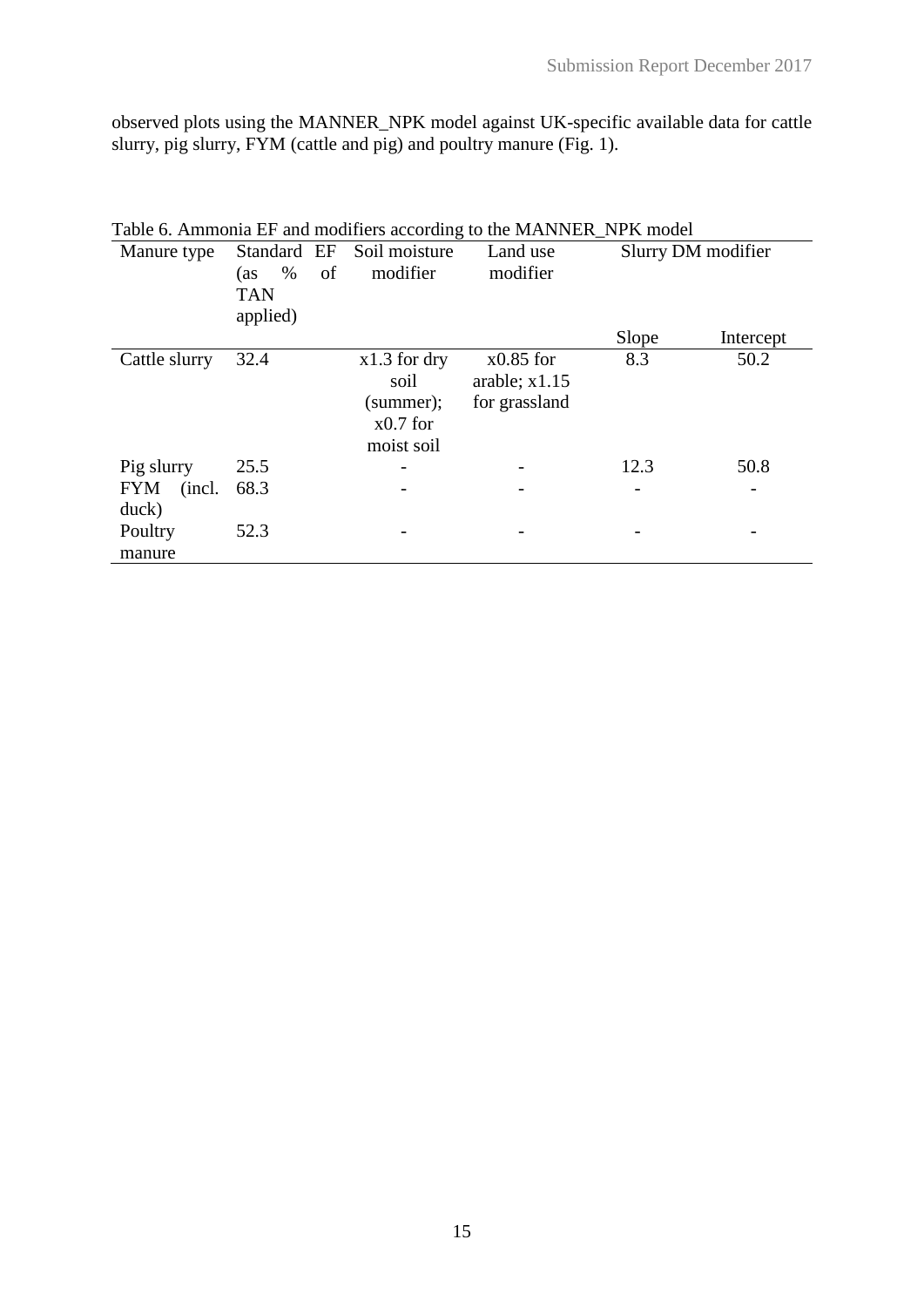Figure 1. MANNER\_NPK model performance against UK data sets for ammonia emissions following land spreading (Nicholson et al., 2013). Cattle slurry (I), pig slurry (II), FYM (III) and poultry manure (IV).



Standard errors for the derived slope values were 0.073, 0.148, 0.061 and 0.063 for I, II, III and IV, respectively.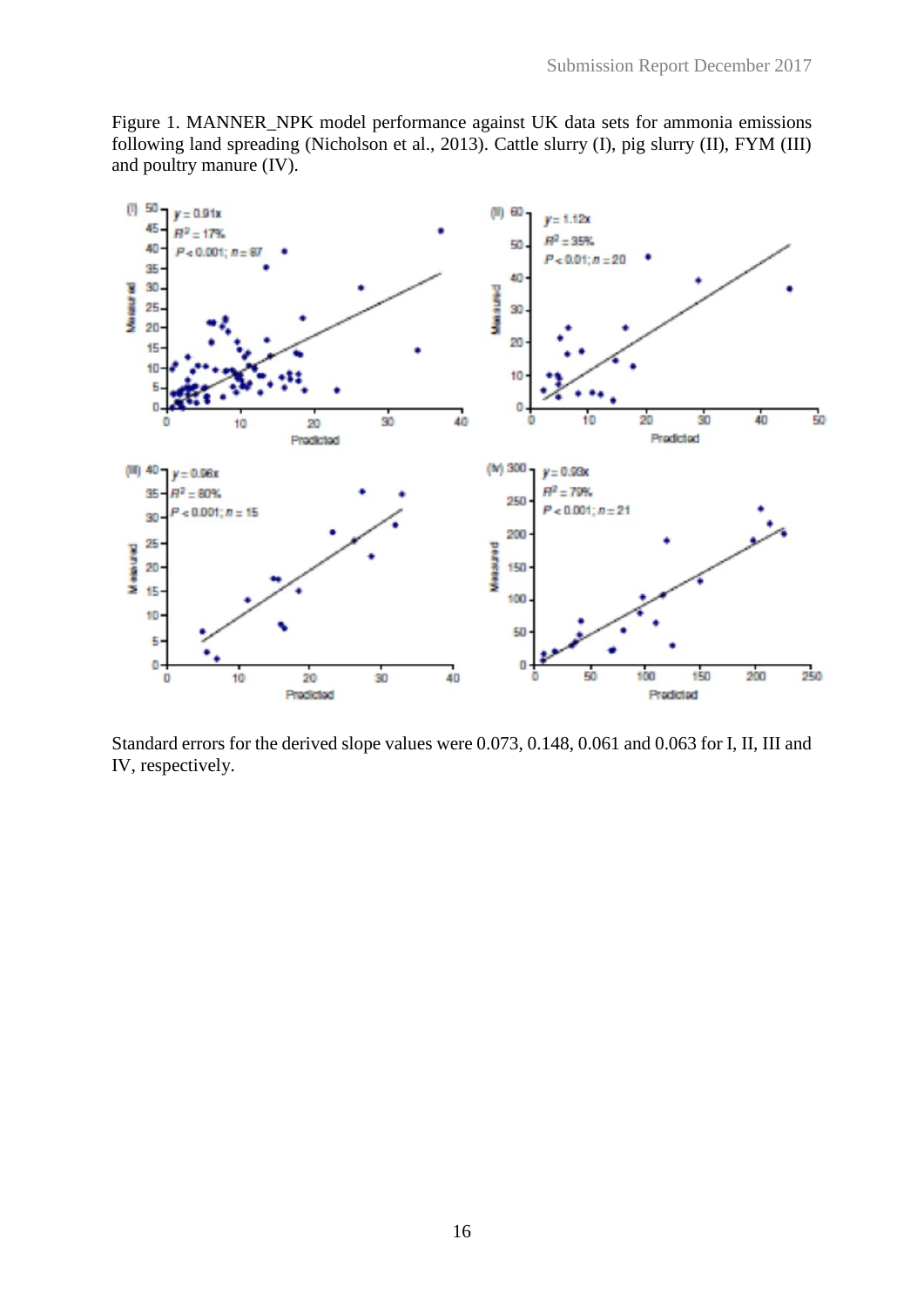| Manure type    | Land use  | Season         | <b>Slurry DM</b> | EF, %TAN | 95%<br>confidence<br>interval,<br>%TAN |
|----------------|-----------|----------------|------------------|----------|----------------------------------------|
| Cattle slurry  | Grassland | Summer         | $<$ 4%           | 32.4     |                                        |
|                |           |                | 4-8%             | 48.4     |                                        |
|                |           |                | $>8\%$           | 64.5     |                                        |
|                |           |                | Weighted average | 52.5     | 8.4                                    |
| Cattle slurry  | Grassland | Rest of year   | $<$ 4%           | 17.4     |                                        |
|                |           |                | 4-8%             | 26.1     |                                        |
|                |           |                | $>8\%$           | 34.7     |                                        |
|                |           |                | Weighted average | 28.2     | 4.5                                    |
| Cattle slurry  | Arable    | Summer         | $<$ 4%           | 23.9     |                                        |
|                |           |                | 4-8%             | 35.8     |                                        |
|                |           |                | $>8\%$           | 47.7     |                                        |
|                |           |                | Weighted average | 38.8     | 6.2                                    |
| Cattle slurry  | Arable    | Rest of year   | $<$ 4%           | 12.9     |                                        |
|                |           |                | 4-8%             | 19.3     |                                        |
|                |           |                | $>8\%$           | 25.7     |                                        |
|                |           |                | Weighted average | 20.9     | 3.4                                    |
| Pig slurry     |           |                | $<$ 4%           | 19.2     |                                        |
|                |           |                | 4-8%             | 31.8     |                                        |
|                |           |                | $>8\%$           | 44.3     |                                        |
|                |           |                | Weighted average | 24.2     | 6.4                                    |
| FYM (all)      |           | $\overline{a}$ |                  | 68.3     | 8.7                                    |
| Poultry manure |           |                |                  | 52.3     | 7.1                                    |
| (all)          |           |                |                  |          |                                        |

| Table 7. Manure application EF (as % of TAN applied to land) |  |  |
|--------------------------------------------------------------|--|--|

## **5. Grazing and outdoor livestock**

## *5.1. Cattle and sheep*

The average EF for cattle and sheep (there was no evidence to warrant differentiation) was derived from a number of grazing studies (Table A7) with a range of fertiliser N inputs to the grazed pasture. Emissions due to the fertiliser applied to the grazed pasture were discounted using a mean EF for ammonium nitrate applications to grassland (1.4% of N applied). The remaining emission was expressed as a percentage of the estimated urine N (equated here with the TAN in excreta) returned to the pasture by the grazing cattle or sheep. A mean EF of 6% of excreted TAN, with a standard error of 0.7 (n=20) was derived. This value is also assumed for grazing deer and goats.

## *5.2. Outdoor pigs*

Only two studies have made measurements of NH<sup>3</sup> emissions from outdoor pigs (Table A8), and sufficient data were provided from only one of these to derive a rounded EF of 25% of TAN excreted, with an assumed 95% confidence interval of  $\pm$  7.5 % of TAN excreted.

## **5.3.** *Outdoor poultry*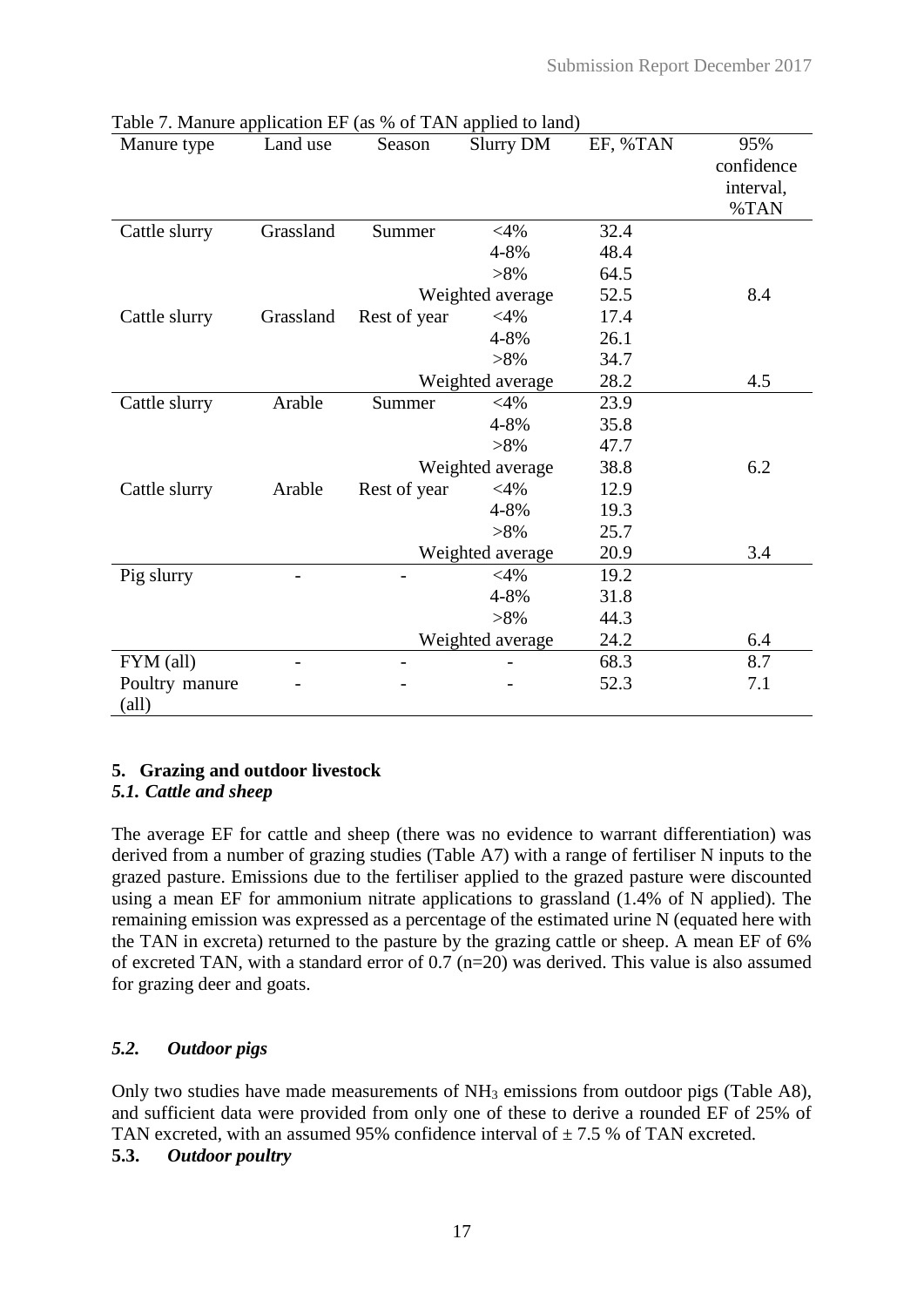No studies of emissions from outdoor poultry have been reported. An EF of 35 % of excreted UAN has been assumed, as it is likely that emissions from freshly dropped excreta will be substantially lower than from applications of stored manure in which hydrolysis of the uric acid will have occurred to a greater extent. The 95% confidence interval for this EF is assumed to be  $\pm$  15 % of UAN excreted.

## **6. Nitrogen fertiliser applications**

A model based on Misselbrook et al. (2004) but modified according to data from the Defrafunded NT26 project is used to estimate EF for different fertiliser types. Each fertiliser type is associated with an EFmax value, which is then modified according to soil, weather and management factors (Table 8). Soil placement of N fertiliser is categorised as an abatement measure and is detailed in the separate report on NH<sup>3</sup> emission mitigation techniques.

| Table 6. INITOgen Tertifiser application ET |                                       |                                |  |  |  |  |  |  |
|---------------------------------------------|---------------------------------------|--------------------------------|--|--|--|--|--|--|
| Fertiliser type                             | $EF_{\text{max}}$ (as % of N applied) | Modifiers <sup>†</sup>         |  |  |  |  |  |  |
| Ammonium nitrate                            | 1.8                                   | None                           |  |  |  |  |  |  |
| sulphate<br>Ammonium<br>and                 | 45                                    | Soil pH                        |  |  |  |  |  |  |
| diammonium phosphate                        |                                       |                                |  |  |  |  |  |  |
| Urea                                        | 45                                    | Application rate,<br>rainfall, |  |  |  |  |  |  |
|                                             |                                       | temperature                    |  |  |  |  |  |  |
| Urea ammonium nitrate                       | 23                                    | Application rate,<br>rainfall, |  |  |  |  |  |  |
|                                             |                                       | temperature                    |  |  |  |  |  |  |
| Other N compounds                           | 1.8                                   | None                           |  |  |  |  |  |  |

Table 8. Nitrogen fertiliser application EF

## †Modifiers:

Soil pH – if calcareous soil, assume EF as for urea; if non-calcareous, assume EF as for ammonium nitrate

Application rate

- if  $\leq$ =30 kg N ha<sup>-1</sup>, apply a modifier of 0.62 to EF<sub>max</sub>
- if  $>=150$  kg N ha<sup>-1</sup>, apply a modifier of 1 to  $EF_{\text{max}}$
- if between 30 and 150 kg N ha<sup>-1</sup>, apply a modifier of  $((0.0032 \text{xrate})+0.5238)$

Rainfall – a modifier is applied based on the probability of significant rainfall (>5mm within a 24h period) within 1, 2, 3, 4 or 5 days following application, with respective modifiers of 0.3, 0.5, 0.7, 0.8 and 0.9 applied to  $EF_{\text{max}}$ .

Temperature – apply a modifier, with the maximum value constrained to 1, of

$$
RF_{temp} = e^{(0.1386 \times (T_{month} - T_{UKamual}))}/2
$$

where *TUKannual* is the mean annual air temperature for the UK

An uncertainty bound to the  $EF_{max}$  values of  $\pm 0.3$  x  $EF_{max}$  is suggested based on the measurements reported under the NT26 project.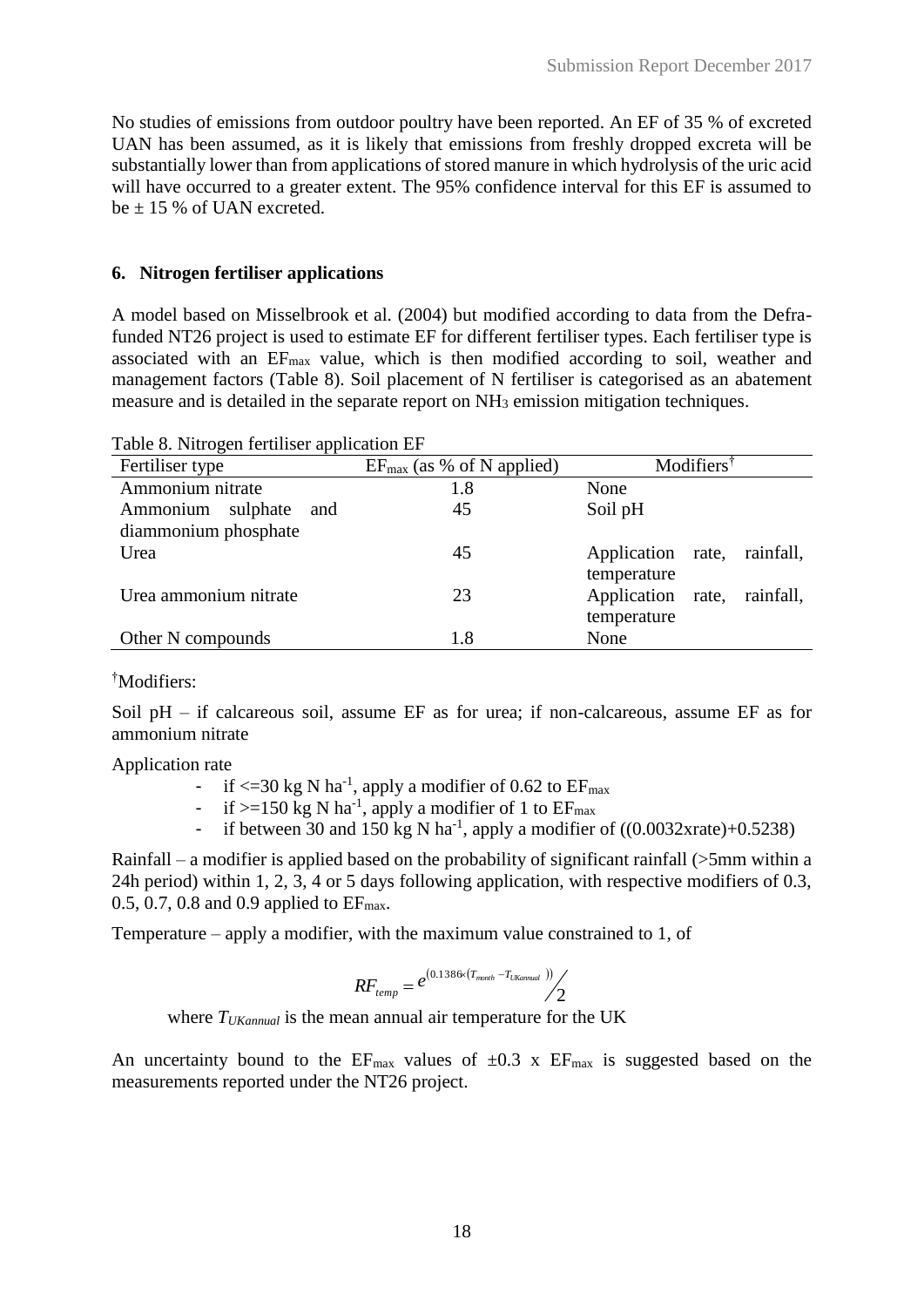| Table A1. Studies delivering cattle housing EF |                       |                |                    |                                                                                                                |
|------------------------------------------------|-----------------------|----------------|--------------------|----------------------------------------------------------------------------------------------------------------|
| Study                                          | Emission<br>$g NH3-N$ | No.<br>studies | Emission<br>Factor | Notes on derivation of EF as<br>%TAN                                                                           |
|                                                | $\ln^{-1} d^{-1}$     |                | % TAN              |                                                                                                                |
| <b>Slurry-based systems</b>                    |                       |                |                    |                                                                                                                |
| Demmers et al., 1997                           | 38.6                  | $\mathbf{1}$   | 31.1               | Dairy cows 1995, assume N<br>excretion of 100 kg N per year                                                    |
| WA0653                                         | 21.2                  | 6              | 19.2               | Dairy cows 1998/99, assume N<br>excretion of 105 kg N per year                                                 |
| Dore et al., 2004                              | 72.5                  | $\mathbf{1}$   | 53.1               | Dairy cows 1998/99, assume N<br>excretion of 105 kg N per year                                                 |
| WAO632/AM110                                   | 50.8                  | 3              | 39.4               | Using actual N balance data                                                                                    |
| Hill, 2000                                     | 29.4                  | $\mathbf{1}$   | 22.8               | Dairy cows 1997, assume N                                                                                      |
|                                                |                       |                |                    | excretion of 104 kg N per year                                                                                 |
| AM0102                                         | 30.5                  | $\overline{2}$ | 23.7               | Dairy cows 2003, assume N<br>excretion of 113 kg N per year                                                    |
| Mean                                           | 40.5                  |                | 31.6               |                                                                                                                |
| <b>Weighted mean</b>                           | 34.3                  |                | 27.7               |                                                                                                                |
| <b>Straw-bedded systems</b>                    |                       |                |                    |                                                                                                                |
| WA0618 (PT)                                    | 20.6                  | $\mathbf{1}$   | 18.3               | beef,<br>Growing<br>N<br>assume<br>excretion of 56 kg N per year                                               |
| WAO632/AM110 (PT)                              | 35.0                  | 3              | 21.6               | Using actual N balance data                                                                                    |
| WA0722                                         | 33.2                  | $\mathbf{1}$   | 22.9               | Dairy cows, 6,500 kg milk per<br>therefore<br>year,<br>assume<br>$\mathbf N$<br>excretion of 112 kg N per year |
| AM0103 (PT)                                    | 13.9                  | $\mathbf{1}$   | 11.7               | Growing beef, values directly<br>from report                                                                   |
| AM0103 (Comm farm)                             | 16.7                  | $\mathbf{1}$   | 13.4               | Dairy cows, assuming 125 g<br>excretion<br><b>TAN</b><br>day<br>per<br>$(AM0103$ report)                       |
| AC0102                                         | 14.0                  | 3              | 12.5               | Growing<br>beef,<br>N<br>assume<br>excretion of 56 kg N per year                                               |
| Mean                                           | 22.2                  |                | 16.7               |                                                                                                                |
| <b>Weighted mean</b>                           | 23.1                  |                | 16.8               |                                                                                                                |
| <b>Calves</b>                                  |                       |                |                    |                                                                                                                |
| Demmers et al. 1997                            | 13.0                  | $\mathbf{1}$   | 5.8                | Assume calf weight 140 and N<br>excretion 38 kg N per year                                                     |
| Koerkamp et al. 1998                           | 6.2                   | $\mathbf{1}$   | 2.6                | Assume calf weight 140 and N<br>excretion 38 kg N per year                                                     |
| <b>Mean</b>                                    | 9.6                   |                | 4.2                |                                                                                                                |

# **Annex 1: Sources of underlying data for the UK ammonia emission factors**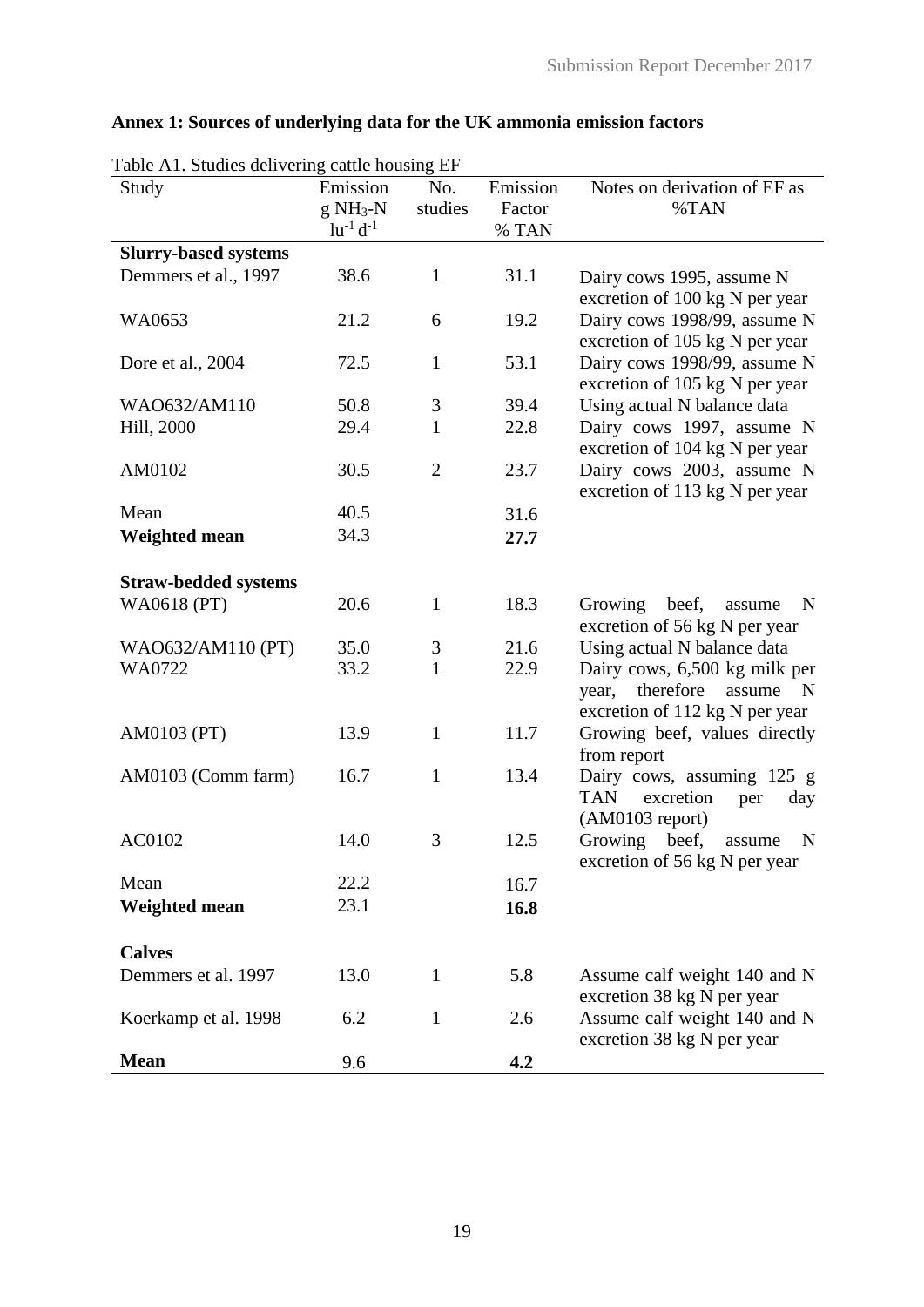| Study                          | Emission              | No.                | Emission | Notes on derivation of EF as %TAN   |
|--------------------------------|-----------------------|--------------------|----------|-------------------------------------|
|                                | $g N l u^{-1} d^{-1}$ | studies            | Factor   |                                     |
|                                |                       |                    | % TAN    |                                     |
| Dry sows on slats              |                       |                    |          |                                     |
| Peirson, 1995                  | 17.0                  | $\overline{2}$     | 22.9     | Assume N excretion of 15.5kg        |
|                                |                       |                    |          |                                     |
| Dry sows on straw              |                       |                    |          |                                     |
| Peirson, 1995                  | 9.4                   | $\overline{2}$     | 12.6     | Assume N excretion of 15.5kg        |
| Koerkamp<br>al.,<br>et         |                       |                    |          | Assume N excretion of 15.5kg        |
| 1998                           | 14.7                  | $\mathbf{1}$       | 19.8     |                                     |
| OC9523                         | 26.2                  | $\overline{4}$     | 35.3     | Assume N excretion of 15.5kg        |
| AM0102                         | 50.6                  | 5                  | 68.1     | Assume N excretion of 15.5kg        |
| Mean                           | 25.2                  |                    | 34.0     |                                     |
| <b>Weighted mean</b>           | 15.7                  |                    | 43.9     |                                     |
|                                |                       |                    |          |                                     |
| <b>Farrowing sows on slats</b> |                       |                    |          |                                     |
|                                |                       |                    |          | Assume N excretion of 22.5kg (1995) |
| Peirson, 1995                  | 32.4                  | 3                  | 33.8     | value)                              |
| Koerkamp et al.,               | 20.7                  | $\mathbf{1}$       | 23.1     | Assume N excretion 22.5kg (1995     |
| 1998                           |                       |                    |          | value), live weight 240 kg          |
|                                |                       |                    |          | Assume N excretion 15.5kg (2002/03) |
| AM0102                         | 27.0                  | 3                  | 30.4     | value)                              |
| Mean                           | 26.7                  | 7                  | 29.1     |                                     |
| <b>Weighted mean</b>           | 20.7                  |                    | 30.8     |                                     |
|                                |                       |                    |          |                                     |
| <b>Farrowing sows on straw</b> |                       |                    |          |                                     |
|                                |                       | Use dry sows value |          |                                     |
| <b>Boars on straw</b>          |                       |                    |          |                                     |
|                                |                       |                    |          |                                     |
|                                |                       | Use dry sows value |          |                                     |
| <b>Finishers on slats</b>      |                       |                    |          |                                     |
| Peirson, 1995                  | 71.7                  | 3                  | 26.9     | fatteners 20-80 kg, N<br>Assume     |
|                                |                       |                    |          | excretion 13.9kg (1995 value)       |
| Demmers, 1999                  | 105.8                 | $\mathbf{1}$       | 25.3     | Mean weight 25.7kg, N excretion     |
|                                |                       |                    |          | 11.2kg (1995 value)                 |
| Koerkamp et al.                | 51.2                  | $\mathbf{1}$       | 16.7     | Approx. 35 kg finishers, assume N   |
| 1998                           |                       |                    |          | excretion 11.2 kg (1995 value)      |
| WA0632                         | 79.2                  | $\overline{4}$     | 40.4     | Using actual N balance data         |
| WA0720 (fan vent,              | 103.5                 | $\mathbf{1}$       | 41.5     | fatteners 20-80 kg, N<br>Assume     |
| comm farm)                     |                       |                    |          | excretion 13kg (mean of 2 weight    |
|                                |                       |                    |          | ranges for year 2002)               |
| WA0720 (acnv,                  | 77.2                  | 3                  | 31.0     | Assume<br>fatteners 20-80 kg, N     |
| comm farm)                     |                       |                    |          | excretion 13kg (mean of 2 weight    |
|                                |                       |                    |          | ranges for year 2002)               |
| WA0720 (part slat,             | 51.5                  | $\overline{2}$     | 20.7     | fatteners 20-80 kg, N<br>Assume     |
| comm farm)                     |                       |                    |          | excretion 13kg (mean of 2 weight)   |
|                                |                       |                    |          | ranges for year 2002)               |

Table A2. Studies delivering pig housing EF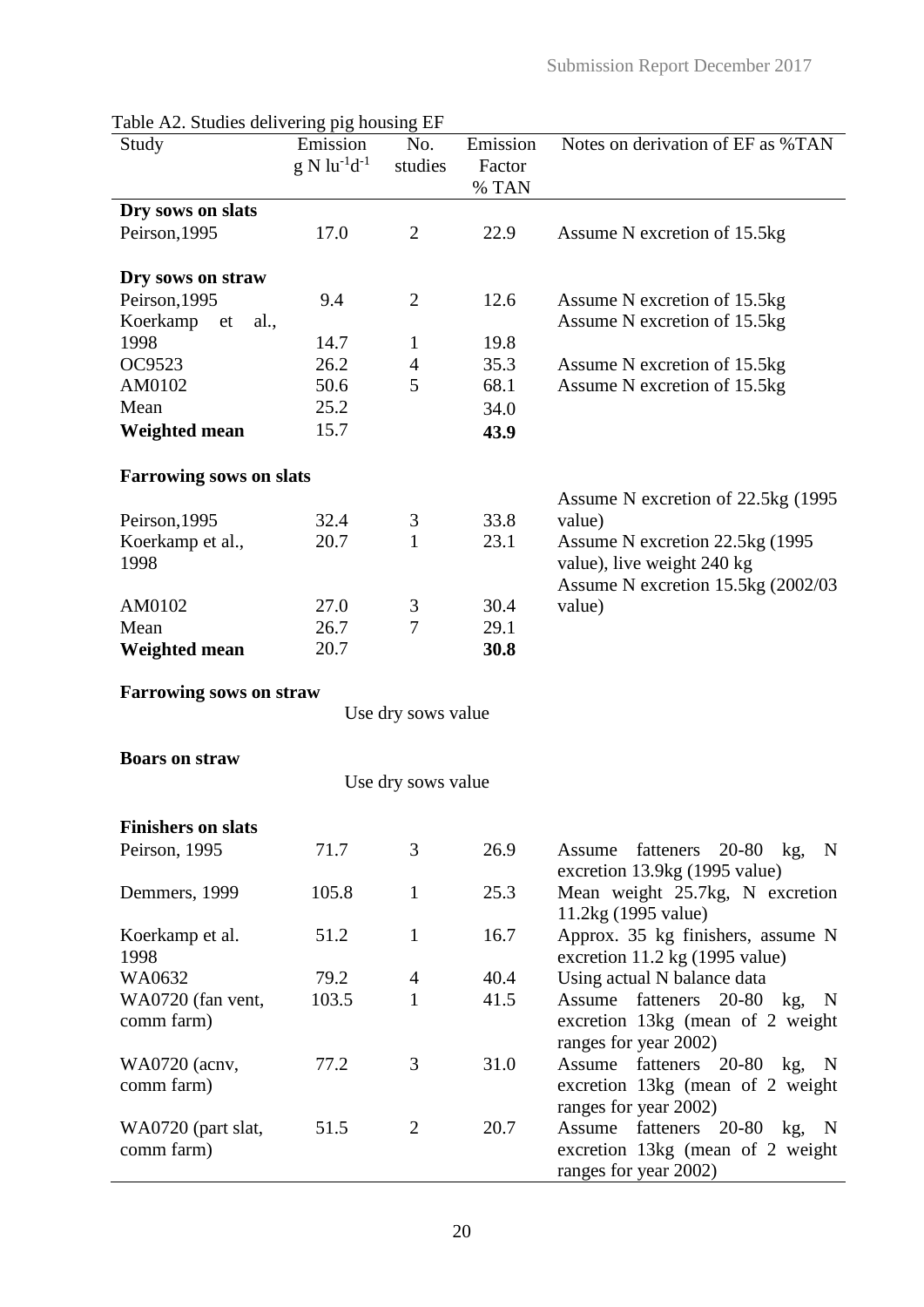| Study                             | Emission<br>$g N \ln^{-1} d^{-1}$ | No.<br>studies | Emission<br>Factor<br>% TAN | Notes on derivation of EF as %TAN                                                               |
|-----------------------------------|-----------------------------------|----------------|-----------------------------|-------------------------------------------------------------------------------------------------|
| WA0720 (fan vent,                 | 47.7                              | 1              | 21.6                        | kg finishers,<br>40-95<br>N<br>assume                                                           |
| Terrington)<br>WA0720 (part slat, | 38.7                              | $\mathbf{1}$   | 17.6                        | excretion 15.5 kg per year<br>40-95 kg finishers, assume<br>N                                   |
| Terrington)                       |                                   |                |                             | excretion 15.5 kg per year                                                                      |
| Mean                              | 69.6                              | 17             | 26.8                        |                                                                                                 |
| <b>Weighted mean</b>              | 71.4                              |                | 29.4                        |                                                                                                 |
| <b>Finishers on straw</b>         |                                   |                |                             |                                                                                                 |
| Peirson (1995)                    | 54.2                              | $\overline{2}$ | 20.3                        | $20-80$ kg,<br>Assume fatteners<br>$\mathbf N$<br>excretion 13.9kg (1995 value)                 |
| Koerkamp et al.,<br>1998          | 28.2                              | $\mathbf{1}$   | 9.2                         | Approx. 35 kg finishers, assume N<br>excretion 11.2 kg (1995 value)                             |
| WA0632                            | 122.2                             | $\overline{4}$ | 53.7                        | Using actual N balance data                                                                     |
| AM0102                            | 24.0                              | 1              | 9.6                         | fatteners<br>20-80 kg, N<br>Assume<br>excretion 13kg (mean of 2 weight<br>ranges for year 2002) |
| AM0103 Terrington                 | 47.0                              | $\overline{2}$ | 23.6                        | Values directly from report                                                                     |
| AM0103                            | 34.1                              | $\mathbf{1}$   | 10.9                        | Finishers 20-60 kg, N excretion 13kg                                                            |
| Commercial                        |                                   |                |                             | (mean of 2 weight ranges for year<br>2002)                                                      |
| AC0102                            | 42.0                              | $\overline{4}$ | 16.6                        | Finishers 30-60 kg, N excretion<br>11.9kg (mean of 2 weight ranges for<br>year 2002)            |
| Mean                              | 50.2                              | 15             | 20.6                        |                                                                                                 |
| Weighted mean                     | 63.0                              |                | 26.6                        |                                                                                                 |
| <b>Weaners on slats</b>           |                                   |                |                             |                                                                                                 |
| Peirson, 1995                     | 34.8                              | $\mathbf{1}$   | 9.9                         | Assume N excretion 4.4kg (1995<br>value)                                                        |
| Koerkamp<br>al.<br>et             |                                   |                |                             | Assume N excretion 4.4kg (1995                                                                  |
| 1998                              | 20.7                              | $\mathbf{1}$   | 5.9                         | value)                                                                                          |
| <b>Mean</b>                       | 27.7                              |                | 7.9                         |                                                                                                 |
| <b>Weaners on straw</b>           |                                   |                |                             |                                                                                                 |
|                                   |                                   |                | 7.2                         | Based on ratio slurry/straw<br>for<br>finishers                                                 |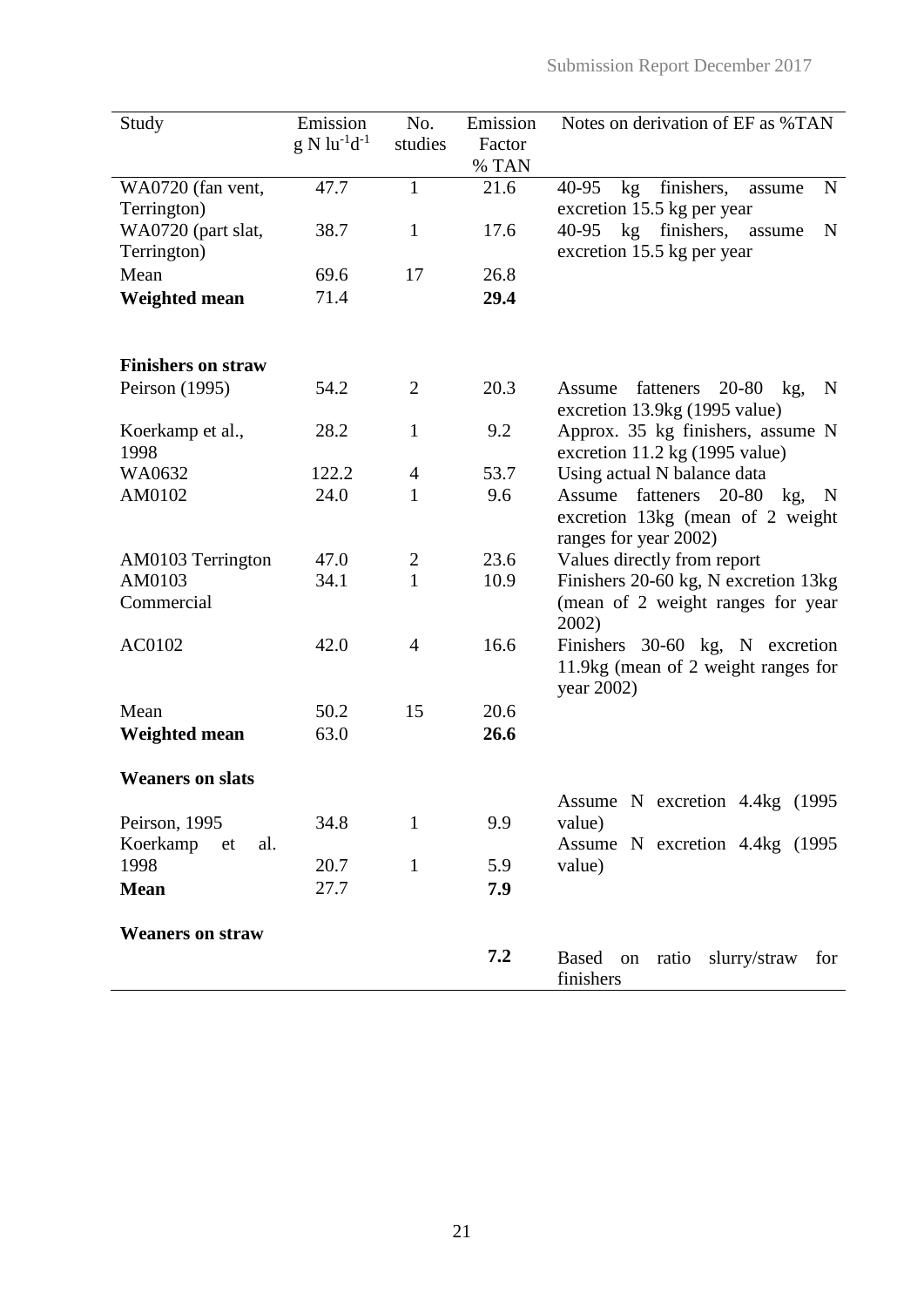| Table Ab. Studies delivering pountly housing EF<br>Study | Emission              | No.            | Emission | <b>Notes</b>                             |
|----------------------------------------------------------|-----------------------|----------------|----------|------------------------------------------|
|                                                          | $g N \ln^{-1} d^{-1}$ | studies        | Factor   |                                          |
|                                                          |                       |                | % TAN    |                                          |
| Layers – deep-pit (cages, perchery, free-range)          |                       |                |          |                                          |
|                                                          |                       |                |          | Assume N excretion 0.82 kg (1995         |
| Peirson, 1995                                            | 79.0                  | 3              | 22.1     | value)                                   |
|                                                          |                       |                |          | Assume N excretion 0.82 kg (1995         |
| G Koerkamp, 1998                                         | 184.1                 | $\mathbf{1}$   | 49.2     | value)                                   |
|                                                          |                       |                |          | Assume N excretion 0.82 kg (1995)        |
| G Koerkamp, 1998                                         | 146.1                 | $\mathbf{1}$   | 39.0     | value)                                   |
|                                                          |                       |                |          | Assume N excretion 0.79 kg (1998)        |
| WA0368                                                   | 139.2                 | $\mathbf{1}$   | 36.8     | value)                                   |
|                                                          |                       |                |          | Assume N excretion 0.78 kg (2000)        |
| WA0651                                                   | 196.8                 | $\mathbf{1}$   | 57.9     | value)                                   |
| Mean                                                     | 149.0                 |                | 41.0     |                                          |
| <b>Weighted mean</b>                                     | 107.0                 |                | 35.6     |                                          |
| Layers – deep litter: assume same EF as for perchery     |                       |                |          |                                          |
| Layers – belt-cleaned (cages)                            |                       |                |          |                                          |
|                                                          |                       |                |          | Assume N excretion 0.82 kg (1995)        |
| Peirson, 1995                                            | 36.0                  | 3              | 10.1     | value)                                   |
| WA0651                                                   |                       |                |          | Assume N excretion 0.78 kg (2000)        |
| Gleadthorpe                                              | 79.2                  | $\mathbf{1}$   | 23.3     | value)                                   |
| WA0651                                                   |                       |                |          | Assume N excretion 0.78 kg (2000)        |
| comm.                                                    | 64.8                  | $\mathbf{1}$   | 19.1     | value)                                   |
| farm                                                     |                       |                |          |                                          |
| Mean                                                     | 60.0                  |                | 17.5     |                                          |
| Weighted mean                                            | 50.4                  |                | 14.5     |                                          |
| <b>Broilers</b>                                          |                       |                |          |                                          |
|                                                          |                       |                |          | Assume N excretion 0.56 kg (1995)        |
| Demmers et al. 1999                                      | 42.0                  | $\mathbf{1}$   | 7.0      | value)                                   |
|                                                          |                       |                |          | Assume N excretion 0.55 kg (2000)        |
| Robertson et al 2002                                     | 44.0                  | $\overline{4}$ | 8.3      | value)                                   |
|                                                          |                       |                |          | Assume N excretion 0.55 kg (2000)        |
| Frost et al 2002                                         | 54.0                  | $\overline{4}$ | 9.2      | value)                                   |
|                                                          |                       |                |          | Derived<br>excretion from N<br>$N_{\rm}$ |
| WA0651 winter                                            | 36.0                  | $\overline{4}$ | 9.5      | balance                                  |
|                                                          |                       |                |          | excretion<br>Derived<br>from N<br>N      |
| WA0651 summer                                            | 67.2                  | $\overline{4}$ | 15.6     | balance                                  |
|                                                          |                       |                |          | excretion from N<br>Derived<br>N         |
| WA0651 drinkers                                          | 52.8                  | $\overline{2}$ | 10.9     | balance                                  |
| Mean                                                     | 49.3                  | 19             | 10.1     |                                          |
| <b>Weighted mean</b>                                     | 50.1                  |                | 10.5     |                                          |
| <b>Turkeys</b>                                           |                       |                |          |                                          |
| Peirson et al, 1995                                      | 93.0                  | 3              | 36.6     |                                          |
|                                                          |                       |                |          |                                          |

Table A3. Studies delivering poultry housing EF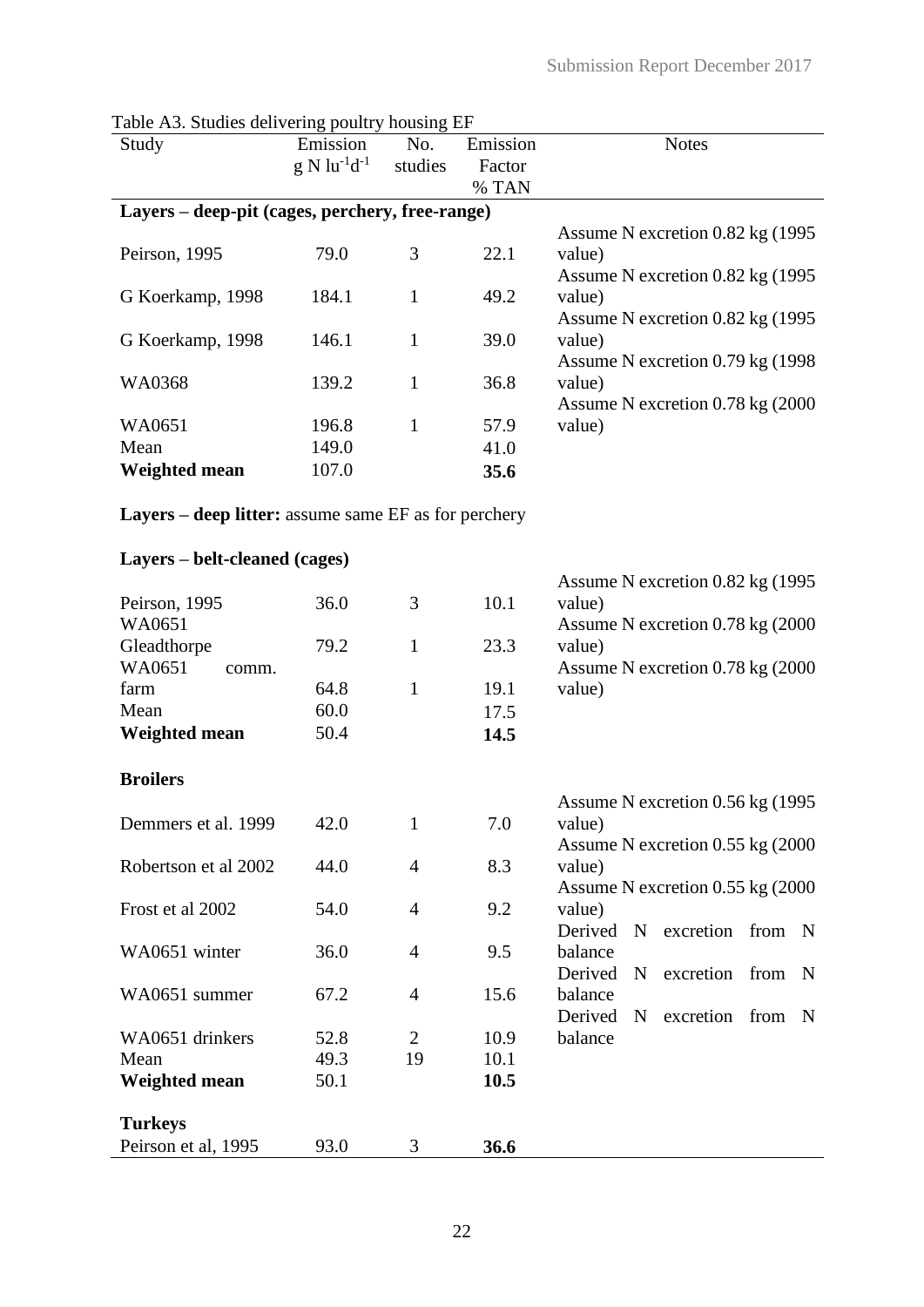A measurement from Groot Koerkamp *et al.* (1998) for broiler housing (164 g N lu<sup>-1</sup> d<sup>-1</sup>) has been excluded from the inventory. This measurement was from a very old housing system, not representative of broiler housing, and was also based on a single measurement in time rather than an integrated measurement over the duration of the crop.

Table A4. Studies delivering cattle manure storage EF

| Mean EF             | Values                                                     | $\mathbf n$                                | Emission as      | Source                                             |
|---------------------|------------------------------------------------------------|--------------------------------------------|------------------|----------------------------------------------------|
| $g N m^{-2} d^{-1}$ | $g N m^{-2} d^{-1}$                                        |                                            | % TAN            |                                                    |
|                     | <b>Slurry stores and lagoons without crusts</b>            |                                            |                  |                                                    |
| 3.42                |                                                            |                                            |                  | Assumed to be double that for                      |
|                     |                                                            |                                            |                  | (WA0641,<br>crusted<br>stores                      |
|                     |                                                            |                                            |                  | WA0714)                                            |
|                     | Slurry stores and lagoons with crusts, weeping wall stores |                                            |                  |                                                    |
| 1.71                | 0.6                                                        |                                            | $**2.3$          | (Phillips <i>et al.</i> , in press)                |
|                     | 1.27, 3.65, 5.7                                            |                                            | <b>NA</b>        | WA0625                                             |
|                     | 0.44                                                       | $\overline{2}$                             | $*6.0$           | WA0632*                                            |
|                     | 1.8                                                        |                                            | <b>NA</b>        | WA0641                                             |
|                     | 1.7                                                        |                                            | NA               | Hill (2000)                                        |
|                     | 0.48                                                       | $\overline{2}$                             | <b>NA</b>        | WA0714                                             |
|                     | 0.5, 0.72, 0.42, 0.7                                       |                                            | $51.5$ (lagoons) | WA0717                                             |
|                     | 3                                                          |                                            | 5.3 (w.wall)     | AM0102                                             |
|                     | 4.2                                                        |                                            | <b>NA</b>        |                                                    |
|                     | <b>Below ground slurry tanks</b>                           |                                            |                  | for crusted<br>Assume same as<br>above-ground tank |
| <b>FYM</b>          | $g \, N \, t^{-1}$ initial heap                            |                                            |                  |                                                    |
| heaps               | mass                                                       |                                            |                  |                                                    |
| 265                 | 421, 101, 106                                              |                                            | <b>NA</b>        | WA0618                                             |
|                     |                                                            |                                            | 49               | WA0519                                             |
|                     |                                                            | $\begin{array}{c} 2 \\ 2 \\ 3 \end{array}$ | 29               | WA0632                                             |
|                     |                                                            |                                            | 11               | Chadwick, 2005                                     |
|                     |                                                            | $\overline{2}$                             | 31               | WA0716                                             |
|                     |                                                            | $\mathbf{1}$                               | 11               | Moral et al., 2012                                 |

\*\* Emissions expressed per day. This value assumes 90 d storage.

Slurry stores are assumed to develop a crust unless they are stirred frequently.

Values derived from measurements made using Ferm tubes have been corrected to account for incomplete recovery of ammonia by Ferm tubes (Phillips *et al*., 1998). (\*IGER values have been corrected using a factor of **0.7**).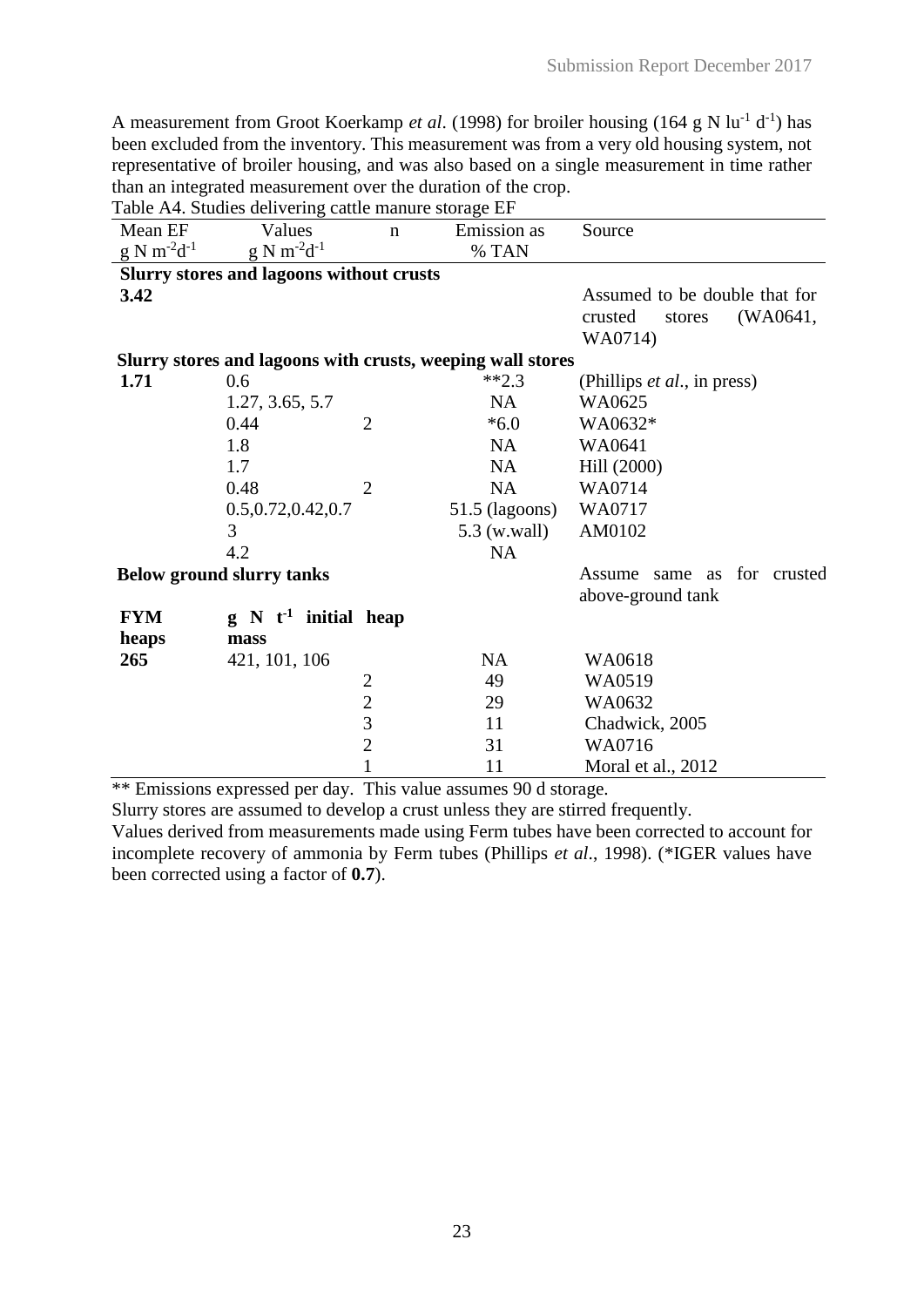|                     | Lable A. Studies delivering pig manure storage ET |                |           |                             |
|---------------------|---------------------------------------------------|----------------|-----------|-----------------------------|
| Mean EF             | Values                                            | n              | Emission  | Source                      |
| $g N m^{-2} d^{-1}$ | $g N m^{-2} d^{-1}$                               |                | as %TAN   |                             |
|                     | <b>Slurry stores and lagoons</b>                  |                |           |                             |
| 3.16                | 1.34                                              | 4              | 13.0      | WA0632                      |
|                     | 2.47, 6.2                                         |                | <b>NA</b> | WA0625                      |
|                     | 2.4                                               |                | <b>NA</b> | Phillips et al. (1997)      |
|                     | 1.56                                              |                | <b>NA</b> | WA0708                      |
|                     | 5.0                                               |                | <b>NA</b> | Phillips et al. (1997)      |
|                     | <b>Below ground slurry tanks</b>                  |                |           | Assume 50% of EF for above- |
|                     |                                                   |                |           | ground tank                 |
| <b>FYM</b> heaps    | $g N t-1$ initial                                 |                |           |                             |
|                     | heap mass                                         |                |           |                             |
| 1224                | 539                                               | 4              | 20        | WA0632                      |
|                     | 1015                                              | $\overline{2}$ | 54        | WA0716                      |

Table A5. Studies delivering pig manure storage EF

Values derived from measurements made using Ferm tubes have been corrected to account for incomplete recovery of ammonia by Ferm tubes (Phillips *et al*., 1998).

|  |  | Table A6. Studies delivering poultry manure storage EF |
|--|--|--------------------------------------------------------|
|  |  |                                                        |

| Mean EF                     | Values | $\mathbf n$    | <b>Emission</b> as | Source                |
|-----------------------------|--------|----------------|--------------------|-----------------------|
|                             |        |                | %TAN               |                       |
| $g N t-1$ initial heap mass |        |                |                    |                       |
| Layer manure                |        |                |                    |                       |
| 1956                        | 318    | 2              | 3.5                | WA0712                |
|                             | 3172   | $\overline{4}$ | 14.3               | WA0651 (belt scraped) |
|                             | 3141   |                | 29.5               | WA0651 (deep pit)     |
|                             | 1193   |                | 20.0               | WA0651 (belt scraped) |
| <b>Litter</b>               |        |                |                    |                       |
| 1435                        | 478    |                | 2.2                | WA0712                |
|                             | 1949   | 4              | 19.9               | WA0651 (winter)       |
|                             | 158    | $\overline{4}$ | 1.8                | WA0651 (summer)       |
|                             | 639    | $\overline{2}$ | 8.4                | WA0651 (drinkers)     |
|                             | 3949   |                | <b>NA</b>          | WA0716                |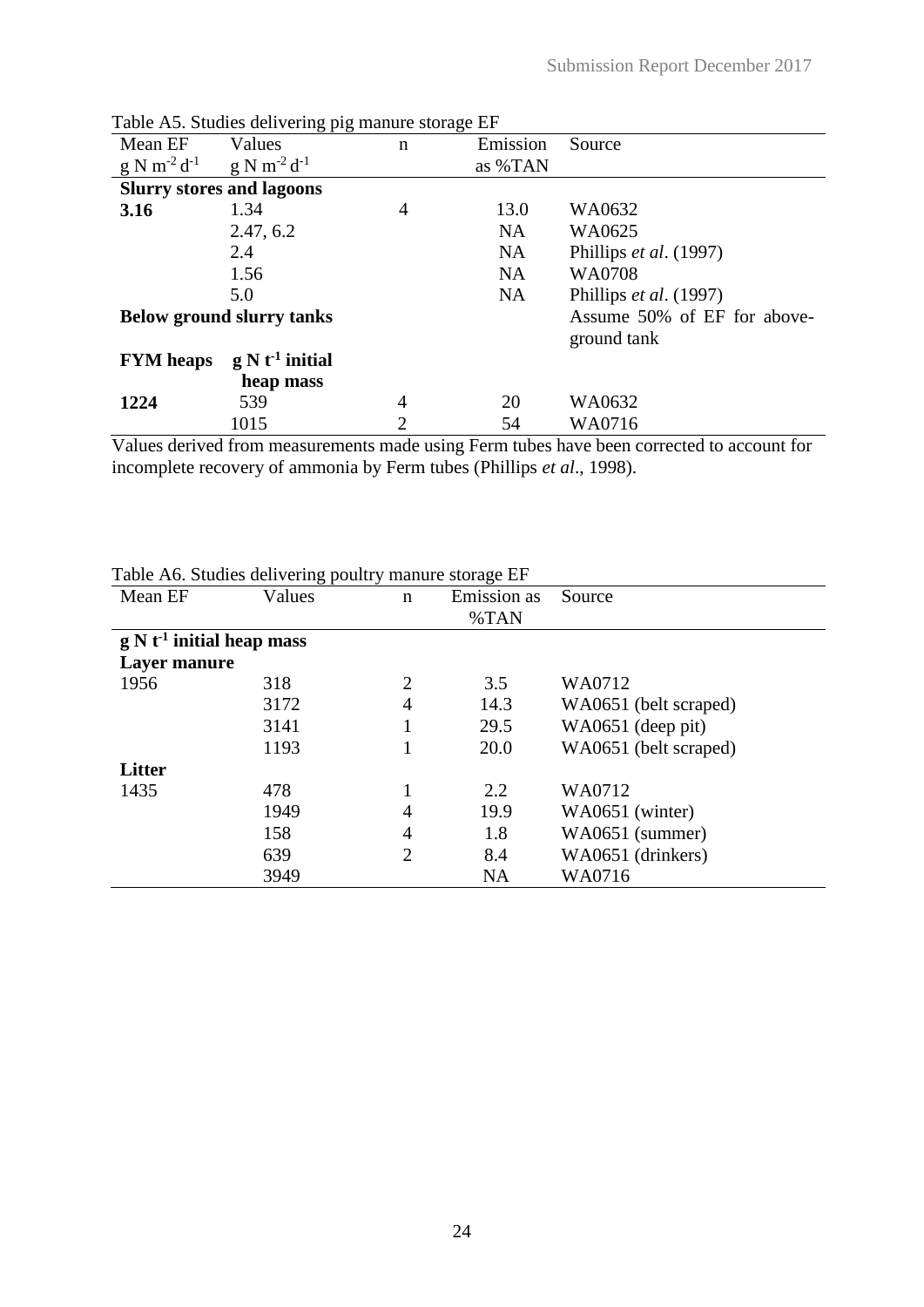|                |                       |                              | NH <sub>3</sub> | Due to           | Due to         | Emission         |
|----------------|-----------------------|------------------------------|-----------------|------------------|----------------|------------------|
|                | N input               | Urine N                      | emission        | fertiliser       | urine          | Factor           |
|                |                       |                              |                 |                  |                |                  |
|                |                       |                              | $Kg N ha^{-1}$  |                  |                | %TAN             |
| <b>CATTLE</b>  |                       |                              |                 |                  |                |                  |
| <b>Bussink</b> | Fert Res 33 257-265   |                              |                 |                  |                |                  |
| 1987           | 550                   | 425                          | 42.2            | 7.7              | 34.5           | $8\,$            |
| 1988           | 550                   | 428                          | 39.2            | 7.7              | 31.5           | $\boldsymbol{7}$ |
| 1988           | 250                   | 203                          | 8.1             | 3.5              | 4.6            | $\overline{2}$   |
| <b>Bussink</b> | Fert Res 38 111-121   |                              |                 |                  |                |                  |
| 1989           | 250                   | 64.2                         | 3.8             | 3.5              | 0.3            | $\boldsymbol{0}$ |
| 1989           | 400                   | 76.2                         | 12.0            | 5.6              | 6.4            | $\,$ $\,$        |
| 1989           | 550                   | 94.3                         | 14.7            | 7.7              | $\overline{7}$ | $\boldsymbol{7}$ |
| 1990           | 250                   | 217.4                        | 9.1             | 3.5              | 5.6            | $\overline{3}$   |
| 1990           | 400                   | 339                          | 27.0            | 5.6              | 21.4           | $\sqrt{6}$       |
| 1990           | 550                   | 407.1                        | 32.8            | 7.7              | 25.1           | 6                |
| Lockyer        |                       | J Sci Food Agric 35, 837-848 |                 |                  |                |                  |
| $\mathbf{1}$   | 26                    | 0.6455                       |                 |                  |                | $\boldsymbol{2}$ |
| $\overline{2}$ | 26                    | 0.7025                       |                 |                  |                | $\overline{3}$   |
| Jarvis et al   | J Ag Sci 112, 205-216 |                              |                 |                  |                |                  |
| 1986/87        | $\boldsymbol{0}$      | 69                           | 6.7             | $\boldsymbol{0}$ | 6.7            | 10               |
| 1986/87        | 210                   | 81                           | 9.6             | 2.94             | 6.66           | $8\,$            |
| 1986/87        | 420                   | 207                          | 25.1            | 5.88             | 19.22          | 9                |
| AC0102         |                       |                              |                 |                  |                |                  |
| Beef, North    |                       |                              |                 |                  |                |                  |
| Wyke           | $\boldsymbol{0}$      |                              |                 | $\boldsymbol{0}$ |                | 10               |
| Beef,          |                       |                              |                 |                  |                |                  |
| Cambridge      | $\boldsymbol{0}$      |                              |                 | $\boldsymbol{0}$ |                | 7                |
| <b>SHEEP</b>   |                       |                              |                 |                  |                |                  |
| Jarvis et al   | J Ag Sci 117, 101-109 |                              |                 |                  |                |                  |
| GC             | $\boldsymbol{0}$      | 169                          | 1.1             | $\boldsymbol{0}$ | 1.1            | $\mathbf{1}$     |
| HN             | 420                   | 321                          | 8.0             | 5.88             | 2.08           | $\mathbf{1}$     |
| AC0102         |                       |                              |                 |                  |                |                  |
| Boxworth       | $\boldsymbol{0}$      |                              |                 |                  |                | $\overline{4}$   |
| North Wyke     | $\boldsymbol{0}$      |                              |                 |                  |                | 10               |

|  | Table A7: Studies delivering cattle and sheep grazing EF |  |  |  |
|--|----------------------------------------------------------|--|--|--|
|  |                                                          |  |  |  |
|  |                                                          |  |  |  |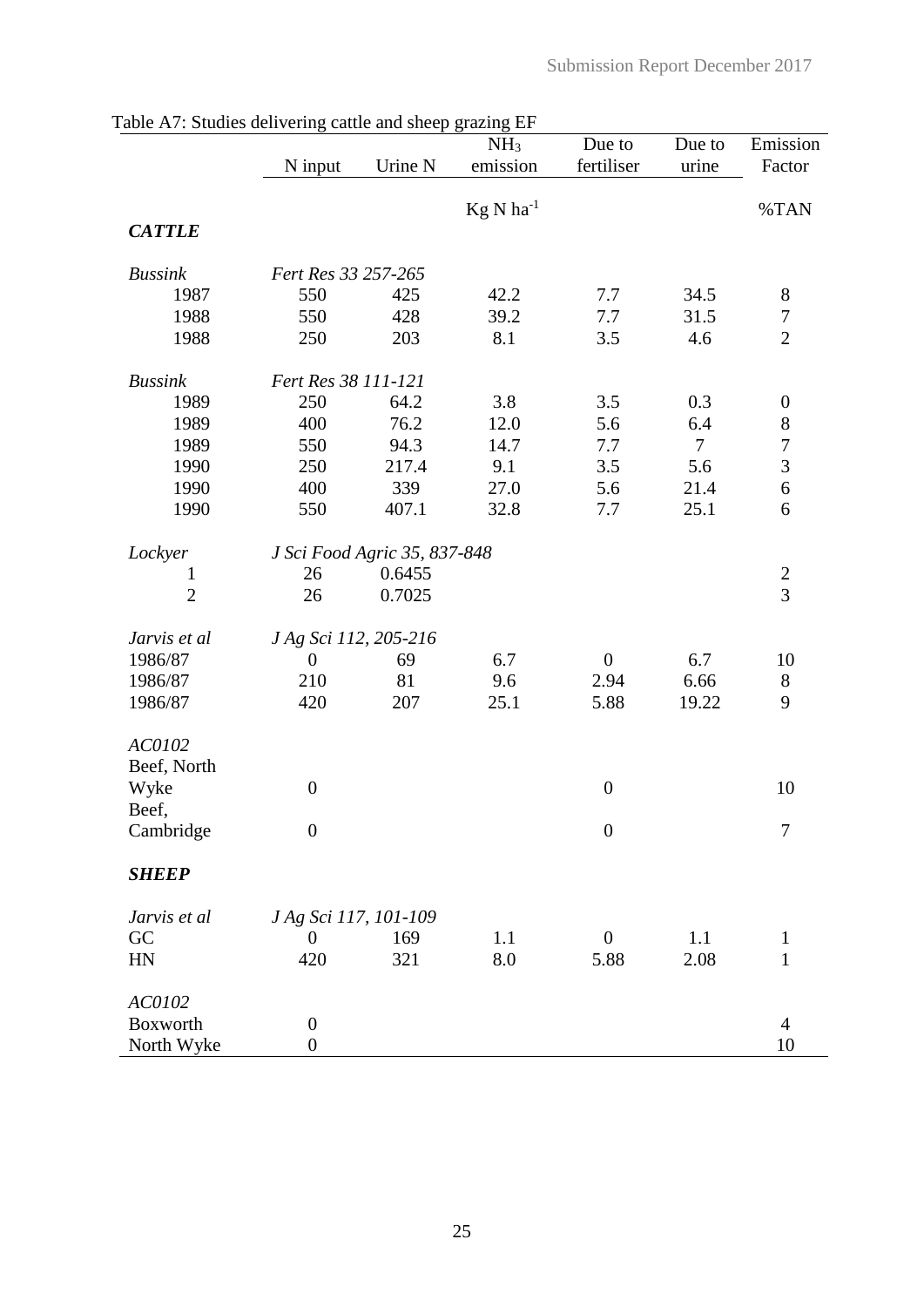| Table As. Studies delivering EP for outdoor pigs |                                                 |         |                        |  |  |  |  |
|--------------------------------------------------|-------------------------------------------------|---------|------------------------|--|--|--|--|
|                                                  | Emission                                        | ЕF      | Source                 |  |  |  |  |
|                                                  | $g \mathrm{N}$ lu <sup>-1</sup> d <sup>-1</sup> | $\%TAN$ |                        |  |  |  |  |
| Outdoor sows/piglets                             | 25                                              | 26.1    | Williams et al. (2000) |  |  |  |  |
|                                                  | $66*$                                           | NA      | Welch (2003)           |  |  |  |  |

#### $T<sub>1</sub>$   $\uparrow$   $\uparrow$   $\uparrow$   $\uparrow$   $\uparrow$   $\uparrow$   $\uparrow$   $\uparrow$   $\downarrow$   $\uparrow$   $\uparrow$   $\uparrow$   $\uparrow$   $\uparrow$   $\uparrow$   $\uparrow$   $\uparrow$   $\downarrow$   $\downarrow$   $\downarrow$   $\downarrow$   $\downarrow$   $\downarrow$   $\downarrow$   $\downarrow$   $\downarrow$   $\downarrow$   $\downarrow$   $\downarrow$   $\downarrow$   $\downarrow$   $\downarrow$   $\downarrow$   $\downarrow$   $\downarrow$

\*This value is probably an overestimate as emission rates were below the detection limit on a number of occasions (and those data were not included).

The EF was derived from the Williams et al (2000) study, assuming the standard N excretion value for sows and a body weight of 200kg, giving a mean EF of 25 %TAN (assumed to be the same across all animal sub-categories).

#### **References**

- Baines, S., Svoboda, I. F. and Sym, G. (1997*) Estimates of slurry, manure storage and housings in use in Scotland and Northern Ireland*. Report to MAFF (WA0620), SAC Ayr.
- Bussink, D.W. (1994). Relationship between ammonia volatilization and nitrogen fertilizer application rate, intake and excretion of herbage nitrogen by cattle on grazed swards. *Fertilizer Research* **38**, 111-121
- CAMAR: Groot Koerkamp, P. W. G., Metz, J. H. M., Uenk, G. H., Phillips, V. R., Holden, M. R., Sneath, R. W., Short, J. L., White, R. P., Hartung, J., Seedorf, J., Schröder, M., Linkert, K. H., Pedersen, S., Takai, H., Johnsen, J. O. and Wathes, C. M., 1998. Concentrations and emissions of ammonia in livestock buildings in Northern Europe. *Journal of Agricultural Engineering Research* **70**, 79-95.
- Chalmers, A. G., et al. (2001)*. Fertiliser use on farm crops for crop year 2000*. British Survey of Fertiliser Practice, Edinburgh: The Stationery Office.
- Chadwick, D.R. (2005). Emissions of ammonia, nitrous oxide and methane from cattle manure heaps: effect of compaction and covering. *Atmospheric Environment* **39**, 787-799.
- Chambers, B.J., Smith, K.A. and van der Weerden, T.J. (1997). Ammonia emissions following the land spreading of solid manures. In *Gaseous Nitrogen Emissions from Grasslands*. Eds S.C. Jarvis and B.F. Pain, CAB International, Oxford, pp. 275-280.
- Chambers, B. J., Lord, E. I., Nicholson, F. A. and Smith, K. A. (1999). Predicting nitrogen availability and losses following application of organic manures to arable land: MANNER. Soil Use and Management 15, 137-143.
- DANI (1998). Statistical Review of Northern Ireland Agriculture, 1997. Department of Agriculture for Northern Ireland, Economics and Statistics Division, Belfast, Northern Ireland, UK.
- Defra (2001) http://www.defra.gov.uk/esg/work\_htm/publications/cs/fps/fpsfinalreport.PDF
- Demmers, T.G.M., Phillips, V.R., Short, J.L., Burgess, L.R., Hoxer, R.P. and Wathes, C.M (1997). Validation of ventilation rate measurement methods and the ammonia emission from a naturally-ventilated UK dairy and beef unit. In*: Ammonia and Odour Emissions from Animal Production Facilities*. Eds J.A.M. Voermans and G.J. Monteney, Proceedings of an international symposium held at Vinkeloord, Netherlands, 6-10 October 1997. Published by NTVL, Rosmalen, NL pp. 219-230.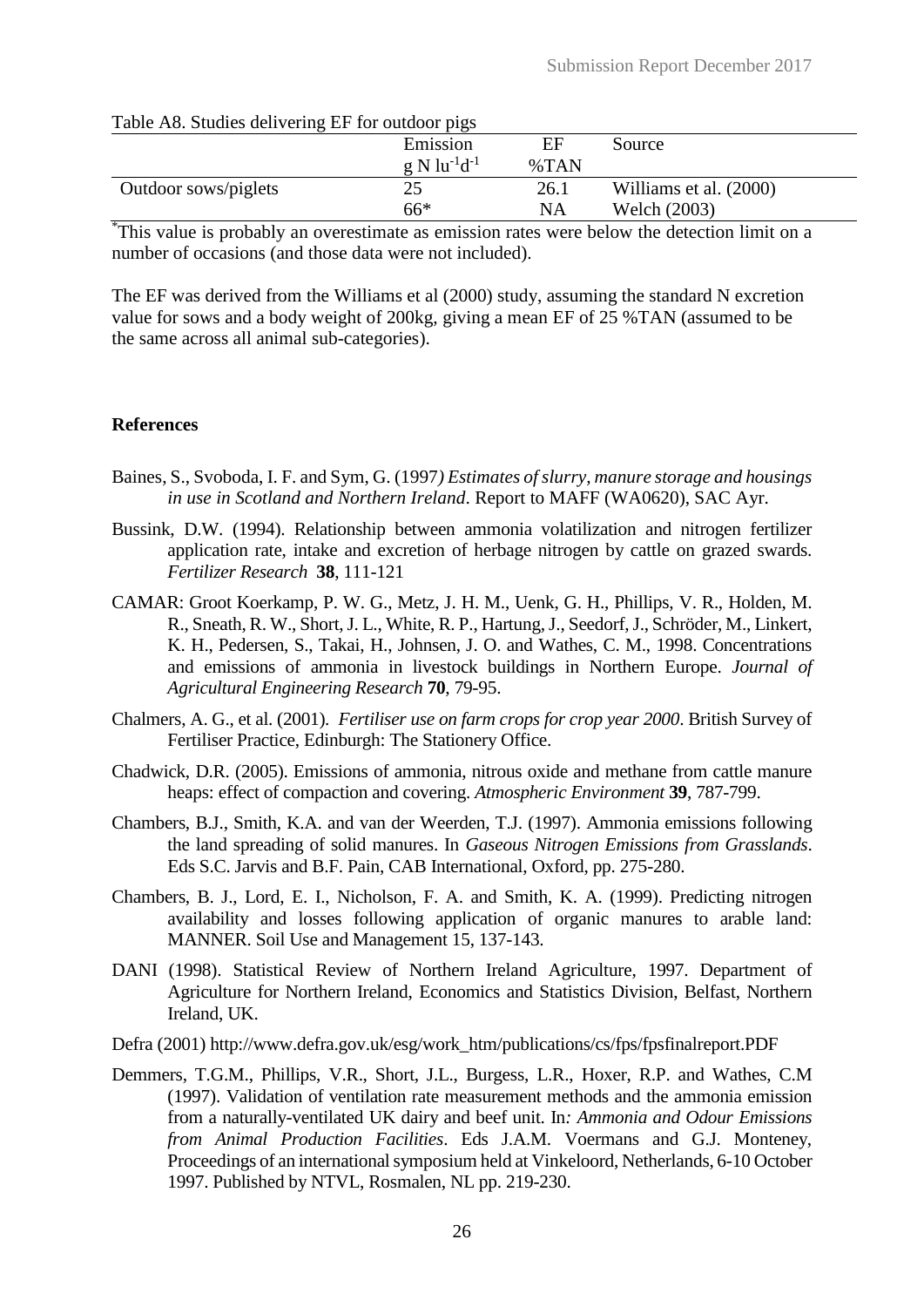- Demmers, T.G.M., Burgess, L.R., Short, J.L., Phillips, V.R., Clark, J.A. and Wathes, C.M. (1999). Ammonia emissions from two mechanically ventilated UK livestock buildings. *Atmospheric Environment* **33**, 217-227.
- Dore, C. J., Jones, B. M. R., Scholtens, R., Burgess, L. R., Huis in't Veld, J. W. H., Phillips, V. R. (2004). Robust methods for measuring ammonia emission rates from livestock buildings and manure stores. Part 1 Comparative demonstrations of three methods on the farm. *Atmospheric Environment* **38**, 3017-3024.
- Dragosits U., Jones S.K., Vogt E. and Sutton M.S. (2006) 2005 Update on Ammonia emissions from non-agricultural sources for the NAEI. CEH Report AS06/20. Centre for Ecology & Hydrology Edinburgh, Bush Estate, Penicuik. 14pp.
- Hill, R.A. (2000). Emission, dispersion and local deposition of ammonia volatilised from farm buildings and following the application of cattle slurry to grassland. PhD Thesis, University of Plymouth.
- Hodge, I. and Renwick, A. (2006). Business as usual projections of agricultural activities for the water framework directive: Phase 2. Final Report. Rural Business Unit, Environmental Economy and Policy Research Group, Department of Land Economy, 19 Silver Street, Cambridge CB3 9EP.
- Jarvis, S.C; Hatch, D. J; Orr, R.J. and Reynolds, S.E. (1991). Micrometeorological studies of ammonia emissions from sheep grazed swards. *Journal of Agricultural Science Camb*ridge, **117**, 101-109
- Jarvis, S. C. and Bussink, D. W. (1990). Nitrogen losses from grazed swards by ammonia volatilization. Proceedings of the 13th General Meeting of the European Grassland Federation, June 25-29, 1990, Banska Bystrica, Czechoslovakia, p.13-17.
- Kirchmann, H., and Witter, E. (1989). Ammonia volatilization during aerobic and anaerobic manure decomposition. *Plant and Soil* **115**, 35-41.
- Koerkamp, P., Metz, J. H. M., Uenk, G. H., Phillips, V. R., Holden, M. R., Sneath, R. W., Short, J. L., White, R. P., Hartung, J., Seedorf, J., Schroder, M., Linkert, K. H., Pedersen, S., Takai, H., Johnsen, J. O. and Wathes, C. M. (1998). Concentrations and emissions of ammonia in livestock buildings in Northern Europe. *Journal of Agricultural Engineering Research* **70**, 79-95.
- Ledgard, S. F. (1996). Nitrogen inputs and losses from New Zealand dairy farmlets, as affected by nitrogen fertilizer applications: year one. *Plant and Soil* **181**, 65-69.
- MAFF (2000). *Fertilizer Recommendations for Agricultural and Horticultural Crops (RB209), 7 th Edition.* Her Majest's Stationery Office, London, UK.
- Mercer, D. R. (1993*) Estimates of the number and types of poultry housing in use in England and Wales.* Report to MAFF, ADAS Nottingham.
- Misselbrook, T.H., Webb, J. and Gilhespy, S.L. (2006). Ammonia emissions from outdoor concrete yards used by livestock – quantification and mitigation. *Atmospheric Environment* **40**, 6752-6763.
- Misselbrook, T.H., Sutton, M.A. and Scholefield, D. (2004). A simple process-based model for estimating ammonia emissions from agricultural land after fertilizer applications. *Soil Use and Management* **20**, 365-372.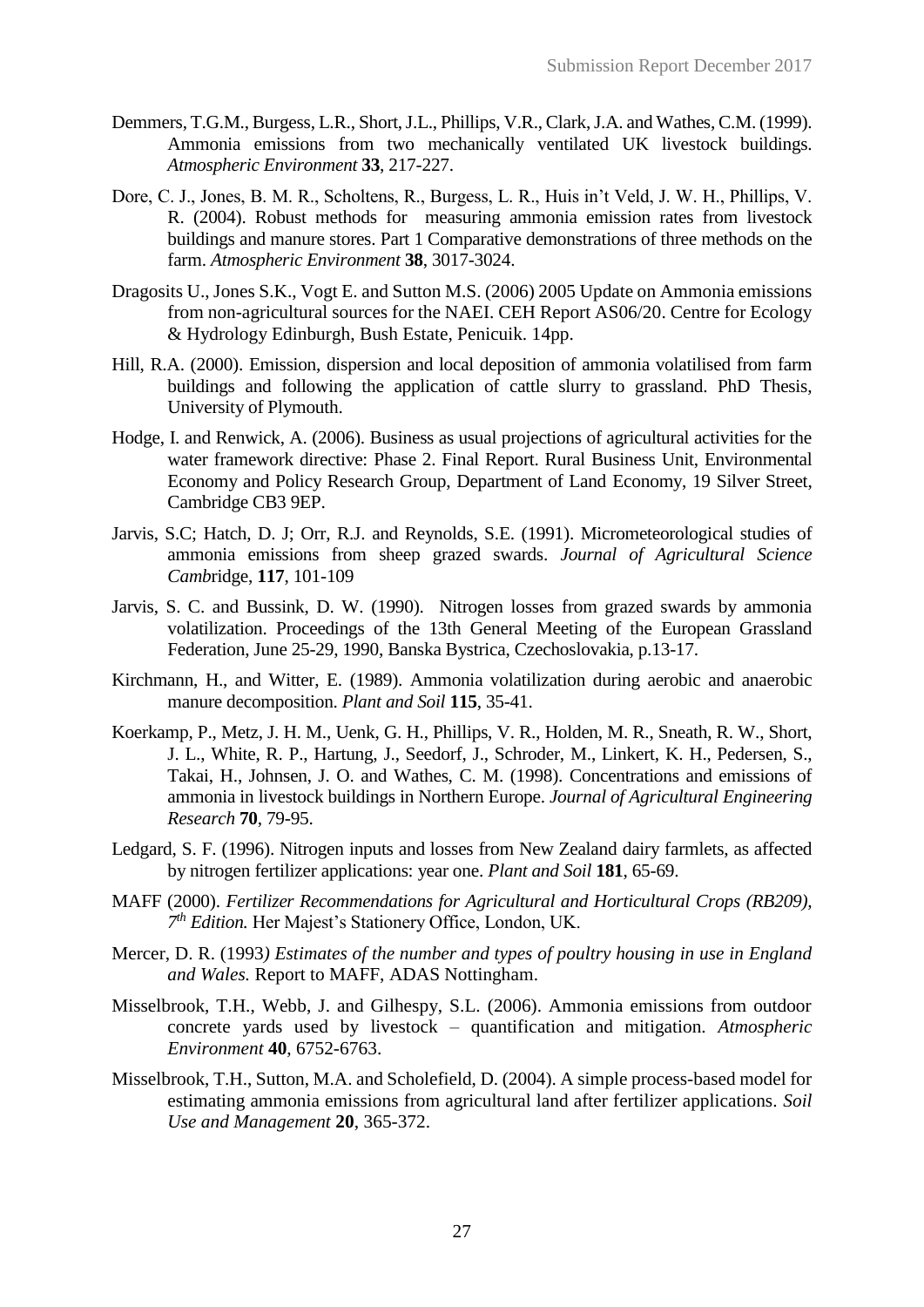- Misselbrook, T. H., Smith, K. A., Johnson, R. A. and Pain, B. F. (2002). Slurry application techniques to reduce ammonia emissions: Results of some UK field-scale experiments. *Biosystems Engineering* **81**, 313-321.
- Misselbrook, T. H., Webb, J., Chadwick, D. R., Ellis, S. and Pain, B. F. (2001). Gaseous emissions from outdoor concrete yards used by livestock. *Atmospheric Environment* **35**, 5331-5338.
- Misselbrook, T. H., Pain, B. F. and Headon, D. M. (1998). Estimates of ammonia emission from dairy cow collecting yards. *Journal of Agricultural Engineering Research* **71**, 127-135.
- Moral, R., Bustamante, M.A., Chadwick, D.R., Camp, V., Misselbrook, T.H., 2012. N and C transformations in stored cattle farmyard manure, including direct estimates of N-2 emission. *Resources Conservation and Recycling* **63**, 35-42.
- Nicholson, F.A., Bhogal, A., Chadwick, D., Gill, E., Gooday, R.D., Lord, E., Misselbrook, T., Rollett, A.J., Sagoo, E., Smith, K.A., Thorman, R.E., Williams, J.R., Chambers, B.J. (2013). An enhanced software tool to support better use of manure nutrients: MANNER-NPK. *Soil Use and Management* **29**, 473-484.
- Nicholson, F. A., Chambers, B. J. and Smith, K. A. (1996) Nutrient composition of poultry manures in England and Wales. *Bioresource Technology* **58**, 279-284.
- Nicholson, R. J. and Brewer, A. J. (1994) *Estimates of the numbers and types of slurry and manure stores in use in England and Wales related to livestock species*. Report to DEFRA (WA0611), ADAS Cambridge.
- Pain, B. F., Rees, Y. J. and Lockyer, D. R. (1988). Odour and ammonia emission following the application of pig or cattle slurry to land. In*: Volatile emissions from livestock farming and sewage operations*, eds V C Neilsen, J H Voorburg and P L'Hermite. Elsevier Applied Science, London, pp. 2 - 11.
- Pain, B. F., Phillips, V. R., Clarkson, C. R. and Klarenbeek, J. V. (1989). Loss of nitrogen through ammonia volatilisation following the application of pig or cattle slurry to grassland. *Journal of the Science of Food and Agriculture* **47**, 1-12.
- Peirson, S. (1995). Measurement of odour and ammonia emissions from livestock buildings, Phase 1 - Final Report to MAFF. Project no. WAO601, ADAS Beverley.
- Phillips, V.R., Sneath, R.W., Williams, A.G., Welch, S.K., Burgess, L.R., Demmers, T.G.M. and Short, J.L. (1997). Measuring emission rates of ammonia, methane and nitrous oxide from full-sized slurry and manure stores. In*: Ammonia and Odour Emissions from Animal Production Facilities*. Eds J.A.M. Voermans and G.J. Monteney, Proceedings of an international symposium held at Vinkeloord, Netherlands, 6-10 October 1997. Published by NTVL, Rosmalen, NL pp. 197-208.
- Phillips, V. R., Bishop, S. J., Price, J. S. and You, S. (1998). Summer emissions of ammonia from a slurry-based, UK, dairy cow house. *Bioresource Technology* **65**, 213-219.
- Robertson, A. P., Hoxey, R. P., Demmers, T. G. M., Welch, AS. K., Sneath, R. W., Stacey, K. F., Fothergill, A., Filmer, D. and Fisher, C. (2002). Commercial-scale studies of the effect of broiler-protein intake on aerial pollutant emissions. *Biosystems Engineering* **82**, 217-225.
- Sheppard, A. (1998) The Structure of Pig Production in England and Wales. Results of the National Survey of Pig Production Systems*. Special Studies in Agricultural Economics Report No. 40,* University of Exeter.
- Smith, K. A. and Chambers, B. J. (1995). Muck from waste to resource utilization: the impacts and implications. *Agricultural Engineer*, **50**, 33-38.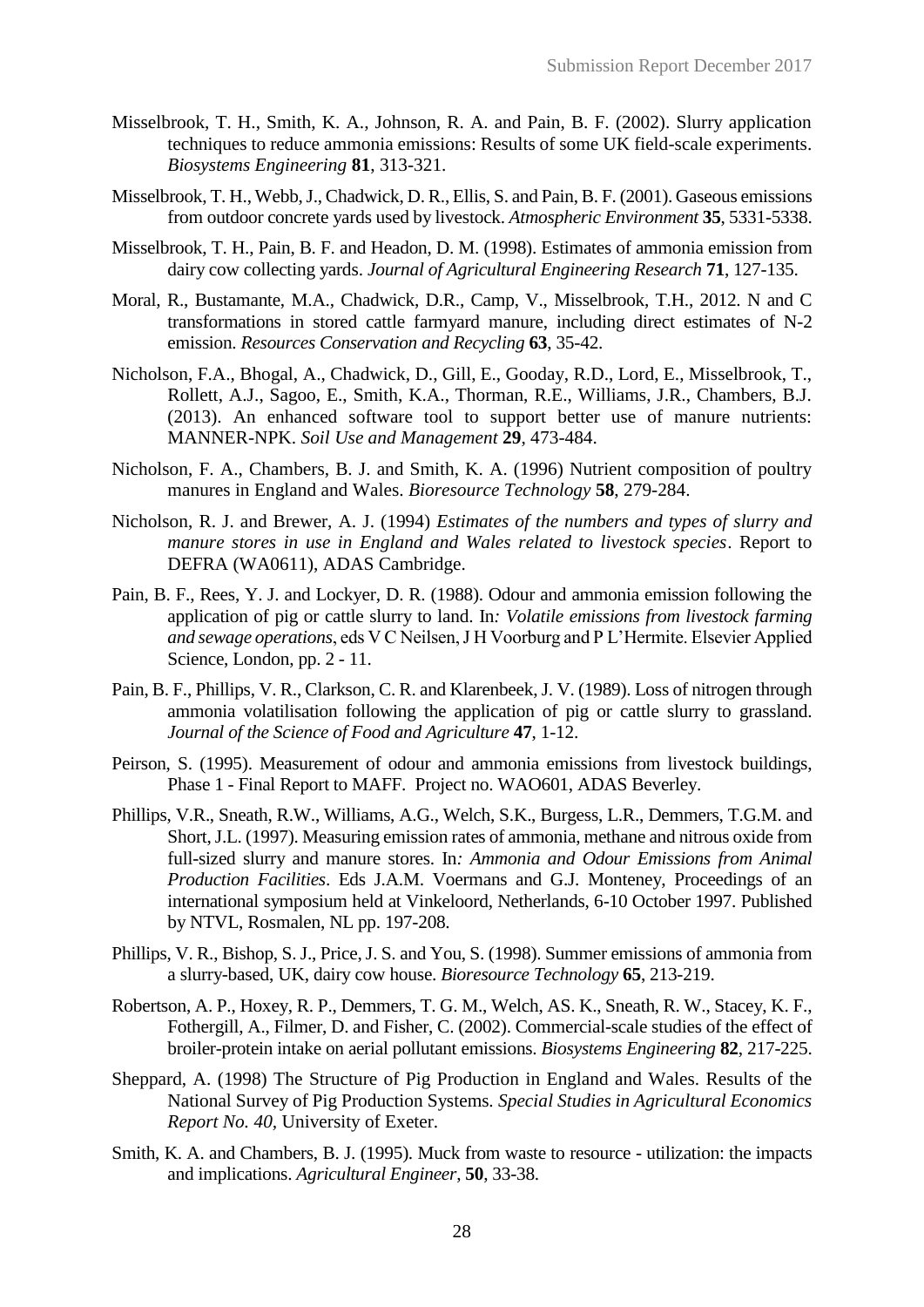- Smith, K. A. and Frost, J. P. (2000). Nitrogen excretion by farm livestock with respect to land spreading requirements and controlling nitrogen losses to ground and surface waters. Part 1: cattle and sheep. *Bioresource Technology* **71**, 173-181.
- Smith, K. A., Charles, D. R. and Moorhouse, D. (2000a). Nitrogen excretion by farm livestock with respect to land spreading requirements and controlling nitrogen losses to ground and surface waters. Part 2: pigs and poultry. *Bioresource Technology* **71**, 183-194.
- Smith, K. A., Jackson, D. R., Misselbrook, T. H., Pain, B. F. and Johnson, R. A. (2000b). Reduction of ammonia emission by slurry application techniques. *Journal of Agricultural Engineering Research* **77**, 277-287.
- Smith, K. A., Brewer, A. J., Dauven, A. and Wilson, D. W. (2000c). A survey of the production and use of animal manures in England and Wales. I. Pig manure. Soil Use and Management 16, 124-132.
- Smith, K. A., Brewer, A. J., Crabb, J. and Dauven, A. (2001a). A survey of the production and use of animal manures in England and Wales. II. Poultry manure. Soil Use and Management 17, 48-56.
- Smith, K. A., Brewer, A. J., Crabb, J. and Dauven, A. (2001b). A survey of the production and use of animal manures in England and Wales. III. Cattle manures. Soil Use and Management 17, 77-87.
- Sommer, S.G., Christensen, B.T., Nielsen, N.E., and Schjrrring, J.K. (1993). Ammonia volatilization during storage of cattle and pig slurry: effect of surface cover. *Journal of Agricultural Science, Cambridge*, **121**, 63-71.
- Sutton, M. A., Dragosits, U., Tang, Y. S. and Fowler, D. (2000). Ammonia emissions from nonagricultural sources in the UK. *Atmospheric Environment* **34**, 855-869.
- Thompson, R. B., Pain, B. F. and Lockyer, D. R. (1990a). Ammonia volatilization from cattle slurry following surface application to grassland. I. Influence of mechanical separation, changes in chemical composition during volatilization and the presence of the grass sward, *Plant and Soil* **125**, 109-117.
- Thompson, R. B., Pain, B. F. and Rees, Y. J. (1990b). Ammonia volatilization from cattle slurry following surface application to grassland. II. Influence of application rate, windspeed and applying slurry in narrow bands. *Plant and Soil* **125**, 119-128.
- van der Weerden, T. J. and Jarvis, S. C. (1997). Ammonia emission factors for N fertilisers applied to two contrasting grassland soils. *Environmental Pollution* **95**, 205-211.
- Wathes, C. M., Holden, M. R., Sneath, R. W., White, R. P. and Phillips, V. R. (1997). Concentrations and emission rates of ammonia, nitrous oxide, methane, carbon dioxide, dust and endotoxin in UK broiler and layer houses. *British Poultry Science* **38**, 14-28.
- Webb, J., (2001). Estimating the potential for ammonia emissions from livestock excreta and manures. *Environmental Pollution* **111**, 395-406.
- Webb, J., and Misselbrook, T. H. (2004). A mass-flow model of ammonia emissions from UK livestock production. *Atmospheric Environment* **38**, 2163-2176.
- Webb, J., Misselbrook, T., Pain, B. F., Crabb, J. and Ellis, S. (2001). An estimate of the contribution of outdoor concrete yards used by livestock to the UK inventories of ammonia, nitrous oxide and methane. *Atmospheric Environment* **35**, 6447-6451.
- Welch, D.C. (2003) A methodology for the measurement of distributed agricultural sources of ammonia outdoors. PhD thesis, University of Nottingham.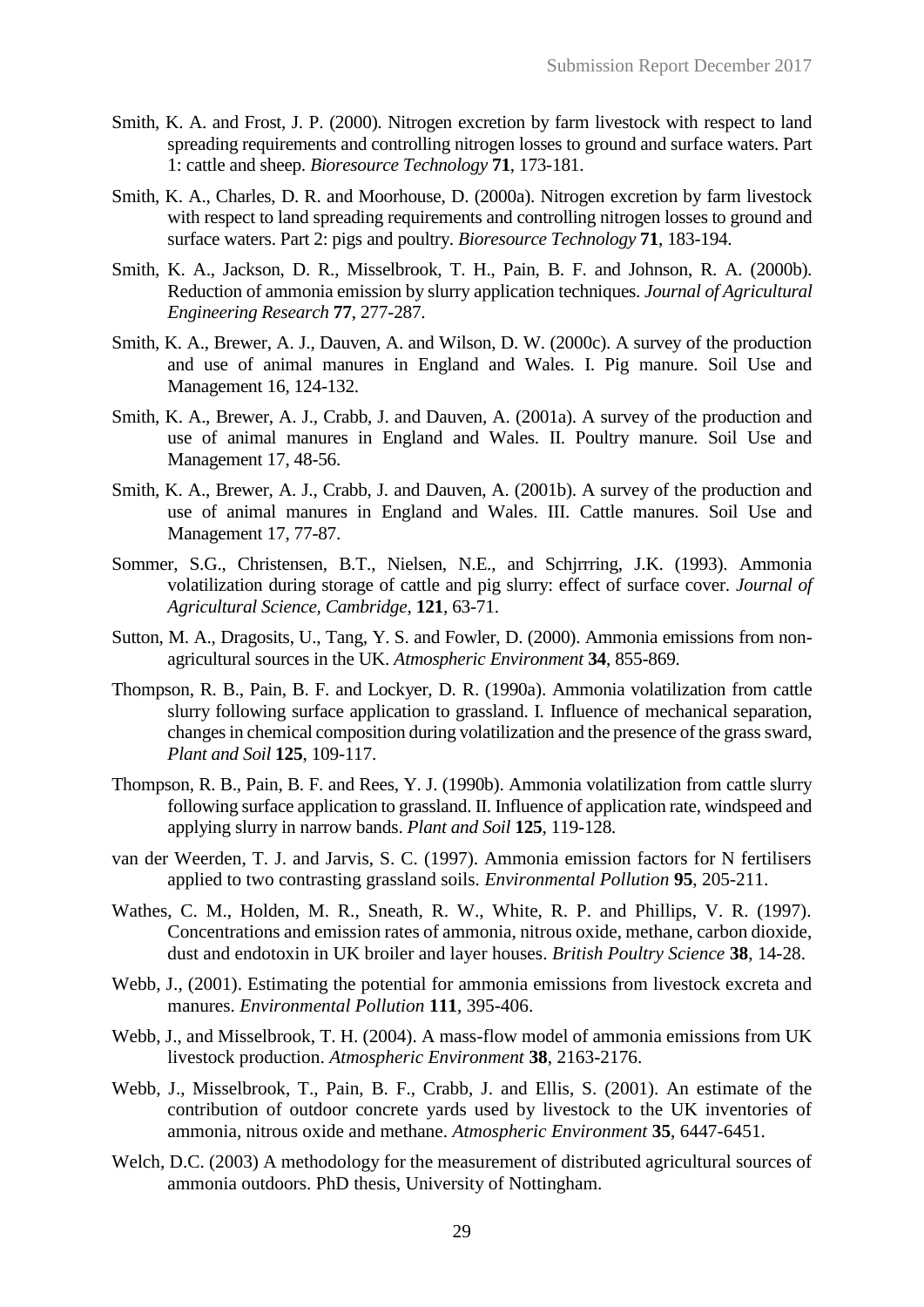Williams, J. R., Chambers, B. J., Hartley, A. R., Ellis, S. and Guise, H. J. (2000). Nitrogen losses from outdoor pig farming systems. *Soil Use and Management* **16**, 237-243.

# **DEFRA Projects**

Final reports from the following projects are available from Defra:

| National ammonia reduction strategy evaluation system (NARSES)<br>Modelling and measurement of ammonia emissions from ammonia mitigation<br>pilot farms<br>AM0103<br>Evaluation of targeted or additional straw use as a means of reducing ammonia<br>emissions from buildings for housing pigs and cattle<br>Additional housing measurements for solid vs. liquid manure management<br>AM0110<br>systems<br>AM0111<br>Measurement and abatement of ammonia emissions from hard standings used<br>by livestock<br>Investigation of how ammonia emissions from buildings housing cattle vary<br>AM0115<br>with the time cattle spend inside them<br>Food and Agriculture Policy Research Institute - UK Project<br>DO108<br>Field work to validate the manure incorporation volatilization system (MAVIS)<br>ES0116<br>Manure Nutrient Evaluation Routine (MANNER-NPK)<br>KT0105<br>UK Poultry Industry IPPC Compliance (UPIC)<br>LK0643<br>Integration of animal manures in crop and livestock farming systems: nutrient<br>NT2001<br>demonstration farms<br>Impact of nutrition and management on N and P excretions by dairy cows<br>NT2402<br>NT2605<br>The behaviour of some different fertiliser-N materials - Main experiments<br>OC9117<br>Ammonia emission and deposition from livestock production systems<br>Enhancing the effective utilisation of animal manures on-farm through effective<br>WA0519<br>compost technology<br>Emissions from farm yard manure based systems for cattle<br>WA0618<br>The effects of covering slurry stores on emissions of ammonia, methane and<br>WA0625<br>nitrous oxide<br>Ammonia fluxes within solid and liquid manure management systems<br>WA0632<br>Predicting ammonia loss following the application of organic manures to land<br>WA0633<br>WA0638<br>Low cost, aerobic stabilisation of poultry layer manure<br>Low-cost covers to abate gaseous emissions from slurry stores<br>WA0641<br>Ammonia fluxes within broiler litter and layer manure management systems<br>WA0651<br>Field ammonia losses in sustainable livestock LINK Project LK0613<br>WA0652<br>Quantifying the contribution of ammonia loss from housed dairy cows to total<br>WA0653<br>N losses from dairy systems (MIDaS2)<br>Effect of storage conditions on FYM composition, gaseous emissions and<br>WA0707<br>nutrient leaching during storage<br>Covering a farm scale lagoon of pig slurry<br>WA0708<br>Management techniques to minimise ammonia emissions during storage and<br>WA0712<br>land spreading of poultry manures<br>Natural crusting of slurry storage as an abatement measure for ammonia<br>WA0714<br>emission on dairy farms | AM0101<br>AM0102 |                                                                      |
|------------------------------------------------------------------------------------------------------------------------------------------------------------------------------------------------------------------------------------------------------------------------------------------------------------------------------------------------------------------------------------------------------------------------------------------------------------------------------------------------------------------------------------------------------------------------------------------------------------------------------------------------------------------------------------------------------------------------------------------------------------------------------------------------------------------------------------------------------------------------------------------------------------------------------------------------------------------------------------------------------------------------------------------------------------------------------------------------------------------------------------------------------------------------------------------------------------------------------------------------------------------------------------------------------------------------------------------------------------------------------------------------------------------------------------------------------------------------------------------------------------------------------------------------------------------------------------------------------------------------------------------------------------------------------------------------------------------------------------------------------------------------------------------------------------------------------------------------------------------------------------------------------------------------------------------------------------------------------------------------------------------------------------------------------------------------------------------------------------------------------------------------------------------------------------------------------------------------------------------------------------------------------------------------------------------------------------------------------------------------------------------------------------------------------------------------------------------------------------------------------------------------------------------------------------------------------------------------------------------------------------------------------------------------------|------------------|----------------------------------------------------------------------|
|                                                                                                                                                                                                                                                                                                                                                                                                                                                                                                                                                                                                                                                                                                                                                                                                                                                                                                                                                                                                                                                                                                                                                                                                                                                                                                                                                                                                                                                                                                                                                                                                                                                                                                                                                                                                                                                                                                                                                                                                                                                                                                                                                                                                                                                                                                                                                                                                                                                                                                                                                                                                                                                                              |                  |                                                                      |
|                                                                                                                                                                                                                                                                                                                                                                                                                                                                                                                                                                                                                                                                                                                                                                                                                                                                                                                                                                                                                                                                                                                                                                                                                                                                                                                                                                                                                                                                                                                                                                                                                                                                                                                                                                                                                                                                                                                                                                                                                                                                                                                                                                                                                                                                                                                                                                                                                                                                                                                                                                                                                                                                              |                  |                                                                      |
|                                                                                                                                                                                                                                                                                                                                                                                                                                                                                                                                                                                                                                                                                                                                                                                                                                                                                                                                                                                                                                                                                                                                                                                                                                                                                                                                                                                                                                                                                                                                                                                                                                                                                                                                                                                                                                                                                                                                                                                                                                                                                                                                                                                                                                                                                                                                                                                                                                                                                                                                                                                                                                                                              |                  |                                                                      |
|                                                                                                                                                                                                                                                                                                                                                                                                                                                                                                                                                                                                                                                                                                                                                                                                                                                                                                                                                                                                                                                                                                                                                                                                                                                                                                                                                                                                                                                                                                                                                                                                                                                                                                                                                                                                                                                                                                                                                                                                                                                                                                                                                                                                                                                                                                                                                                                                                                                                                                                                                                                                                                                                              |                  |                                                                      |
|                                                                                                                                                                                                                                                                                                                                                                                                                                                                                                                                                                                                                                                                                                                                                                                                                                                                                                                                                                                                                                                                                                                                                                                                                                                                                                                                                                                                                                                                                                                                                                                                                                                                                                                                                                                                                                                                                                                                                                                                                                                                                                                                                                                                                                                                                                                                                                                                                                                                                                                                                                                                                                                                              |                  |                                                                      |
|                                                                                                                                                                                                                                                                                                                                                                                                                                                                                                                                                                                                                                                                                                                                                                                                                                                                                                                                                                                                                                                                                                                                                                                                                                                                                                                                                                                                                                                                                                                                                                                                                                                                                                                                                                                                                                                                                                                                                                                                                                                                                                                                                                                                                                                                                                                                                                                                                                                                                                                                                                                                                                                                              |                  |                                                                      |
|                                                                                                                                                                                                                                                                                                                                                                                                                                                                                                                                                                                                                                                                                                                                                                                                                                                                                                                                                                                                                                                                                                                                                                                                                                                                                                                                                                                                                                                                                                                                                                                                                                                                                                                                                                                                                                                                                                                                                                                                                                                                                                                                                                                                                                                                                                                                                                                                                                                                                                                                                                                                                                                                              |                  |                                                                      |
|                                                                                                                                                                                                                                                                                                                                                                                                                                                                                                                                                                                                                                                                                                                                                                                                                                                                                                                                                                                                                                                                                                                                                                                                                                                                                                                                                                                                                                                                                                                                                                                                                                                                                                                                                                                                                                                                                                                                                                                                                                                                                                                                                                                                                                                                                                                                                                                                                                                                                                                                                                                                                                                                              |                  |                                                                      |
|                                                                                                                                                                                                                                                                                                                                                                                                                                                                                                                                                                                                                                                                                                                                                                                                                                                                                                                                                                                                                                                                                                                                                                                                                                                                                                                                                                                                                                                                                                                                                                                                                                                                                                                                                                                                                                                                                                                                                                                                                                                                                                                                                                                                                                                                                                                                                                                                                                                                                                                                                                                                                                                                              |                  |                                                                      |
|                                                                                                                                                                                                                                                                                                                                                                                                                                                                                                                                                                                                                                                                                                                                                                                                                                                                                                                                                                                                                                                                                                                                                                                                                                                                                                                                                                                                                                                                                                                                                                                                                                                                                                                                                                                                                                                                                                                                                                                                                                                                                                                                                                                                                                                                                                                                                                                                                                                                                                                                                                                                                                                                              |                  |                                                                      |
|                                                                                                                                                                                                                                                                                                                                                                                                                                                                                                                                                                                                                                                                                                                                                                                                                                                                                                                                                                                                                                                                                                                                                                                                                                                                                                                                                                                                                                                                                                                                                                                                                                                                                                                                                                                                                                                                                                                                                                                                                                                                                                                                                                                                                                                                                                                                                                                                                                                                                                                                                                                                                                                                              |                  |                                                                      |
|                                                                                                                                                                                                                                                                                                                                                                                                                                                                                                                                                                                                                                                                                                                                                                                                                                                                                                                                                                                                                                                                                                                                                                                                                                                                                                                                                                                                                                                                                                                                                                                                                                                                                                                                                                                                                                                                                                                                                                                                                                                                                                                                                                                                                                                                                                                                                                                                                                                                                                                                                                                                                                                                              |                  |                                                                      |
|                                                                                                                                                                                                                                                                                                                                                                                                                                                                                                                                                                                                                                                                                                                                                                                                                                                                                                                                                                                                                                                                                                                                                                                                                                                                                                                                                                                                                                                                                                                                                                                                                                                                                                                                                                                                                                                                                                                                                                                                                                                                                                                                                                                                                                                                                                                                                                                                                                                                                                                                                                                                                                                                              |                  |                                                                      |
|                                                                                                                                                                                                                                                                                                                                                                                                                                                                                                                                                                                                                                                                                                                                                                                                                                                                                                                                                                                                                                                                                                                                                                                                                                                                                                                                                                                                                                                                                                                                                                                                                                                                                                                                                                                                                                                                                                                                                                                                                                                                                                                                                                                                                                                                                                                                                                                                                                                                                                                                                                                                                                                                              |                  |                                                                      |
|                                                                                                                                                                                                                                                                                                                                                                                                                                                                                                                                                                                                                                                                                                                                                                                                                                                                                                                                                                                                                                                                                                                                                                                                                                                                                                                                                                                                                                                                                                                                                                                                                                                                                                                                                                                                                                                                                                                                                                                                                                                                                                                                                                                                                                                                                                                                                                                                                                                                                                                                                                                                                                                                              |                  |                                                                      |
|                                                                                                                                                                                                                                                                                                                                                                                                                                                                                                                                                                                                                                                                                                                                                                                                                                                                                                                                                                                                                                                                                                                                                                                                                                                                                                                                                                                                                                                                                                                                                                                                                                                                                                                                                                                                                                                                                                                                                                                                                                                                                                                                                                                                                                                                                                                                                                                                                                                                                                                                                                                                                                                                              |                  |                                                                      |
|                                                                                                                                                                                                                                                                                                                                                                                                                                                                                                                                                                                                                                                                                                                                                                                                                                                                                                                                                                                                                                                                                                                                                                                                                                                                                                                                                                                                                                                                                                                                                                                                                                                                                                                                                                                                                                                                                                                                                                                                                                                                                                                                                                                                                                                                                                                                                                                                                                                                                                                                                                                                                                                                              |                  |                                                                      |
|                                                                                                                                                                                                                                                                                                                                                                                                                                                                                                                                                                                                                                                                                                                                                                                                                                                                                                                                                                                                                                                                                                                                                                                                                                                                                                                                                                                                                                                                                                                                                                                                                                                                                                                                                                                                                                                                                                                                                                                                                                                                                                                                                                                                                                                                                                                                                                                                                                                                                                                                                                                                                                                                              |                  |                                                                      |
|                                                                                                                                                                                                                                                                                                                                                                                                                                                                                                                                                                                                                                                                                                                                                                                                                                                                                                                                                                                                                                                                                                                                                                                                                                                                                                                                                                                                                                                                                                                                                                                                                                                                                                                                                                                                                                                                                                                                                                                                                                                                                                                                                                                                                                                                                                                                                                                                                                                                                                                                                                                                                                                                              |                  |                                                                      |
|                                                                                                                                                                                                                                                                                                                                                                                                                                                                                                                                                                                                                                                                                                                                                                                                                                                                                                                                                                                                                                                                                                                                                                                                                                                                                                                                                                                                                                                                                                                                                                                                                                                                                                                                                                                                                                                                                                                                                                                                                                                                                                                                                                                                                                                                                                                                                                                                                                                                                                                                                                                                                                                                              |                  |                                                                      |
|                                                                                                                                                                                                                                                                                                                                                                                                                                                                                                                                                                                                                                                                                                                                                                                                                                                                                                                                                                                                                                                                                                                                                                                                                                                                                                                                                                                                                                                                                                                                                                                                                                                                                                                                                                                                                                                                                                                                                                                                                                                                                                                                                                                                                                                                                                                                                                                                                                                                                                                                                                                                                                                                              |                  |                                                                      |
|                                                                                                                                                                                                                                                                                                                                                                                                                                                                                                                                                                                                                                                                                                                                                                                                                                                                                                                                                                                                                                                                                                                                                                                                                                                                                                                                                                                                                                                                                                                                                                                                                                                                                                                                                                                                                                                                                                                                                                                                                                                                                                                                                                                                                                                                                                                                                                                                                                                                                                                                                                                                                                                                              |                  |                                                                      |
|                                                                                                                                                                                                                                                                                                                                                                                                                                                                                                                                                                                                                                                                                                                                                                                                                                                                                                                                                                                                                                                                                                                                                                                                                                                                                                                                                                                                                                                                                                                                                                                                                                                                                                                                                                                                                                                                                                                                                                                                                                                                                                                                                                                                                                                                                                                                                                                                                                                                                                                                                                                                                                                                              |                  |                                                                      |
|                                                                                                                                                                                                                                                                                                                                                                                                                                                                                                                                                                                                                                                                                                                                                                                                                                                                                                                                                                                                                                                                                                                                                                                                                                                                                                                                                                                                                                                                                                                                                                                                                                                                                                                                                                                                                                                                                                                                                                                                                                                                                                                                                                                                                                                                                                                                                                                                                                                                                                                                                                                                                                                                              |                  |                                                                      |
|                                                                                                                                                                                                                                                                                                                                                                                                                                                                                                                                                                                                                                                                                                                                                                                                                                                                                                                                                                                                                                                                                                                                                                                                                                                                                                                                                                                                                                                                                                                                                                                                                                                                                                                                                                                                                                                                                                                                                                                                                                                                                                                                                                                                                                                                                                                                                                                                                                                                                                                                                                                                                                                                              |                  |                                                                      |
|                                                                                                                                                                                                                                                                                                                                                                                                                                                                                                                                                                                                                                                                                                                                                                                                                                                                                                                                                                                                                                                                                                                                                                                                                                                                                                                                                                                                                                                                                                                                                                                                                                                                                                                                                                                                                                                                                                                                                                                                                                                                                                                                                                                                                                                                                                                                                                                                                                                                                                                                                                                                                                                                              |                  |                                                                      |
|                                                                                                                                                                                                                                                                                                                                                                                                                                                                                                                                                                                                                                                                                                                                                                                                                                                                                                                                                                                                                                                                                                                                                                                                                                                                                                                                                                                                                                                                                                                                                                                                                                                                                                                                                                                                                                                                                                                                                                                                                                                                                                                                                                                                                                                                                                                                                                                                                                                                                                                                                                                                                                                                              |                  |                                                                      |
|                                                                                                                                                                                                                                                                                                                                                                                                                                                                                                                                                                                                                                                                                                                                                                                                                                                                                                                                                                                                                                                                                                                                                                                                                                                                                                                                                                                                                                                                                                                                                                                                                                                                                                                                                                                                                                                                                                                                                                                                                                                                                                                                                                                                                                                                                                                                                                                                                                                                                                                                                                                                                                                                              |                  |                                                                      |
|                                                                                                                                                                                                                                                                                                                                                                                                                                                                                                                                                                                                                                                                                                                                                                                                                                                                                                                                                                                                                                                                                                                                                                                                                                                                                                                                                                                                                                                                                                                                                                                                                                                                                                                                                                                                                                                                                                                                                                                                                                                                                                                                                                                                                                                                                                                                                                                                                                                                                                                                                                                                                                                                              |                  |                                                                      |
|                                                                                                                                                                                                                                                                                                                                                                                                                                                                                                                                                                                                                                                                                                                                                                                                                                                                                                                                                                                                                                                                                                                                                                                                                                                                                                                                                                                                                                                                                                                                                                                                                                                                                                                                                                                                                                                                                                                                                                                                                                                                                                                                                                                                                                                                                                                                                                                                                                                                                                                                                                                                                                                                              |                  |                                                                      |
|                                                                                                                                                                                                                                                                                                                                                                                                                                                                                                                                                                                                                                                                                                                                                                                                                                                                                                                                                                                                                                                                                                                                                                                                                                                                                                                                                                                                                                                                                                                                                                                                                                                                                                                                                                                                                                                                                                                                                                                                                                                                                                                                                                                                                                                                                                                                                                                                                                                                                                                                                                                                                                                                              |                  |                                                                      |
|                                                                                                                                                                                                                                                                                                                                                                                                                                                                                                                                                                                                                                                                                                                                                                                                                                                                                                                                                                                                                                                                                                                                                                                                                                                                                                                                                                                                                                                                                                                                                                                                                                                                                                                                                                                                                                                                                                                                                                                                                                                                                                                                                                                                                                                                                                                                                                                                                                                                                                                                                                                                                                                                              |                  |                                                                      |
|                                                                                                                                                                                                                                                                                                                                                                                                                                                                                                                                                                                                                                                                                                                                                                                                                                                                                                                                                                                                                                                                                                                                                                                                                                                                                                                                                                                                                                                                                                                                                                                                                                                                                                                                                                                                                                                                                                                                                                                                                                                                                                                                                                                                                                                                                                                                                                                                                                                                                                                                                                                                                                                                              |                  |                                                                      |
|                                                                                                                                                                                                                                                                                                                                                                                                                                                                                                                                                                                                                                                                                                                                                                                                                                                                                                                                                                                                                                                                                                                                                                                                                                                                                                                                                                                                                                                                                                                                                                                                                                                                                                                                                                                                                                                                                                                                                                                                                                                                                                                                                                                                                                                                                                                                                                                                                                                                                                                                                                                                                                                                              |                  |                                                                      |
|                                                                                                                                                                                                                                                                                                                                                                                                                                                                                                                                                                                                                                                                                                                                                                                                                                                                                                                                                                                                                                                                                                                                                                                                                                                                                                                                                                                                                                                                                                                                                                                                                                                                                                                                                                                                                                                                                                                                                                                                                                                                                                                                                                                                                                                                                                                                                                                                                                                                                                                                                                                                                                                                              |                  |                                                                      |
|                                                                                                                                                                                                                                                                                                                                                                                                                                                                                                                                                                                                                                                                                                                                                                                                                                                                                                                                                                                                                                                                                                                                                                                                                                                                                                                                                                                                                                                                                                                                                                                                                                                                                                                                                                                                                                                                                                                                                                                                                                                                                                                                                                                                                                                                                                                                                                                                                                                                                                                                                                                                                                                                              |                  |                                                                      |
|                                                                                                                                                                                                                                                                                                                                                                                                                                                                                                                                                                                                                                                                                                                                                                                                                                                                                                                                                                                                                                                                                                                                                                                                                                                                                                                                                                                                                                                                                                                                                                                                                                                                                                                                                                                                                                                                                                                                                                                                                                                                                                                                                                                                                                                                                                                                                                                                                                                                                                                                                                                                                                                                              |                  |                                                                      |
|                                                                                                                                                                                                                                                                                                                                                                                                                                                                                                                                                                                                                                                                                                                                                                                                                                                                                                                                                                                                                                                                                                                                                                                                                                                                                                                                                                                                                                                                                                                                                                                                                                                                                                                                                                                                                                                                                                                                                                                                                                                                                                                                                                                                                                                                                                                                                                                                                                                                                                                                                                                                                                                                              |                  |                                                                      |
|                                                                                                                                                                                                                                                                                                                                                                                                                                                                                                                                                                                                                                                                                                                                                                                                                                                                                                                                                                                                                                                                                                                                                                                                                                                                                                                                                                                                                                                                                                                                                                                                                                                                                                                                                                                                                                                                                                                                                                                                                                                                                                                                                                                                                                                                                                                                                                                                                                                                                                                                                                                                                                                                              |                  |                                                                      |
|                                                                                                                                                                                                                                                                                                                                                                                                                                                                                                                                                                                                                                                                                                                                                                                                                                                                                                                                                                                                                                                                                                                                                                                                                                                                                                                                                                                                                                                                                                                                                                                                                                                                                                                                                                                                                                                                                                                                                                                                                                                                                                                                                                                                                                                                                                                                                                                                                                                                                                                                                                                                                                                                              | WA0716           | Management techniques to reduce ammonia emissions from solid manures |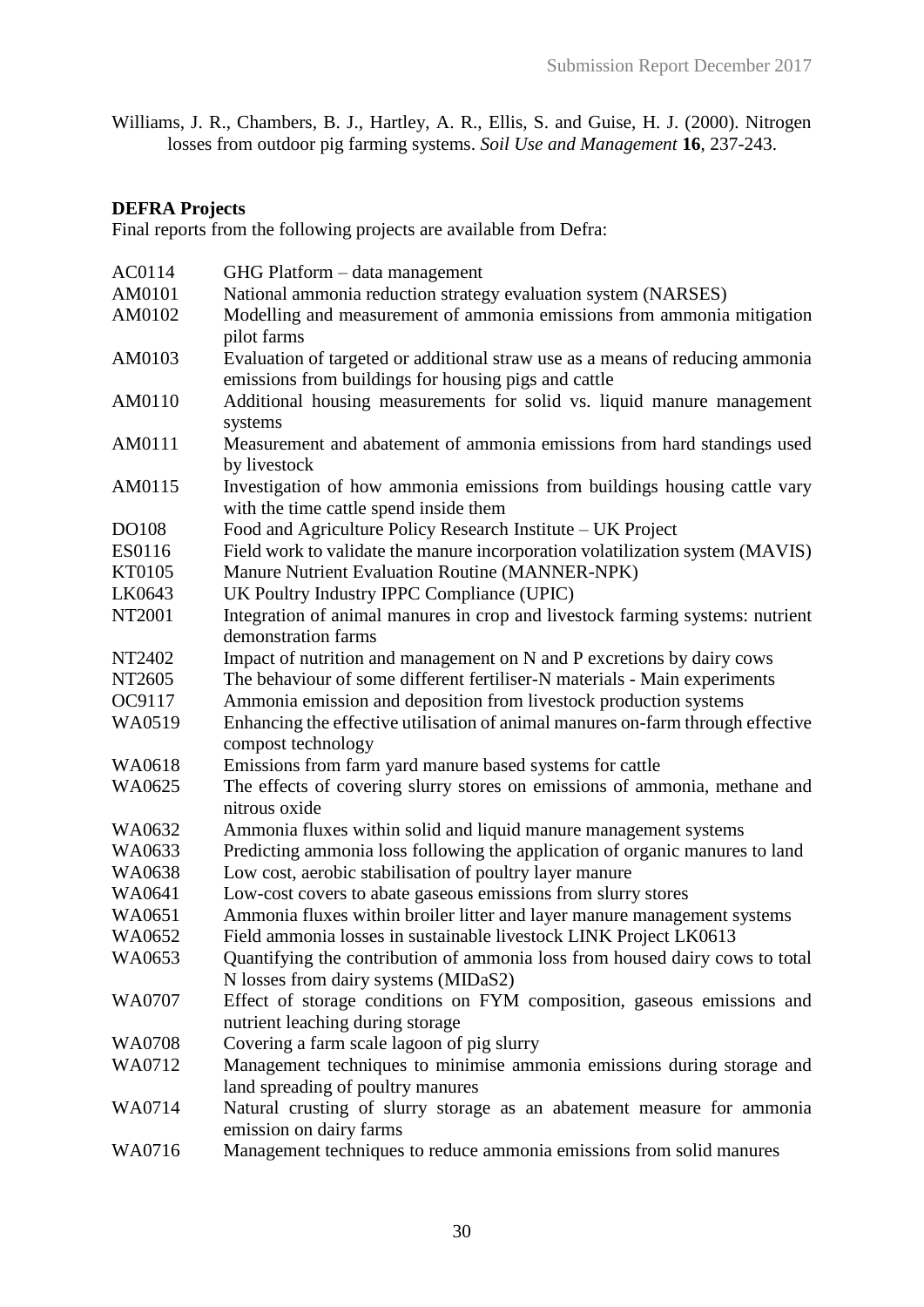- WA0717 Ammonia emissions and nutrient balance in weeping-wall stores and earth banked lagoons for cattle slurry storage
- WA0720 Demonstrating opportunities of reducing ammonia emissions from pig housing
- WA0722 Ammonia emission from housed dairy cows in relation to housing system and level of production
- WT0715NVZ Nitrogen and phosphorus output standards for farm livestock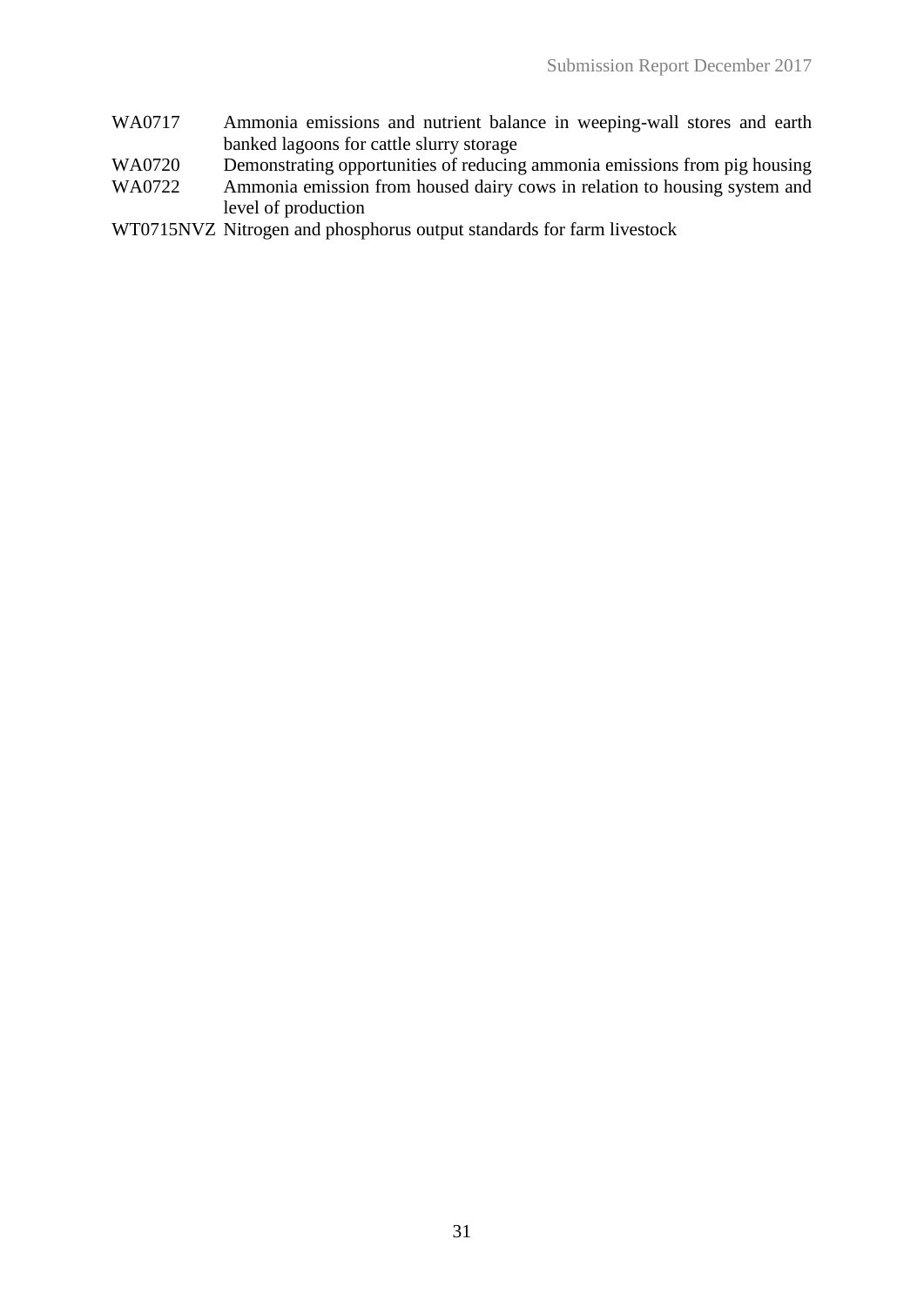# **Appendix 2**

# **Reduction efficiencies for ammonia mitigation methods applicable to the UK ammonia emission inventory**

### **Introduction**

Agriculture is the major source of ammonia (NH3) emissions to the atmosphere in the UK, accounting for >80% of anthropogenic emissions. Most of these emissions derive from urea excreted by farmed livestock (or uric acid in the case of poultry) and emissions will therefore arise wherever livestock excreta are deposited or managed i.e. at grazing, in livestock housing and during manure storage and application to land. Emissions also arise from inorganic nitrogen fertilisers applied to land. The emission factors used to quantify these emissions in the national inventory are reported separately. A growing number of potential mitigation methods applicable to one or more of the emission sources have been described in the literature. This report lists those that are currently included in the inventory of NH<sup>3</sup> emissions from UK agriculture together with the mean NH<sub>3</sub> emission reduction efficiency associated with each method. In addition, the current state of knowledge regarding the impact of the implementation of each method on emissions of nitrous oxide and methane is given so that these mitigation methods can be fully included in the revised combined agricultural GHG and NH<sup>3</sup> emission inventory.

#### **Emission reduction methods**

Only explicit mitigation methods are included here  $-$  i.e. those that are associated with a reduction in the emission factor for a particular source. Implicit mitigation methods, generally associated with efficiency improvements (e.g. a reduction in fertiliser use through better accounting for manure nitrogen use; a reduction in livestock numbers associated with productivity improvements), will be reflected in the inventory through changes in the activity data and are not described here. One exception in the current NH<sup>3</sup> emission inventory is the inclusion of a dietary measure, namely low crude protein diets for dairy cows, which is associated with a 20% reduction in the ammoniacal nitrogen content of dairy cow excreta over the housed winter period. In the revised emission inventories, N excretion will be derived using a balance approach according to diet and production characteristics and will therefore reflect any changes in the crude protein content of the diet.

Mitigation methods are categorised according to the emission source i.e. livestock housing, hard standings, manure storage, manure spreading and fertiliser application. Data sources are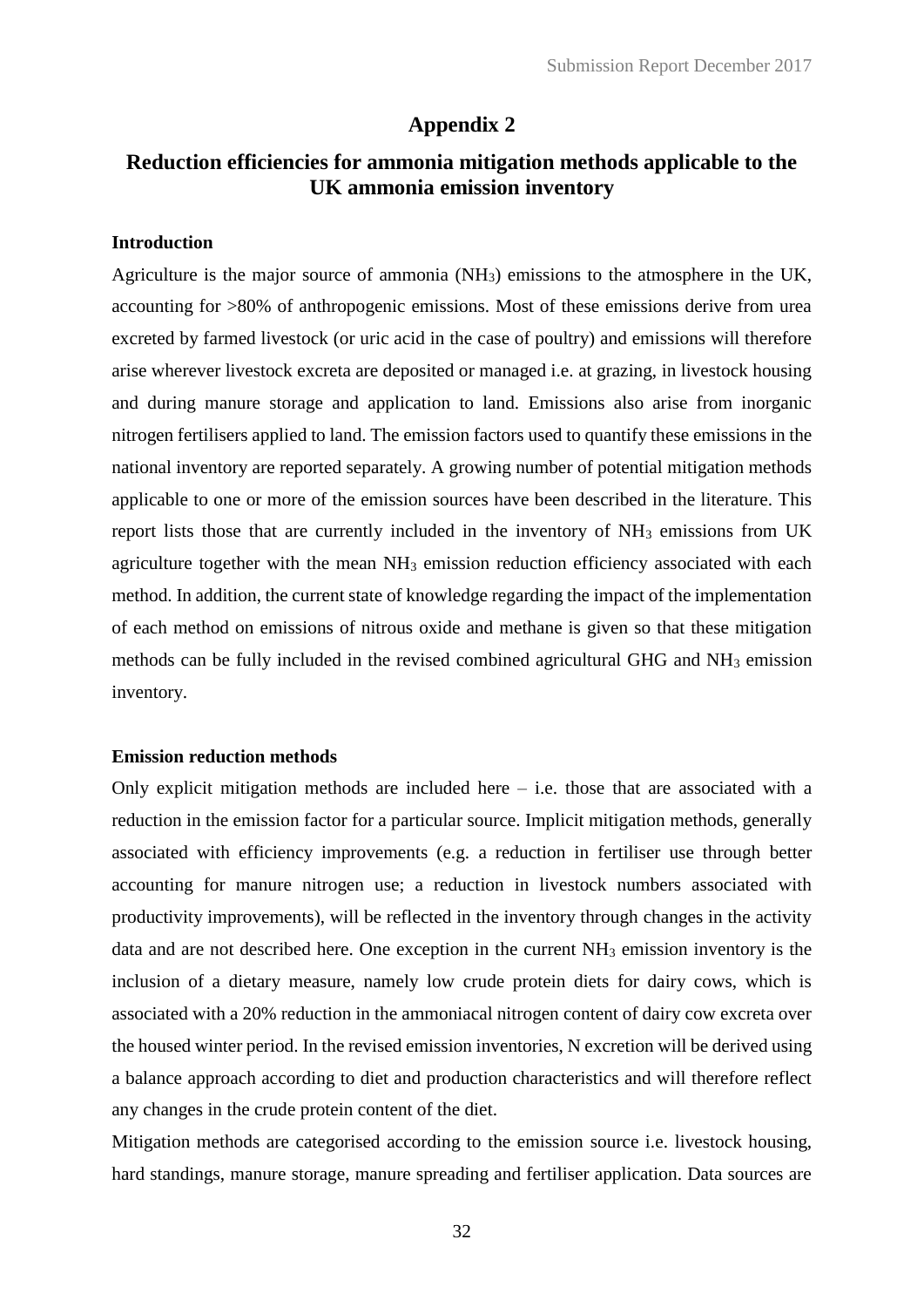given, but the reported emission reduction efficiencies are not necessarily the arithmetic mean of reported studies but are more aligned with the expert judgement approaches used in the Defra 'Mitigation Methods - User Guide' (Newell Price et al., 2011) and the UNECE Task Force for Reactive Nitrogen 'Options for Ammonia Mitigation Guidance Document' (Bittman et al., 2014). These documents and other cited literature should be consulted for more detailed information on the mitigation methods included in Table 1.

Uncertainties are not well defined for these emission reduction estimates, so following 2006 IPCC Guidelines for Tier 2 approach to estimating emissions from manure management, uncertainty bound of  $\pm 20\%$  of the reported value are applied with constraining limits of 0 and 100% also implemented.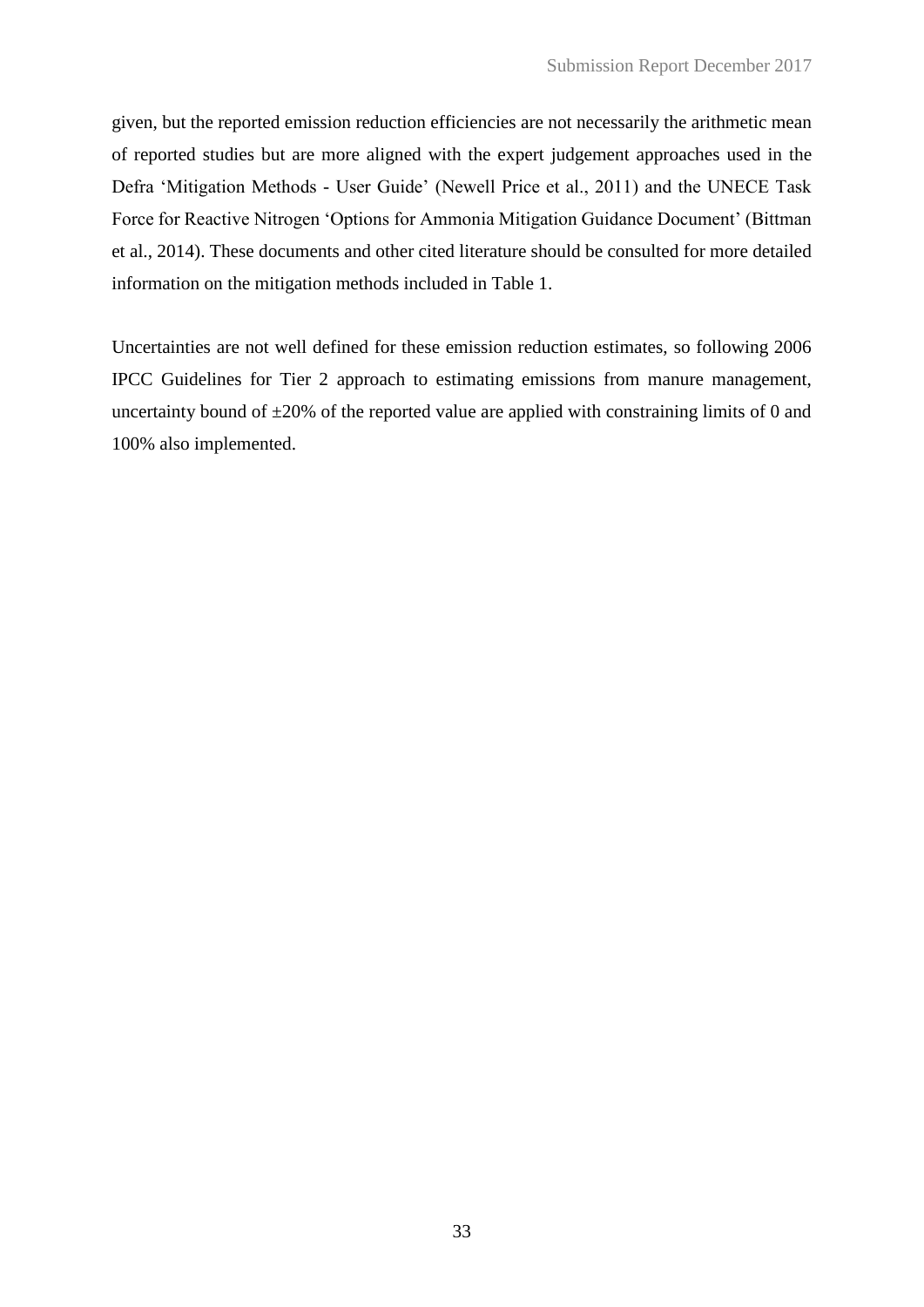| <b>Emission</b> source        | Mitigation method                                         | Ammonia<br>emission<br>reduction<br>efficiency $(\% )$ | <b>Nitrous</b><br>oxide                   | Methane                                   | Data source                                      |
|-------------------------------|-----------------------------------------------------------|--------------------------------------------------------|-------------------------------------------|-------------------------------------------|--------------------------------------------------|
| Cattle housing                | Increased scraping frequency in cubicle                   | 15                                                     | $\blacksquare$                            |                                           | Webb et al. (2006); Braam et al.                 |
|                               | house (from 2 to 4x per day)                              |                                                        |                                           |                                           | (1997)                                           |
|                               | Grooved flooring system for rapid<br>urine draining       | 35                                                     | $\overline{\phantom{0}}$                  | $\overline{\phantom{a}}$                  | Swiestra et al. (2001); Bittman<br>et al. (2014) |
| Pig housing                   | Partly slatted floor with reduced pit<br>area             | $\overline{30}$                                        |                                           |                                           | Bittman et al. (2014)                            |
|                               | Acid air scrubbing techniques                             | 80                                                     | $\overline{\phantom{a}}$                  | $\overline{\phantom{0}}$                  | Bittman et al. (2014)                            |
|                               | Frequent slurry removal with vacuum<br>system             | 25                                                     |                                           |                                           | Bittman et al. (2014)                            |
|                               | Floating balls on below-slat slurry<br>surface            | 25                                                     |                                           |                                           | Bittman et al. (2014)                            |
| Poultry housing               | Air drying of manure on laying hen<br>manure belt systems | 30                                                     | $\overline{?}$                            | $\gamma$                                  | Bittman et al. (2014)                            |
|                               | Acid air scrubbing techniques                             | 80                                                     | $\blacksquare$                            | $\overline{\phantom{a}}$                  | Bittman et al. (2014)                            |
|                               | Poultry litter drying<br>heat<br>(e.g.<br>exchangers)     | 30                                                     | $\gamma$                                  | $\gamma$                                  | Defra WA0638                                     |
| Dairy cow collecting<br>yards | Wash down with water twice per day                        | 70                                                     | $\overline{\phantom{a}}$                  |                                           | Misselbrook et al. (2006)                        |
| Slurry storage                | Crusting of cattle slurry                                 | 50                                                     | 个 EF from<br>0 to 0.005<br>(IPCC<br>2006) | ↓ MCF from<br>17 to 10%<br>(IPCC<br>2006) | Misselbrook et al. (2005)                        |
|                               | Floating cover (e.g. expanded clay<br>granules)           | 60                                                     |                                           |                                           | Bittman et al. (2014); Defra<br>AC0115           |
|                               | Tight lid, roof or tent structure                         | 80                                                     |                                           |                                           | Bittman et al. (2014)                            |

Table 1. Reduction efficiencies for ammonia emission mitigation methods and an indication of their impact on nitrous oxide and methane emissions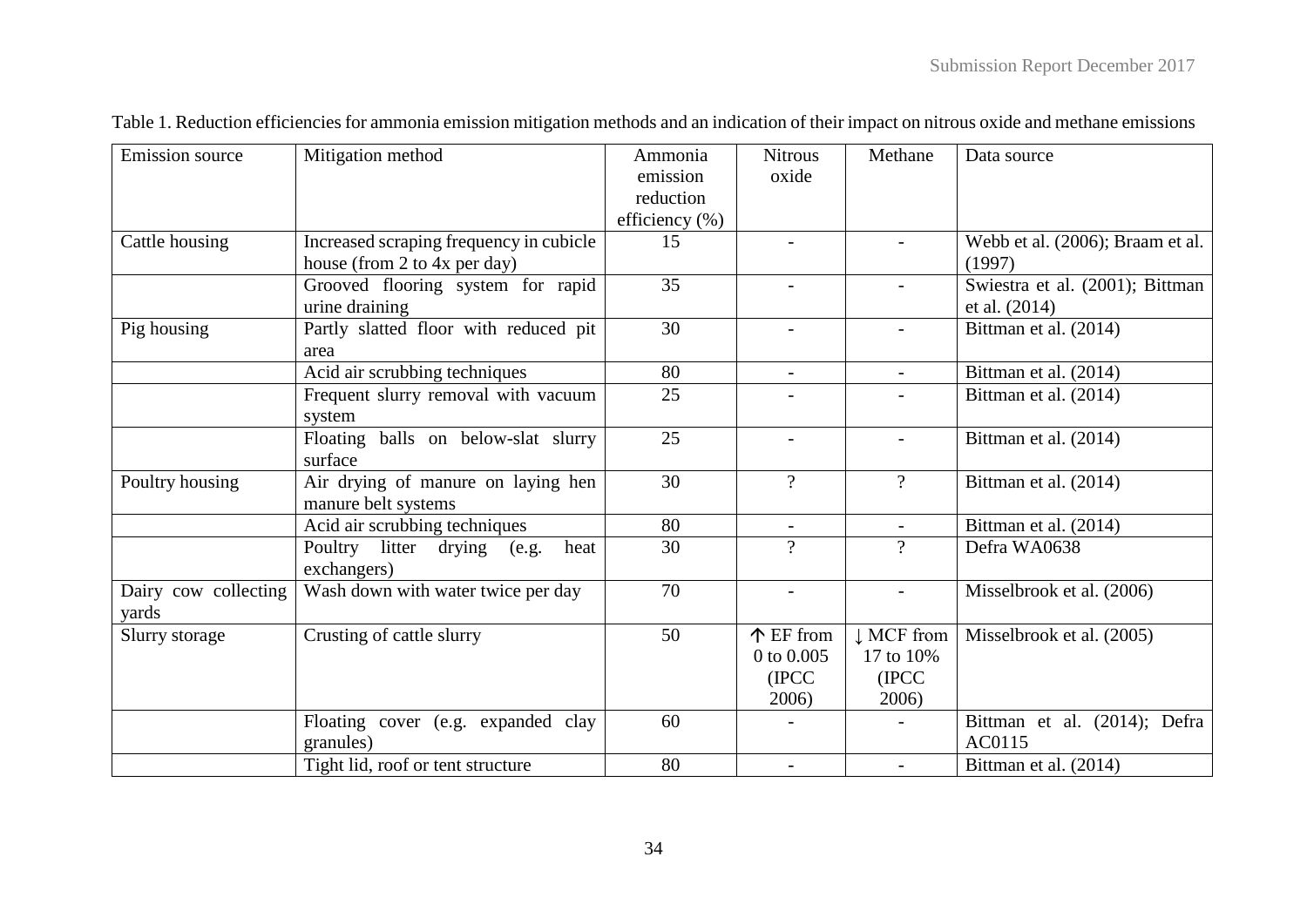| FYM/poultry manure                 | Sheeting cover                     | 60              | $\downarrow$ by 30%      | $\overline{\phantom{a}}$ | Chadwick (2005)                  |
|------------------------------------|------------------------------------|-----------------|--------------------------|--------------------------|----------------------------------|
| storage                            |                                    |                 |                          |                          |                                  |
| Slurry application                 | <b>Trailing hose</b>               | $\overline{30}$ |                          |                          | Smith et al. (2000); Misselbrook |
|                                    |                                    |                 |                          |                          | et al. (2002); Bittmen et al.    |
|                                    |                                    |                 |                          |                          | (2014)                           |
|                                    | Trailing shoe                      | 60              |                          |                          | Smith et al. (2000); Misselbrook |
|                                    |                                    |                 |                          |                          | et al. (2002); Bittmen et al.    |
|                                    |                                    |                 |                          |                          | (2014)                           |
|                                    | Shallow injection                  | 70              | $\overline{\phantom{a}}$ | $\overline{\phantom{a}}$ | Smith et al. (2000); Misselbrook |
|                                    |                                    |                 |                          |                          | et al. (2002); Bittmen et al.    |
|                                    |                                    |                 |                          |                          | (2014)                           |
| Cattle slurry to arable            | Incorporation within 4h by plough  | 59              |                          |                          | Defra ES0116                     |
|                                    | Incorporation within 4h by disc    | 52              |                          | $\overline{a}$           | Defra ES0116                     |
|                                    | Incorporation within 4h by tine    | 46              | $\overline{\phantom{a}}$ | $\overline{\phantom{0}}$ | Defra ES0116                     |
|                                    | Incorporation within 24h by plough | 21              | $\overline{\phantom{a}}$ | $\overline{a}$           | Defra ES0116                     |
|                                    | Incorporation within 24h by disc   | 19              | $\blacksquare$           | $\overline{\phantom{a}}$ | Defra ES0116                     |
|                                    | Incorporation within 24h by tine   | $\overline{17}$ | $\overline{\phantom{a}}$ | $\overline{\phantom{a}}$ | Defra ES0116                     |
| Pig slurry to arable               | Incorporation within 4h by plough  | 67              | $\blacksquare$           | $\overline{\phantom{0}}$ | Defra ES0116                     |
|                                    | Incorporation within 4h by disc    | 59              | $\overline{\phantom{a}}$ | $\frac{1}{2}$            | Defra ES0116                     |
|                                    | Incorporation within 4h by tine    | 52              | $\overline{\phantom{a}}$ | $\overline{\phantom{a}}$ | Defra ES0116                     |
|                                    | Incorporation within 24h by plough | 29              | $\overline{\phantom{a}}$ | $\overline{\phantom{a}}$ | Defra ES0116                     |
|                                    | Incorporation within 24h by disc   | 26              |                          | $\overline{a}$           | Defra ES0116                     |
|                                    | Incorporation within 24h by tine   | 23              | $\blacksquare$           | $\overline{\phantom{a}}$ | Defra ES0116                     |
| Cattle, pig and duck<br><b>FYM</b> | Incorporation within 4h by plough  | 71              | $\overline{\phantom{a}}$ |                          | Defra ES0116                     |
|                                    | Incorporation within 4h by disc    | 47              | $\sim$                   | $\overline{\phantom{a}}$ | Defra ES0116                     |
|                                    | Incorporation within 4h by tine    | 39              | $\blacksquare$           |                          | Defra ES0116                     |
|                                    | Incorporation within 24h by plough | 34              | $\blacksquare$           | $\overline{\phantom{a}}$ | Defra ES0116                     |
|                                    | Incorporation within 24h by disc   | 23              | $\overline{\phantom{0}}$ | $\overline{a}$           | Defra ES0116                     |
|                                    | Incorporation within 24h by tine   | 19              | $\overline{\phantom{a}}$ | $\overline{\phantom{0}}$ | Defra ES0116                     |
| Poultry manure                     | Incorporation within 4h by plough  | 82              |                          | $\overline{\phantom{a}}$ | Defra ES0116                     |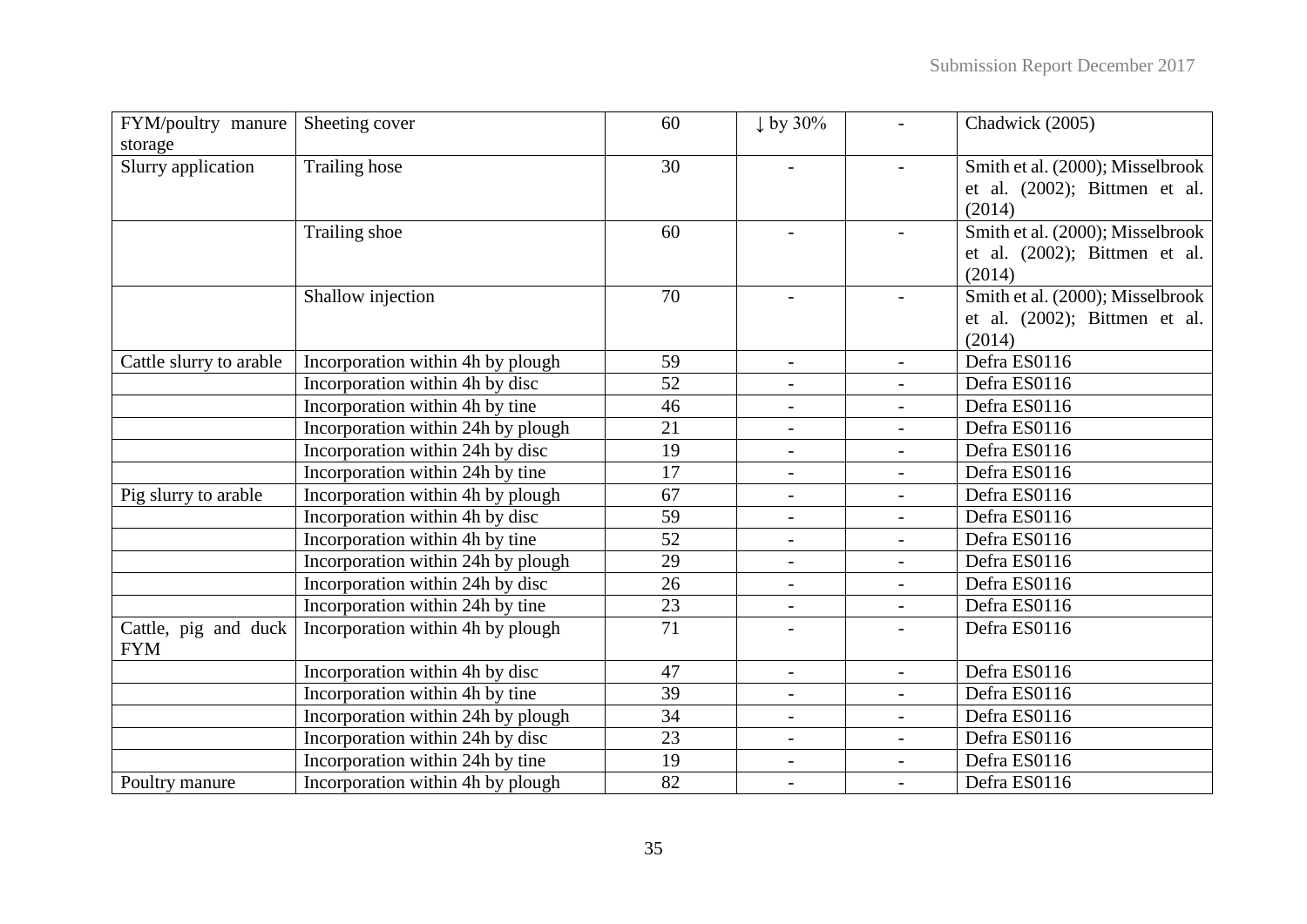|                       | Incorporation within 4h by disc    | 64 |                          | Defra ES0116 |
|-----------------------|------------------------------------|----|--------------------------|--------------|
|                       | Incorporation within 4h by tine    | 45 |                          | Defra ES0116 |
|                       | Incorporation within 24h by plough | 56 |                          | Defra ES0116 |
|                       | Incorporation within 24h by disc   | 44 |                          | Defra ES0116 |
|                       | Incorporation within 24h by tine   | 31 |                          | Defra ES0116 |
| Urea fertiliser       | Urease inhibitor                   | 70 | $? \downarrow$ (Smith et | Defra NT26   |
|                       |                                    |    | al. $2012$ )             |              |
| <b>UAN</b> fertiliser | Urease inhibitor                   | 40 |                          | Defra NT26   |